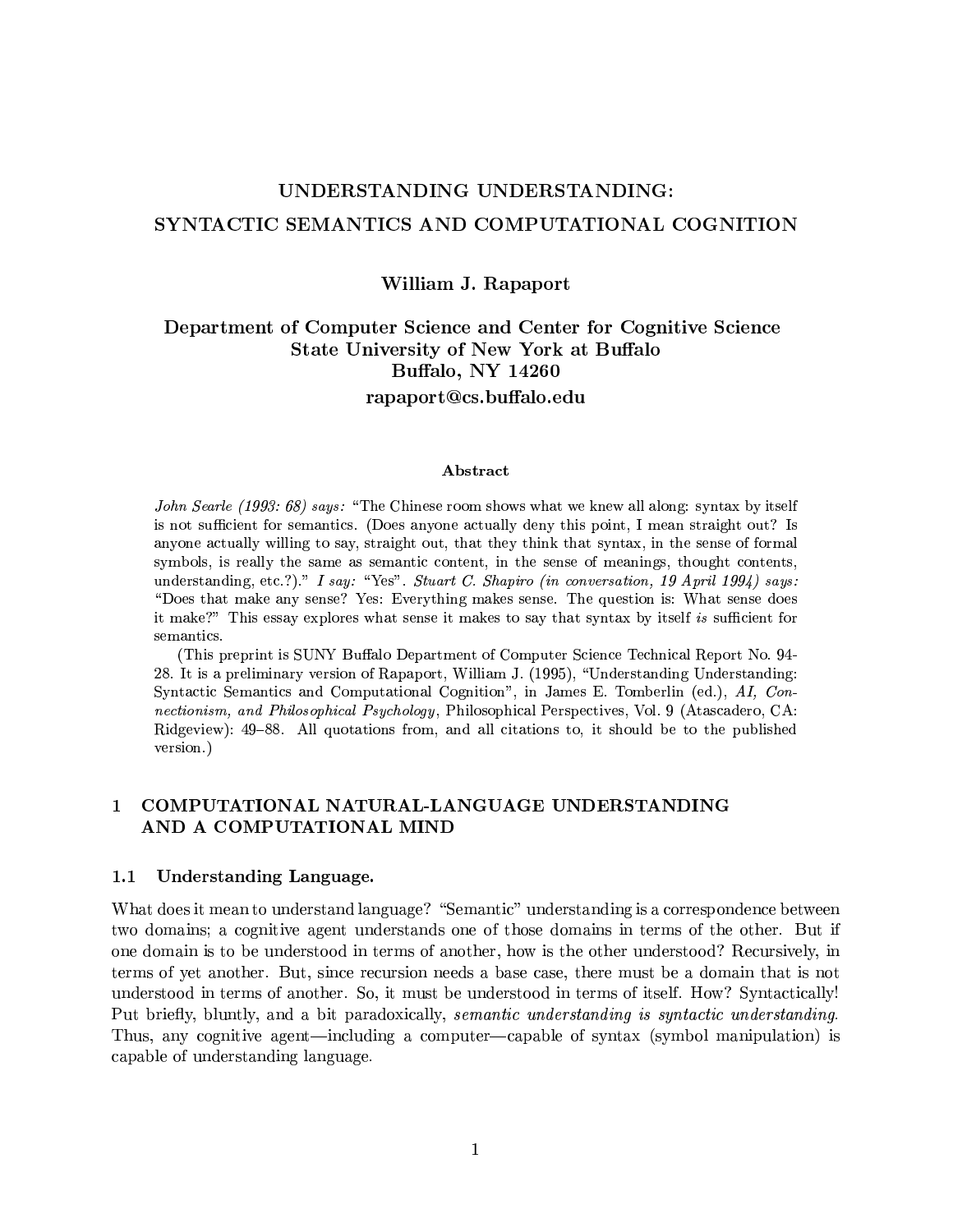#### 1.1.1 Computers, programs, and processes.

What does it mean for a computer to understand language? Strictly speaking, neither computers nor programs can do so. Certainly, but uninterestingly, no present-day computers or AI programs do so. Some suitably-programmed computers can process a lot of natural language, though none can do it (yet) to the degree needed to pass a Turing Test. Rather, if a suitably programmed computer is ever to pass a Turing Test for natural-language understanding, what will understand will be neither the mere physical computer (the hardware) nor the static, textual program (the software), but the dynamic, behavioral *process*—the program being executed by the computer (cf. Tanenbaum 1976: 12; Smith 1987, §5).

#### 1.1.2 The real thing.

Such a successful natural-language-understanding process will be an example of "strong AI". First, it will probably be "psychologically valid"; i.e., the underlying algorithm will probably be very similar (if not identical) to the one we use. Second, natural-language understanding is at least necessary, and possibly sufficient, for passing the Turing Test. Thus, anything that passes the Turing Test does understand natural language. But such a process will pass the Turing test. So, such a process will do more than merely simulate natural-language understanding; it will really understand natural language. Or so I claim. What is needed for any cognitive agent—human or computer-to understand language?

 $1.1.2.1$ **Robustness.** A cognitive agent that understands language must be "open-ended" or "robust", able to deal with "improvisational audience-participation discourse":

Although some "canned" patterns of conversation will be needed, as in theories of "frames", "scripts" etc. (e.g., Minsky 1975, Schank & Riesbeck 1981), it cannot rely solely on these. For we can use language in arbitrary and unforeseen circumstances. Similarly, the language-understanding process must be able to improvise.

Second, monologues are fine as far as they go; but a language-using entity unable to converse with an interlocutor would not pass the Turing Test. Interaction provides feedback, allowing the two natural-language-understanding systems (the two interlocutors) to reach mutual understanding (to "align" their "knowledge bases"). It also provides causal links with the outside world.

Finally, the process must be able to understand not only isolated sentences, but *sequences* of sentences that form a coherent discourse. What it understands at any point in a discourse will be a function partly of what it understood before. (Cf. Segal et al. 1991: 32.)

Natural-Language Competencies. A natural-language-understanding process must  $1.1.2.2$ understand virtually all input that it "hears" or "reads", whether grammatical or not; after all, we do. It must remember what it believed or heard before, as well as what it learns during a conversation. It must be able to perform inference on what it hears and believes; revise its beliefs, as needed; and remember what, that, how, and why it inferred. It must be able to plan and to understand plans: In particular, it must be able to plan speech acts, so that it can *generate* language to answer questions, to ask questions, and to initiate conversation. Thus, it must be both a natural-language-understanding process and a natural-language-generation process; call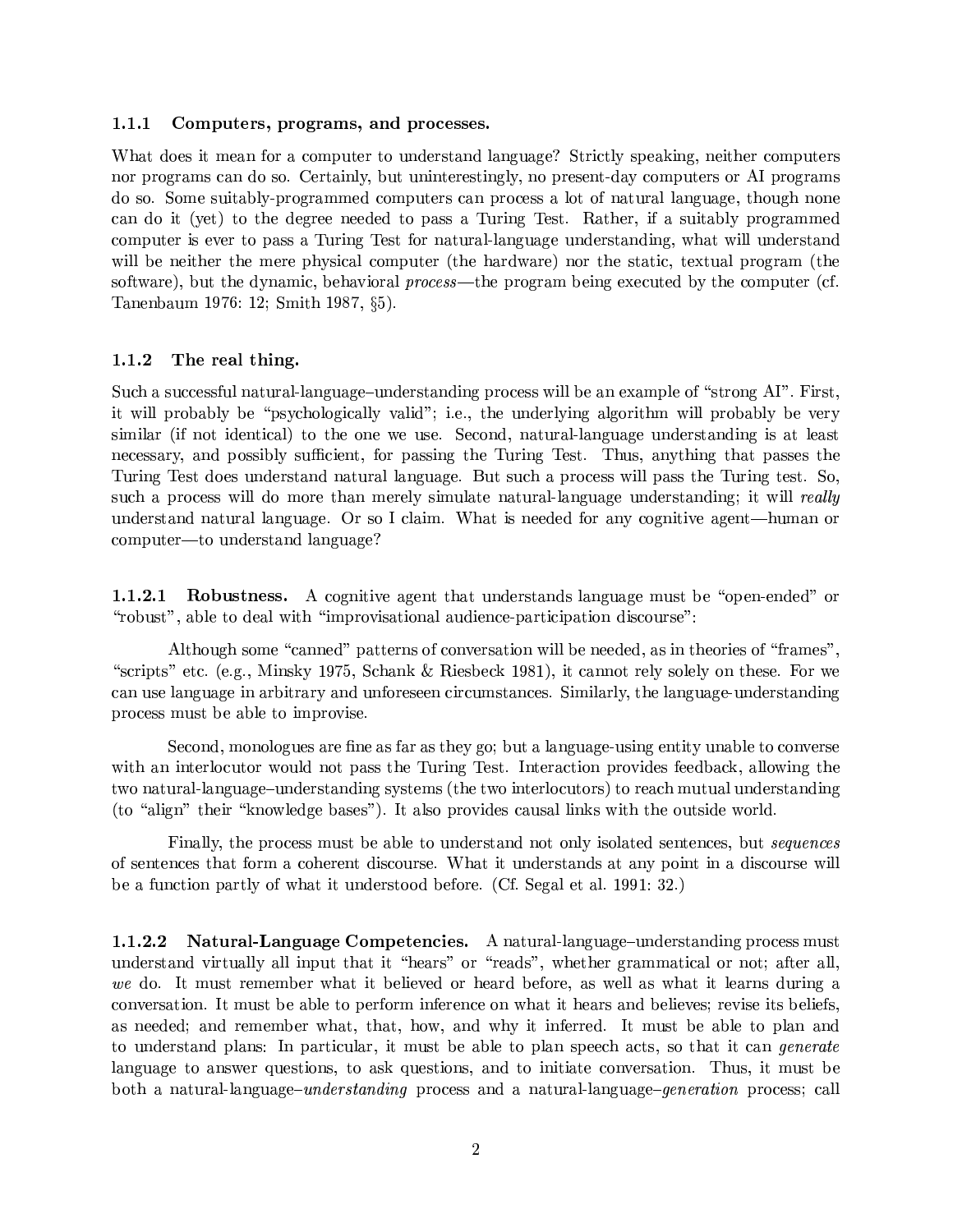this natural-language *competence* (Shapiro & Rapaport 1991). And it must be able to understand the speech-act plans of its interlocutors, in order to understand why speakers say what they do. This, in turn, requires the process to have (or to construct) a "user model"—a theory of the interlocutor's beliefs. Last on this list (though no doubt more is needed), it must be able to learn via language—to learn about non-linguistic things (the external world, others' ideas), and to learn about language, including its own language: It must be able to learn its own language from scratch, as we do from infancy, as well as consciously learn the syntax and semantics of its language, as we do (or should) in school.

#### Mind. 1.1.3

To do all of this, a cognitive agent who understands natural language must have a "mind"—what AI researchers call a 'knowledge base'. Initially, it will contain what might be called "innate ideas" anything in the knowledge base before any language use begins. And it will come to contain beliefs resulting from perception, conversation, and inference. Among these will be internal representations of external objects.

For convenience and perspicuousness, let us think of the knowledge base or mind as a propositional semantic network, whose nodes represent individual concepts, properties, relations, and propositions, and whose connecting arcs structure atomic concepts into molecular ones (including structured individuals, propositions, and rules). The specific semantic-network theory we use is the SNePS knowledge representation and reasoning system (see  $\S1.2$ ), but you can think in terms of other such systems, such as (especially) Discourse Representation Theory,<sup>1</sup> the KL-ONE family,<sup>2</sup> Conceptual Dependency,<sup>3</sup> or Conceptual Graphs.<sup>4</sup> (Or, if you prefer, you can think in terms of a connectionist system.)

#### 1.1.4 Syntax suffices.

Philosophy must be done in the first person, for the first person. (Hector-Neri Castañeda, in conversation, 1984)

Meaning will be, *inter alia*, relations among these internal representations of external objects, on the one hand, and other internal symbols of the language of thought, on the other. A cognitive agent,  $C$ , with natural-language competence understands the natural-language output of another such agent, O, "by building and manipulating the symbols of an internal model (an interpretation) of  $[O\text{'s}]$ output considered as a formal system.  $[C]$ 's internal model would be a knowledge-representation and reasoning system that manipulates symbols" (Rapaport 1988b: 104). Hence,  $C$ 's semantic understanding of  $O$  is a *syntactic* enterprise.

Two semantic points of view must be distinguished. The *external* point of view is  $C$ 's understanding of O. The *internal* point of view is  $C$ 's understanding of itself. There are two ways of viewing the external point of view: the "third-person" way, in which we, as external

<sup>&</sup>lt;sup>1</sup>Kamp 1984, Kamp & Reyle 1993.

<sup>&</sup>lt;sup>2</sup> Brachman & Schmolze 1985, Woods & Schmolze 1992.

<sup>&</sup>lt;sup>3</sup>Schank & Rieger 1974, Schank & Riesbeck 1981, Hardt 1992, Lytinen 1992.

<sup>&</sup>lt;sup>4</sup>Sowa 1984, 1992.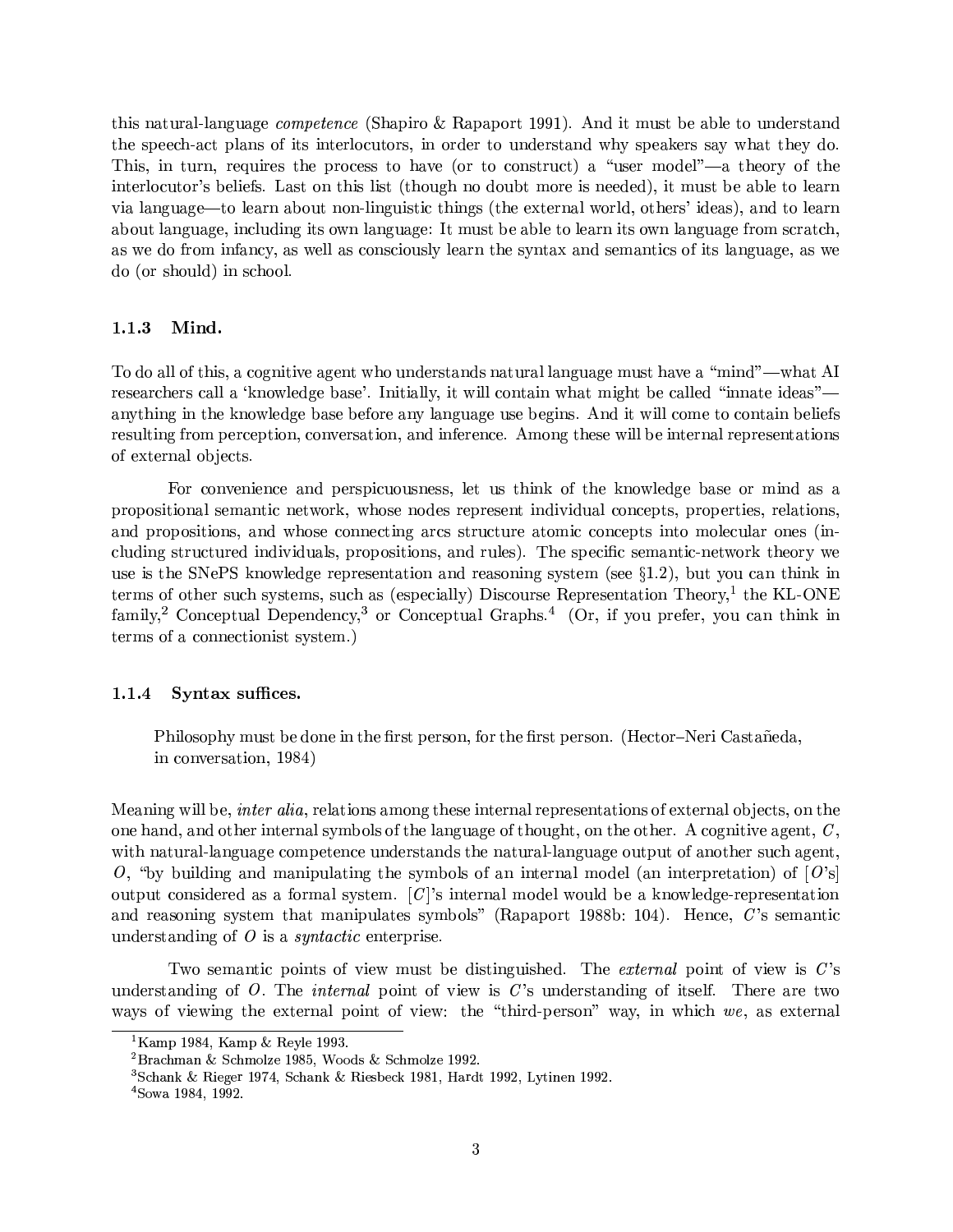observers, describe  $C$ 's understanding of  $O$ , and the "first-person" way, in which  $C$  understands its own understanding of  $O$ . Traditional referential semantics is largely irrelevant to the latter, primarily because external objects can only be dealt with via internal representations of them. It is first-person and internal understanding that I seek to understand and that, I believe, can only be understood syntactically. I have argued for these claims in Rapaport 1988b. The rest of this essay is an investigation into what kind of sense this makes.

#### $1.2$ A Computational Mind.

The specific knowledge-representation and reasoning (KRR) system I will use to help fix our ideas is the SNePS Semantic Network Processing System (Shapiro 1979; Shapiro & Rapaport 1987, 1992, 1995). As a knowledge-representation system, SNePS is symbolic (or "classical"; as opposed to connection ist), propositional (as opposed to being a taxonomic or "inheritance" hierarchy), and fully intensional (as opposed to (partly) extensional). As a reasoning system, it has several types of interrelated inference mechanisms: "node-based" (or "conscious"), "path-based" (generalized inheritance, or "subconscious"), "default", and belief-revision. Finally, it has certain sensing and *effecting mechanisms*, namely: natural-language competence, and the ability to make, reason about, and execute plans. Such, at least, is SNePS in principle. Various implementations of it have more or less of these capabilities, but I will assume the ideal, full system.

There is no loss of generality in focussing on such a *symbolic* system. A connection ist system that passed the Turing Test would make my points about the syntactic nature of understanding equally well. For a connection is system is just as computational—as syntactic—as a classical symbolic system (Rapaport 1993).

That SNePS is propositional rather than taxonomic merely means that it represents everything propositionally. Taxonomic hierarchical relationships among individuals and classes are represented propositionally, too. Systems that are, by contrast, primarily taxomonic have automatic inheritance features; in SNePS, this is generalized to path-based inference. Both events and situations can also be represented in SNePS.

But SNePS is intensional, and therein lies a story. To be able to model the mind of a cognitive agent, a KRR system must be able to represent and reason about intensional objects, i.e., objects not substitutable in intensional contexts (such as the morning star and the evening star), indeterminate or incomplete objects (such as fictional objects), non-existent objects (such as a golden mountain), impossible objects (such as a round square), distinct but coextensional objects of thought (such as the sum of 2 and 2, and the sum of 3 and 1), and so on. We think and talk about such objects, and therefore so must any entity that uses natural language.

We use SNePS to model, or implement, the mind of cognitive agents named 'Cassie' and 'Oscar'.<sup>5</sup> If Cassie passes the Turing Test, then she is intelligent and has (or perhaps is) a mind. (Or so I claim.) Her mind consists of SNePS nodes and arcs; i.e., SNePS is her language of thought (in the sense of Fodor 1975). If she is implemented on a Sun workstation, then we might also say that she has a "brain" whose components are the "switch-settings" (the register contents) in the Sun that implements the nodes and arcs of her mind.

We will say that Cassie can represent—or think about—objects (whether existing or not),

 ${}^5C$ assie is the Cognitive Agent of the SNePS System—an Intelligent Entity. Oscar is the Other SNePS Cognitive Agent Representation. Shapiro & Rapaport 1985; Rapaport, Shapiro, & Wiebe 1986.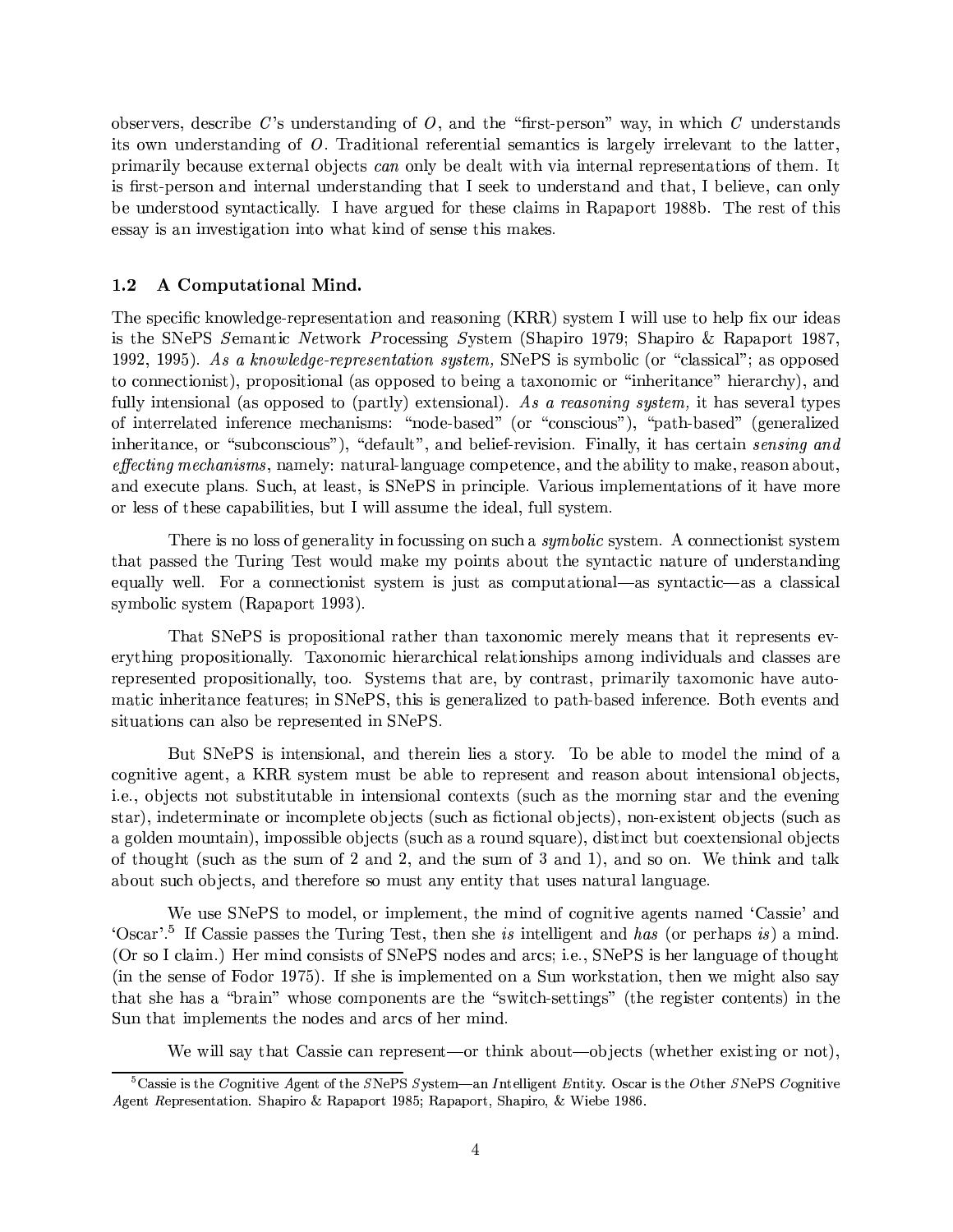properties, relations, propositions, events, situations, etc. Thus, all of the things represented in SNePS when it is being used to model Cassie's mind are objects of Cassie's thoughts (i.e., Meinongian objects of Cassie's mental acts); they are, thus, intentional—hence intensional—objects. They are not extensional objects in the external world, though, of course, they may bear some relationships to such external objects.

I cannot rehearse here the arguments I and others have made elsewhere for these claims about SNePS and Cassie. I will, however, provide examples of SNePS networks in the sections that follow. (For further examples and argumentation, see, e.g., Maida & Shapiro 1982; Shapiro & Rapaport 1987, 1991, 1992, 1995; Rapaport 1988b, 1991; Rapaport & Shapiro 1995.)

Does Cassie understand English? (This question is to be understood as urged in  $\S 1.1.1$ .) If so, how? Searle, of course, would say that she doesn't. I say that she does—by manipulating the symbols of her language of thought, viz., SNePS. Let's turn now to these issues.

#### $\bf{2}$ SEMANTICS AS CORRESPONDENCE.

#### The Fundamental Principle of Understanding.  $2.1$

It has been said that you never really understand a complex theory such as quantum mechanics you just get used to it. This suggests the following Fundamental Principle of Understanding:

To understand something is either

- 1. to understand it in terms of something else, or else
- 2. to "get used to it".

In type-1 understanding, one understands something *relative* to one's understanding of another thing. This is a *correspondence theory* of understanding (or meaning, or semantics—terms that, for now, I will take as rough synonyms). The correspondence theory of truth is a special case.

Type-2 understanding is non-relative. Or, perhaps, it is relative—but to itself: To understand something by getting used to it is to understand it in terms of *itself*, perhaps to understand parts of it in terms of the rest of it. The coherence theory of truth is a special case.

Type-1 understanding is *externally* relative; type-2 understanding is *internally* relative. Type-1 understanding concerns correspondences between two domains; type-2 understanding concerns syntax.

Since type-1 understanding is relative to the understanding of something *else*, one can only understand something in this first sense if one has *antecedent* understanding of the other thing. How does one understand the other thing? Recursively speaking, either by understanding it relative to some third thing, or by understanding it in itself—by being used to it. Either this "bottoms" out" in some domain that is understood non-relativistically, or there is a large circle of domains each of which is understood relative to the next. In either case, our understanding bottoms out in "syntactic" understanding of that bottom-level domain or of that large domain consisting of the circle of mutually or sequentially understood domains.

Correspondence' and 'syntactic understanding' are convenient shorthand expressions that need explication. Before doing so, let me make it clear that I use the terms 'syntax' and 'semantics'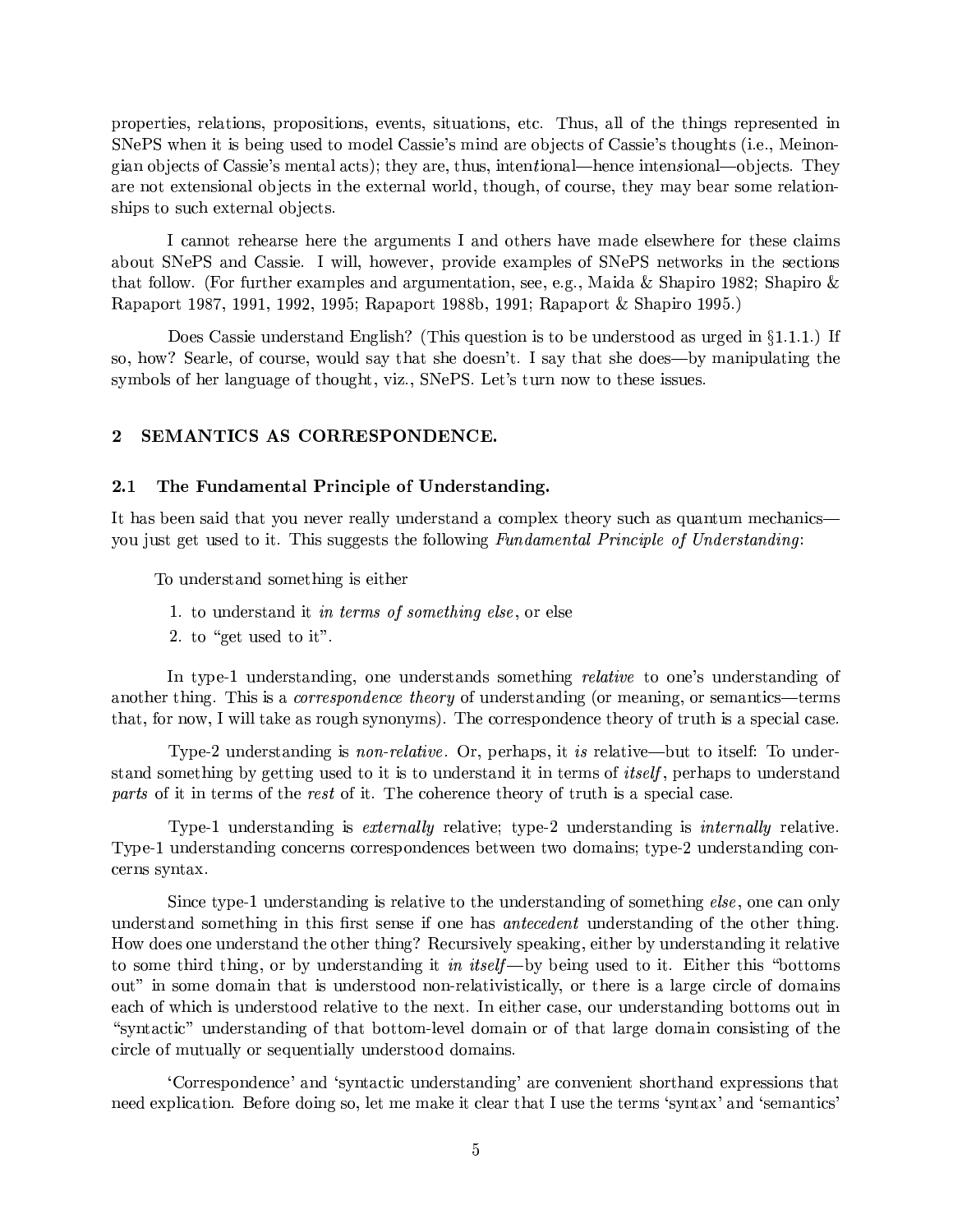in Morris's classic sense (Morris 1938:  $6-7$ ): Syntax concerns the relations that symbols have among themselves and the ways in which they can be manipulated. Semantics concerns the relations between symbols, on the one hand, and the things the symbols "mean", on the other. Classically, then, semantics always concerns two domains: a domain of things taken as symbols and governed by rules of syntax, and a domain of other things. Call these two domains, respectively, the 'syntactic domain' and the 'semantic domain'. There must also be a relation between these two domains—the "semantic relation".

Understanding, in the usual and familiar sense of type-1 understanding, is a semantic enterprise in Morris's sense of semantics. But this has some surprising ramifications. Once these are seen, we can turn to the less familiar, type-2 sense of understanding as a syntactic enterprise  $(\S 3)$ .

When faced with some new phenomenon or experience, we seek to understand it. Perhaps this need to understand has some evolutionary survival value; perhaps it is uniquely human. Our first strategy in such a case is to find something, no matter how incomplete or inadequate, with which to *compare* the new phenomenon or experience. By thus *interpreting* the "unknown" or "new" in terms of the "known" or "given", we seek analogies that will begin to satisfy, at least for the moment, our craving for understanding. For instance, I found the film,  $My$  Twentieth *Century*, to be very confusing (albeit quite entertaining—part of the fun was trying to figure it out, trying to understand it). I found that I could understand it—at least as a working hypothesis by mapping the carefree character Lili to the pleasure-seeking, hedonistic aspects of 20th-century life; another character—her serious twin sister, Dora—to the revolutionary political activist, socialcaring aspects of 20th-century life; and the third main character—a professor—to the rational, scientific aspects of 20th-century life. The film, however, is quite complex, and these mappings these correspondences or analogies—provided for me at best a weak, inadequate understanding. The point, however, is that I had to  $\overline{-1}$  was driven to  $\overline{-}$  find something in terms of which I could make sense of what I was experiencing.

This need for connections as a basis for understanding, as an anchor in unchartered waters, can also be seen in the epiphenal well-house episode in the life of Helen Keller. With water from the well running over one hand while Annie Sullivan finger-spelled 'w-a-t-e-r' in the other, Helen suddenly understood that 'w-a-t-e-r' meant water (Keller 1905). This image of one hand literally in the semantic domain and the other literally in the syntactic domain is striking. By "co-activating" her knowledge (her understanding) of the semantic domain (viz., her experiences of the world around her) and her knowledge of the syntactic domain (viz., her experiences of finger-spellings), she was able to "integrate" (or "bind") these two experiences and thus understand (cf. Mayes 1991: 111).

Is there an alternative to the classical view of semantics as correspondence? Many philosophers and linguists look with scorn upon formal or model-theoretic semantics. However, as long as one is willing to talk about "pairings" of sentences (or their structural descriptions) with meaning (cf. Higginbotham 1985: 3), there is no alternative. That is, if we are to talk at all about "the meaning of a sentence", we must talk about two things: sentences and meanings. Thus, there must be two domains: the domain of sentences (described syntactically) and the domain of the semantic interpretation.

There is, however, another kind of semantics, which linguists not of the formal persuasion study. Here, one is concerned not with what the meanings of linguistic items are, but with semantic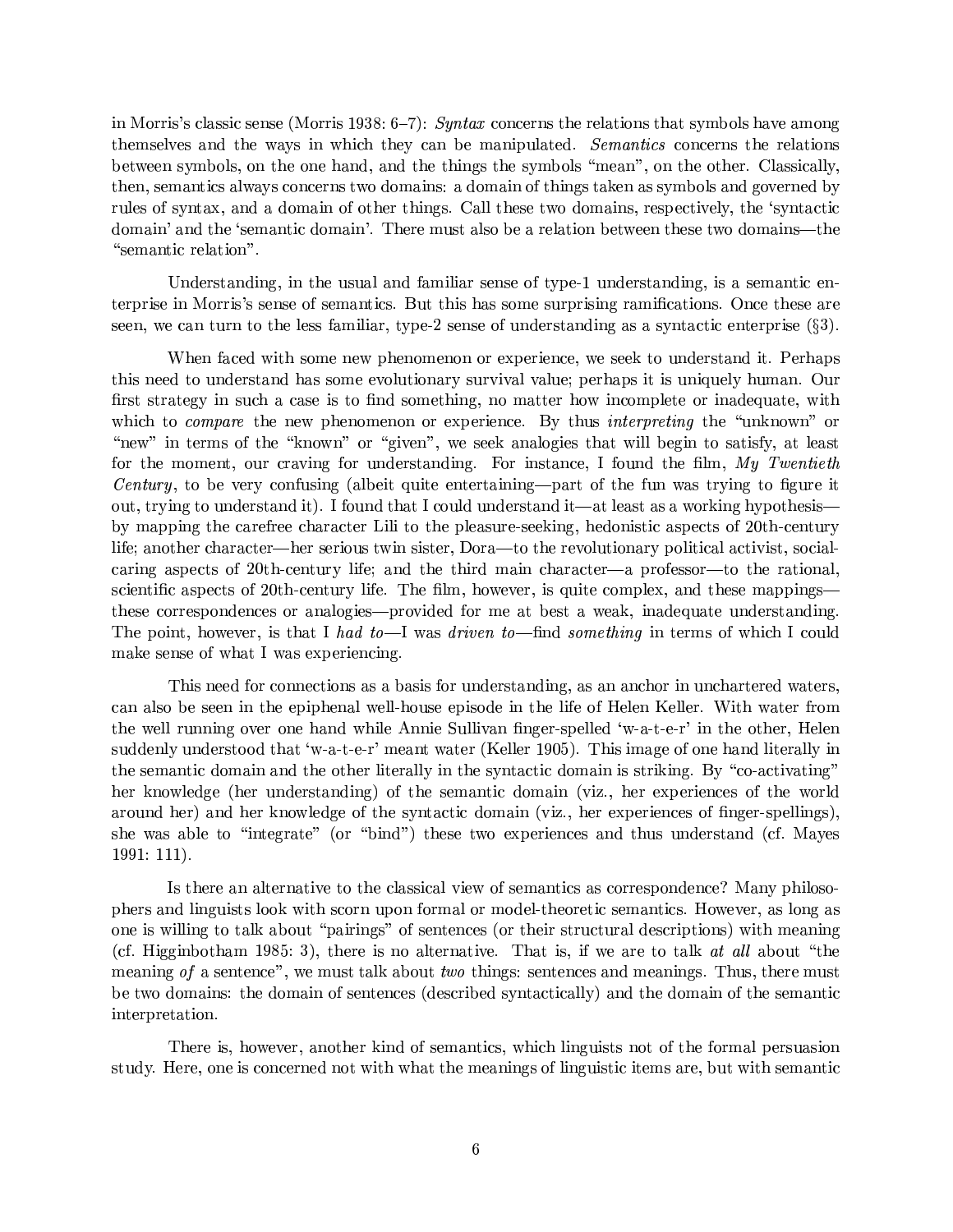KM>@NP8:9MAC<RF?6AC^4?y8GD<RF=QENPAPFQRIAP?H9MAPXlAC9H>@Dm? ¶ ?Mt%F=<RFWtoDtGq3APD^4NPAPX8:9MAC<RFBq4>9MX:h 6=>@?M>nKM>@NP8:9MAC<RF?M64AC^4?J8:KM>kI?MI8GNPNCt distinct from, though sometimes dependent upon, syntactic relationships. But note that they are, nonetheless, relationships among linguistic, i.e., syntactic, items. Hence, on our terms, they, too, are "syntactic", not "semantic".<sup>7</sup> So, semantics is either correspondence or else syntactic.

# 2.2 Tarskian Semantics.

# 2.2.1 Syntactic systems.

On the standard view, the syntactic domain is usually some (formalized) language L, described ?HtoFe9M8GX]9MAPX8GNPNCtGh 68:9xAP?q+<RF>?H^\_>@XA®Ê4>@?x8E?H9H<oXM§<Gf?HtoDk`\_<RNP?g8GF;KLINC>@?Jf¦<GKJf¦<GKDmAPF=Qwa1>@NPN®©f¦<GKDE>@;f¦<GKDvINP8G? (WFFs) from them. (What I intend by 'symbols' are just marks, (perhaps) physical inscriptions <GK?H<RIF4;?qg9M68:9648@dG><RFNCt?H<RD> dG>KMtDmAPFAPDE8GNJf>@8:9MIKM>@??MIXL678G?68@doAPF=Q¬;AP?H9MAPFQRIAP?M6=>@;uqxKM>@NP8:9MACdG>@NCt unchanging shapes capable of being recognized when encountered again.) A *language* is sometimes  $\blacksquare$ and rules of inference are provided that specify how to produce "new" theorems from "old" ones. The general pattern should be familiar (see, e.g., Rapaport 1992ab). The point is that all we have so far are symbols and (syntactic) rules for manipulating them either linguistically (to form WFFs) or logically (to form theorems)—syntax in Morris's sense.

## 2.2.2 Semantic interpretations.

åACdG>@F8v?HtoFW9M8GX]9MAPXn;=<RDE8GAPF
?MI4X6
8G?,pqo<RF=>OX8GF8G?H§m^4I=KM>@NCt0THAPFe9H>KF48GNPYoq4?HtoFe9M8GX]9MAPX:q3ÒWI=>@?M9MAC<RF? ¶ 5768:9g8:KM> pÔÕ?57ÀpÀp?\8GF;
9M6=><GKM>@Dm?LSÄF>yX8GF8GNP?H<8G?M§ ¶ 5768:9ÔÕ?9M6=>OD>@8GF4APF=Q<Gf#8GNPN\_9M6AP?LS5648:9;<-ÔÕ??Ht%Dk`\_<RNP?  $\mathcal{L}$  and the state of the state of the state  $\mathcal{L}$  and  $\mathcal{L}$  and  $\mathcal{L}$  and  $\mathcal{L}$  and  $\mathcal{L}$ sort of question, we must go outside the syntactic domain, providing "external" entities that the symbols mean, and showing the mappings—the associations, the correspondences—between the two domains.

 $\bullet$  . The state of the state of the state of the state of the state of the state of the state of the state of the state of the state of the state of the state of the state of the state of the state of the state of the st I can just point it out to you—we can look at it together, and I can describe the correspondences ("The symbol  $A_{37}$  means that red thing over there."). But, more often, I have to describe the semantic domain to you in  $\ldots$  symbols, and hope that the meaning of *those* symbols will be obvious to you.

As an example, let's see how to provide a semantic interpretation of L. Assuming L has individual terms, function symbols, and predicate symbols—combinable in various (but not arbitrary) ways—I need to provide meanings for each such symbol as well as for their legal combinations. So, and the set of the set of the set of the set of the set of the set of the set of the set of the set of the set of the set of the set of the set of the set of the set of the set of the set of the set of the set of the set . The second content of the second content of the second content of the second content of the second content of the second content of the second content of the second content of the second content of the second content of X8GNPNC>@; <sup>û</sup> ¦f<GK <sup>û</sup><%;=>@NLh X]<RFW9M8GAPF?k8GFet%9M6APF=QtG<RIa8GFe99H<9M8GNC§<GK9M6APF=§j8:`3<RI9h } 8GF; X]<RFW9M8GAPF f.IFX]9MAC<RF?Z8GF;mKM>@NP8:9MAC<RF?Z<RF <GfBd:8:KAC<RI?Z8:KAC9MAC>@?zA.hÁ>GhPq+8GFet%9M6APF=QtG<RIma8GFW919H<v`\_>J8:`4NC>y9H<k?8@tm8:`\_<RI=919M6=> 9M6APF=QR?JAPF <sup>h</sup> 68:9ÔÕ?g<RI=K±:4±GÃC±MR4q3aJ68:9\9M6=>K>lAP?h

 $\bullet$  and the constant of the constant of the constant of the constant of the constant of the constant of the constant of the constant of the constant of the constant of the constant of the constant of the constant of the

øù
øùXaCúgùX2xù
2%ùX959 =\$ Õû67%xúo&5 o92.&

ew and the control of the control of the control of the control of the control of the control of the control of the control of the control of the control of the control of the control of the control of the control of the meanings "in the head" ("cognitive" meanings), in which case, of course, it is a correspondence theory of semantics.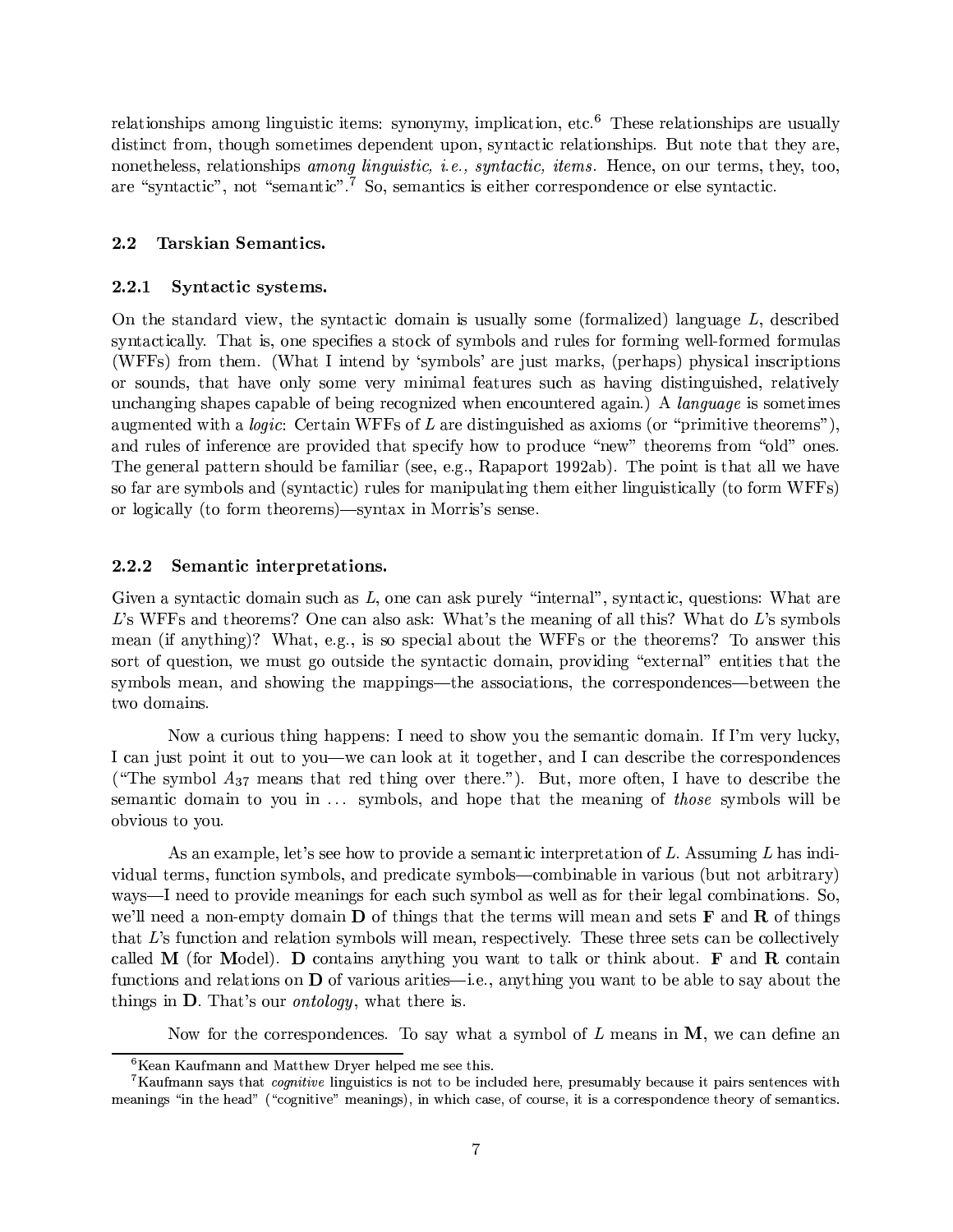interpretation mapping I that will assign to each symbol of L something in  $M$ . Again, the general way of doing this should be familiar (cf. Rapaport 1992ab). Typically, I is a homomorphism; i.e., it satisfies a principle of compositionality: The interpretation of a molecular symbol is determined by the interpretations of its atomic constituents in the usual recursive manner. Ideally,  $I$  is an *isomorphism*—a 1–1 and onto homomorphism; i.e., *every* item in M is the meaning of *just one* symbol of L.<sup>8</sup> (Being onto is tantamount to L's being "complete".) In this ideal situation, M is a virtual duplicate of L. (Indeed, M could be L itself (cf. Chang & Keisler 1973: 4ff), but that's not very interesting or useful for *understanding*  $L$ .) Less ideally, there might be symbols of  $L$  that are not interpretable in M: I would be a partial function. Such is the case when L is English and M is the world ('unicorn' is English, but unicorns don't exist), though if we "enlarge" or "extend" M in some way, then we can make I total (e.g., we could take M to be Meinong's Aussersein instead of the actual world; cf. Rapaport 1981). In another less ideal circumstance, "Horatio's Law" might hold: There are more things in M than in L; i.e., there are elements of M not expressible in L: I is not onto. Or I might be a relation, not a function, so L would be ambiguous. There is another, more global, sense in which  $L$  could be ambiguous: By choosing a different  $M$  (and a different I), we could give the symbols of L entirely distinct meanings. Worse, the two  $\mathbf{M}s$  need not be isomorphic.

Suppose that L is a language for ordinary propositional logic and that M is a model for it consisting of states of affairs and Boolean operations on them. As an experiment, one could devise an exotic formal symbol system  $L'$  using, say, boxes and other squiggles as symbols, and give it a syntax like—but not *obviously* like—that of  $L$  (say, with only postfix notation, to make it more disorienting). Not realizing that it was syntactically isomorphic to  $L$ , one could only understand L' by getting used to manipulating its symbols, laboriously creating WFFs and proving theorems: doing grammatical and logical syntax. But one could provide relief by giving a semantic interpretation of  $L'$  in terms of a model whose domain is  $L'$ s atomic symbols. Of course, I could also have told you what L''s symbols mean in terms of L's model, M. In that case, L' just is ordinary propositional logic, exotically notated. In the first way, the model for  $L'$  is itself a syntactic formal symbol system (viz., L) whose meaning can be given in terms of  $M$ , but L''s meaning can be given either in terms of  $L$  or in terms of  $M$ .

Obviously, the exotic  $L'$  is not a very "natural" symbol system. Usually, when one presents the syntax of a formal symbol system, one already has a semantic interpretation in mind, and one *designs* the syntax to "capture" that semantics: In a sense that will become clearer, the syntax is a model—an implementation—of the semantics.

We also see that it is possible and occasionally even useful to allow one syntactic formal symbol system to be the semantic interpretation of another. Of course, this is only useful if the interpreting syntactic system is antecedently understood. How? In terms of *another* domain with which we are antecedently familiar! So, in our example, the unfamiliar  $L'$  was interpreted in terms of the more familiar  $L$ , which, in turn, is interpreted in terms of  $M$ . And how is it that we understand what states of affairs in the world are? Well ... we've just gotten used to them.

In out example, L is a sort of "swing" domain, serving as  $L$ 's *semantic* domain and as M's

<sup>&</sup>lt;sup>8</sup>Perhaps isomorphism is less than ideal, at least for the case of natural languages. When one studies, not isolated or made-up sentences, but "real, contextualised utterances ... it is often the case that all the elements that one would want to propose as belonging to semantic structure have no overt manifestations in syntactic structure.... [T]he degree of isomorphism between semantic and syntactic structure is mediated by pragmatic and functional concerns  $\ldots$  " (Wilkins 1992: 154).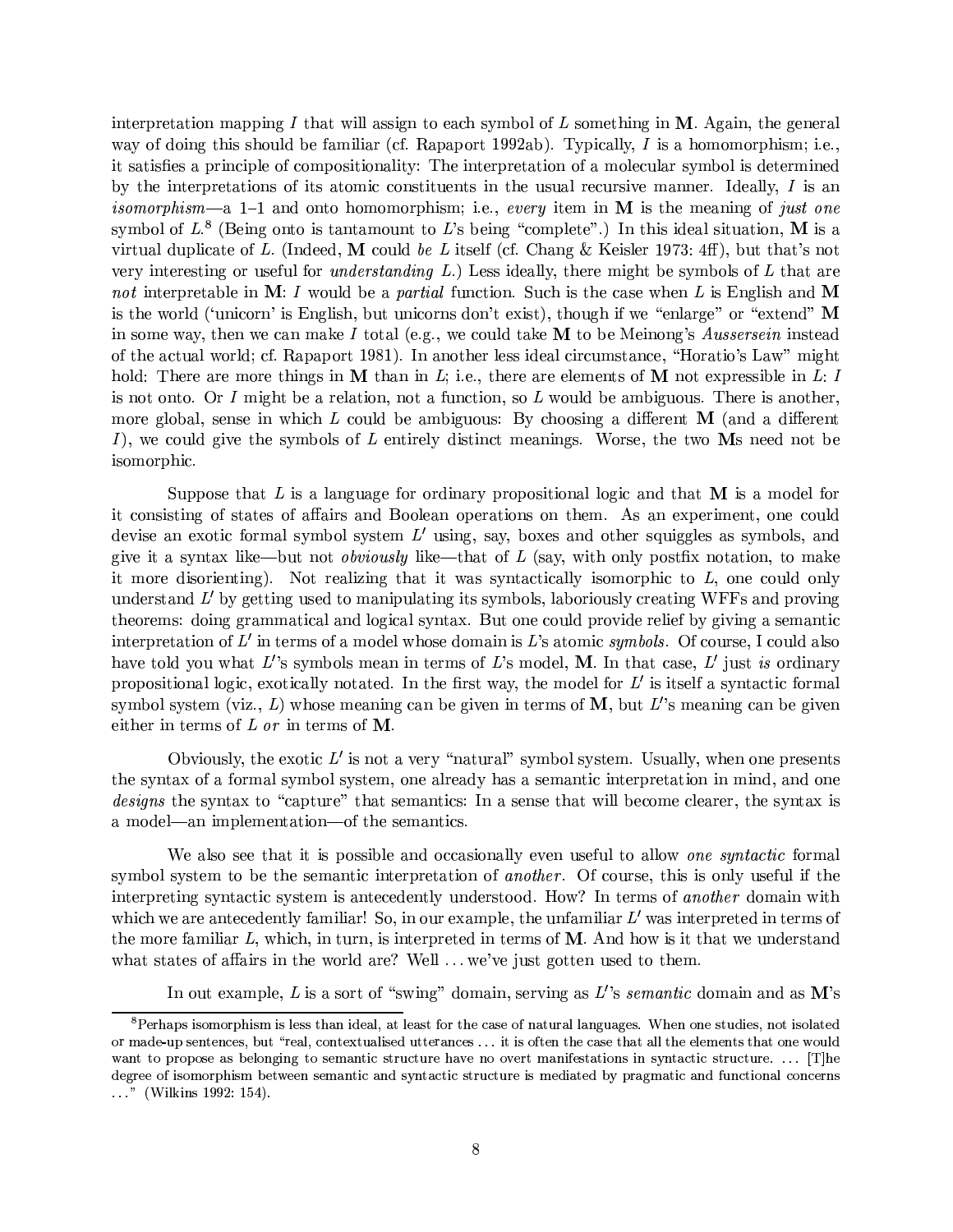*syntactic* domain. We can have a "chain" of domains, each of which except the first is a semantic domain for its predecessor, and each of which except the last is a syntactic domain for its successor. To understand any domain in the chain, we must understand its successor. How do we understand the last one? Syntactically. But I'm getting ahead of myself. Let's first look at some "chains".

#### $2.3$ The Correspondence Continuum: Data.

Let's begin with examples of pairs of things: One member of each pair plays the role of the syntactic domain; the other plays the role of the semantic domain.

- 1. The first example is the obvious one: L and M (or  $L'$  and L).
- 2. The next examples come from what I'll call (after Wartofsky 1979) The Muddle of the Model *in the Middle*. There are two notions of "model" in science and mathematics: We speak of a "mathematical model" of some physical phenomenon, by which we mean a mathematical, usually formal, theory of the phenomenon. In this sense, a model is a *syntactic* domain whose intended semantic interpretation is the physical phenomenon being "modeled". But we also speak of a semantic interpretation of a syntactic domain as a "model", as in the phrase 'model-theoretic semantics'. In this sense, a model is a *semantic* domain. We have the following syntax/semantics pairs:

*data/formal theory* (i.e., theory as interpretation of the data), formal theory/set-theoretic (or mathematical) model (i.e., a model of the theory), set-theoretic (or mathematical) model/real-world phenomenon.

The latter is closely related to-if not identical with-the data that we began with, giving us a cycle of domains! (Cf. Rosenblueth & Wiener 1945: 316.)

- 3. A newspaper photograph can be thought of as a semantic interpretation of its caption. But a cognitive agent reading the caption and looking at the photo makes further correspondences: (a) There will be a mental model of the caption—the reader's semantic interpretation of the caption-as-syntax; (b) there will be a mental model of the photo—the reader's semantic interpretation of the photo-as-syntax; and, (c) there may be a single mental model that collates the information from each of these and which, in turn, is a semantic interpretation of the picture+caption unit. (Srihari & Rapaport 1989, 1990; Srihari 1991ab.)
- 4. A musical score, say, Bach's Goldberg Variations, is a piece of syntax; a performance of it is a semantic interpretation. And, of course, there could be a performance of the Goldberg Variations on piano or on a harpsichord. E.g., a piano transcription of a symphony is a semantic interpretation of the symphony (cf. Pincus 1990; conversely, Smith (1985: 636) considers "musical scores as models of a symphony").
- 5. Similarly, the *script* of a play is syntax; a *performance* of the play is a semantic interpretation. For a performance to be a semantic interpretation of the script, an actual *person* would play the role (i.e., be the semantic interpretation) of a *character* in the play. (Scripts are like computer programs; performances are like computer processes; see example 17; cf. Rapaport  $1988a.$
- 6. A movie or play based on a novel can be considered a semantic interpretation of the text. In this case, there must be correspondences between the characters, events, etc., in the book and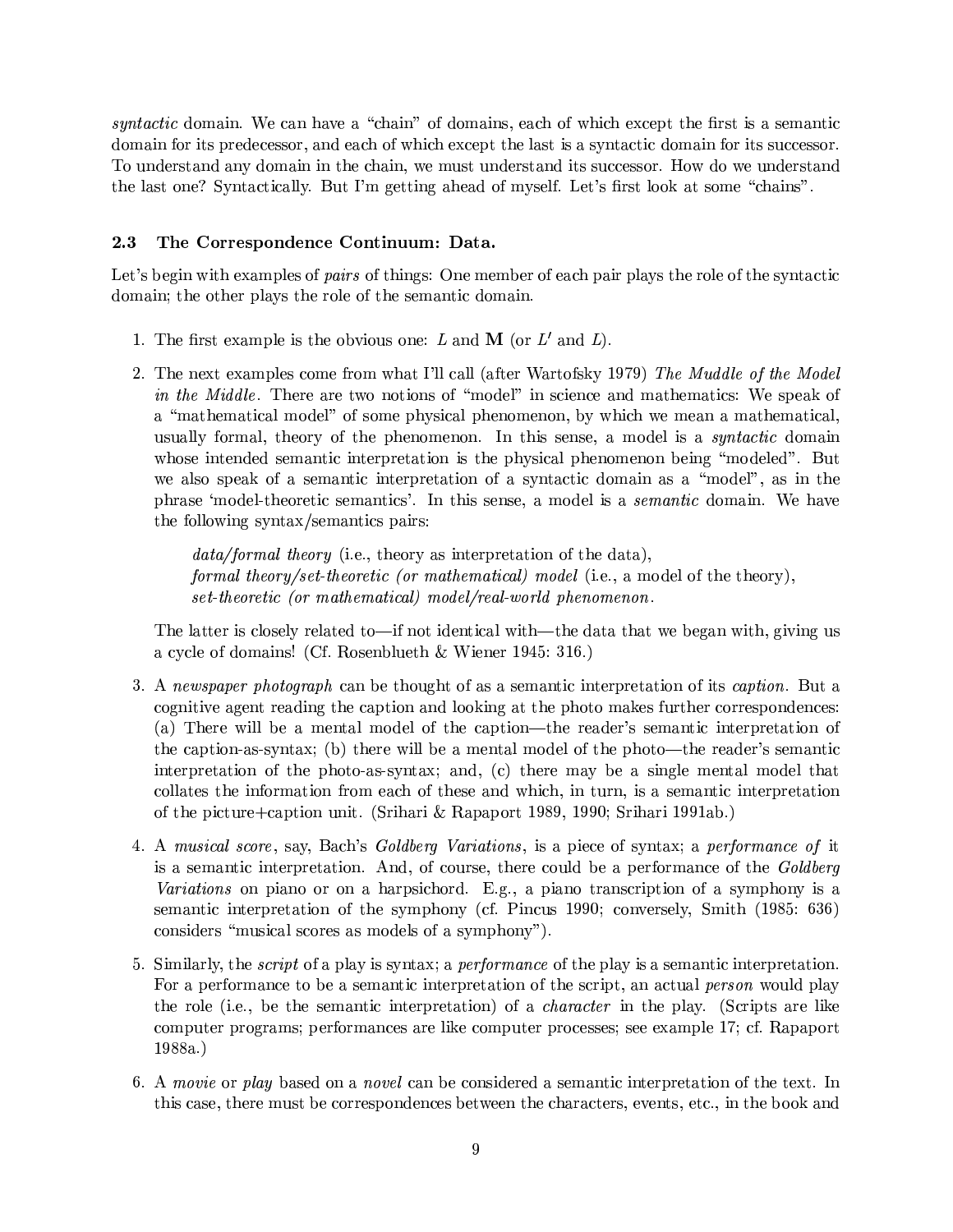the play or movie, with some details of the book omitted (for lack of time) and some things in the play or movie added (decisions must be made about the colors of costumes, which might not have been specified in the book, just as one can write about a particular elephant without specifying whether it's facing left or right, but one can't show, draw, or imagine the elephant without so specifying).

- 7. Consider a narrative text as a piece of syntax: a certain sequence of sentences and other expressions in some natural language. The *narrative* tells a *story*—the story is a semantic interpretation of the text. On this way of viewing things, the narrative has a "plot"descriptions of certain events in the story, but not necessarily ordered in the chronological sequence that the events "actually" occurred in. Thus, one story can be told in many ways, some more interesting or suspenseful than others. The story takes place in a "story world". Characters, places, times, etc., in the story world correspond to linguistic descriptions or expressions of them in the narrative. (Cf. Segal 1995.)
- 8. The reader of the narrative constructs a mental model of the narrative as he or she reads it. This mental story is a semantic interpretation of the syntactic narrative. Or one could view it as a *theory* constructed from the narrative-as-data (cf. Bruder et al. 1986; Duchan et al.  $1995$ ).
- 9. Examples 4–8 suggest a tree of examples: Some *narrative text* might be interpreted as a *play*, on which an *opera* is based. There could be a *film* of a *ballet* based on the *opera*, and these days one could expect a "*novelization*" of the film. Of course, a (different) ballet could be based directly on the play, or a film could have been based directly on the play, then novelized, then re-filmed. Or a symphony might have been inspired by the play, and then have several performances.
- 10. The *linguistic and perceptual "input"* to a cognitive agent can be considered as a syntactic domain whose semantic interpretation is provided by the agent's mental model of his or her (or its) sensory input. (The mental model is the agent's "theory" of the sensory "data"; cf. examples  $2, 8.$
- 11. The mental model, in turn, can be considered as a syntactic language of thought whose semantic interpretation is provided by the *actual world*. In this sense, a person's beliefs are true to the extent that they correspond to the world.
- 12. In Kamp's Discourse Representation Theory, there is a discourse (i.e., a linguistic text—a piece of syntax), a (sequence of) discourse representation structures, and the actual world (or a representation thereof), with mappings from the discourse to the discourse representation structures, from the discourse to the world, and from the discourse representation structures to the world. Each such mapping is a semantic interpretation. One can also consider the correspondences, if any, between the story world and the actual world; these, too, are semantic. (Cf. examples 7, 8, 10, and 11.)
- 13. The Earth is the semantic domain for a global map.
- 14. A house is a semantic interpretation of a blueprint (cf. Potts 1973, Rapaport 1978, Smith  $1985$ ).
- 15. A scale model (say, of an airplane) corresponds to the *thing modeled* (say, the airplane itself) as syntax to semantic interpretation. And, of course, the thing modeled could itself be a scale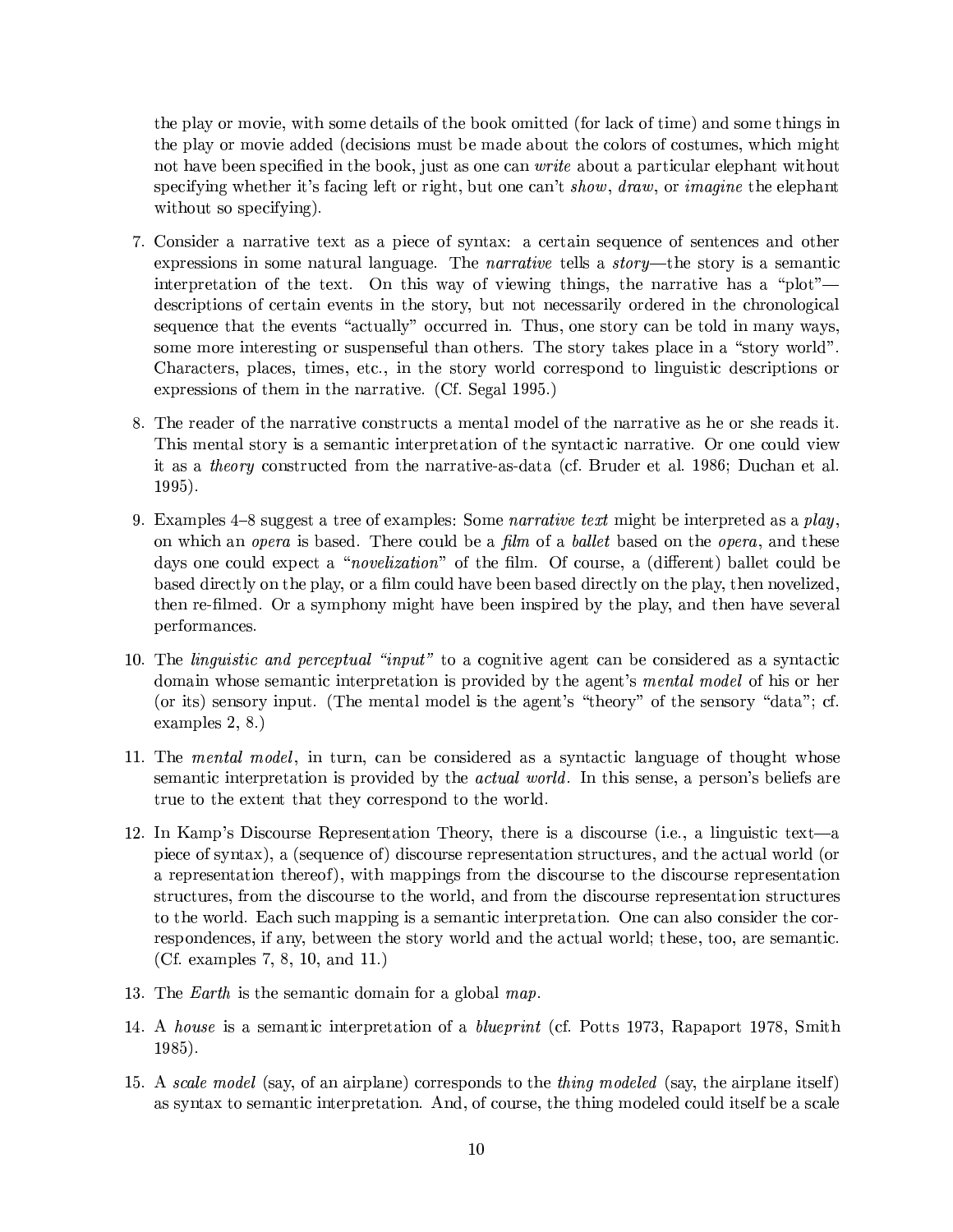model, say, a statue; so I could have a model of a statue, which is, in turn, a model of a person. (Cf. Smith 1985, Shapiro & Rapaport 1991).

- 16. A French translation of an English text can be seen from the French speaker's point of view as a *semantic* interpretation of the English syntax, and from the English speaker's point of view as a *syntactic* expression of the English (cf. Gracia 1990: 533).
- 17. A computer *program* is a static piece of syntax; a computer *process* can be thought of as its semantic interpretation. And, according to Smith, one of the concerns of knowledge representation is to interpret *processes* in terms of the actual world: "It follows that, in the traditional terminology, the *semantic* domain of traditional programming language analyses which "take... semantics as the job of mapping programs onto processes" should be the knowledge representer's so-called *syntactic* domain" (Smith 1987: 15, 17-18).
- 18. A *data structure* (such as a stack or a record) provides a semantic interpretation of (or, a way of categorizing) the otherwise inchoate and purely syntactic bits in a computer (Tenenbaum & Augenstein 1981, Schneiderman 1993). Suppose we have a computer program intended to model the behavior of customers lining up at a bank. Some of its data structures will represent customers. This gives rise to the following transitive syntax-semantics chain: syntactic bits are semantically interpreted by data structures, which, in turn, are semantically interpreted as customers.  $(Cf. Smith 1982: 11.)$

No doubt you can supply more examples. My conclusion is this:

Semantics and correspondence are co-extensive. Whenever two domains can be put into a correspondence (preferably, but not necessarily, a homomorphism), one of the domains (which can be considered to be the *syntactic domain*) can be understood in terms of the other (which will be the *semantic domain*).

#### $2.4$ The Correspondence Continuum: Implications.

The syntactic domain need not be a "language", either natural or formal. It need only be analyzable into parts (or symbols) that can be combined and related—i.e., manipulated—according to rules.  $(Cf. Wartofsky 1979: 6.)$ 

Moreover, the so-called "syntactic" and "semantic" domains must be treated on a par; i.e., one cannot say of a domain that it is syntactic except relative to another domain which is taken to be the semantic one, and vice versa: "The question of whether an element is syntactic or semantic is a function of the point of view; the syntactic domain for one interpretation function can readily be the semantic domain of another (and a semantic domain may of course include its own syntactic domain)" (Smith 1982: 10).

Finally, what makes something an appropriate semantic domain is that it be antecedently *understood*. This is crucial for promoting semantics as "mere" correspondence to the more familiar notion of semantics as meaning or understanding. And ultimately such antecedent understanding is syntactic manipulation of the items in the semantic domain.

Suppose that something identified as the semantic domain is not antecedently understood, but that the putative syntactic domain is. Then, by switching their roles, one can learn about the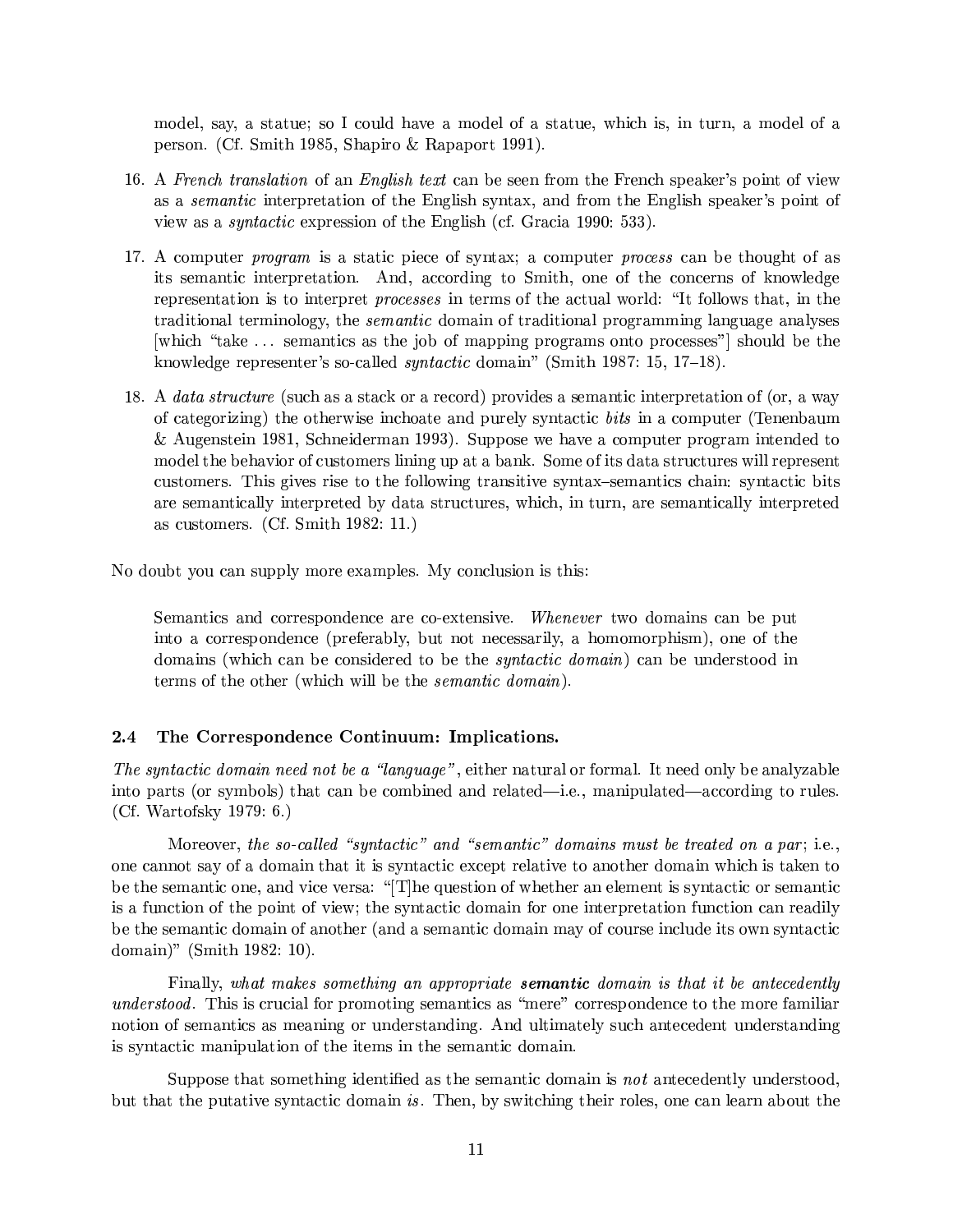former semantic domain by means of its syntactic "interpretation" (cf. Rosenblueth and Wiener 1945: 318, Corless 1992: 203).<sup>9</sup>

#### The Correspondence Continuum of Brian Cantwell Smith.  $2.5\,$

What I have referred to as the "correspondence continuum" has received its most explicit statement and detailed investigation in the writings of Brian Cantwell Smith (from whom I have borrowed the term).

#### 2.5.1 Worlds, models, and representations.

In an important essay on computer ethics, Smith (1985) sets up the Wartofskian "model muddle" as follows:

When you design ... a computer system, you first formulate a model of the problem you want it to solve, and then construct the computer program in its terms...

To build a model is to conceive of the world in a certain delimited way... [C] computers have a special dependence on these models: you write an explicit description of the model down inside the computer, in the form of a set of rules or  $\dots$ representations—... linguistic formulae encoding, in the terms of the model, the facts and data thought to be relevant to the system's behaviour. ... [T]hat's really what computers are (and how they differ from other machines): they run by manipulating representations, and representations are always formulated in terms of models. (Smith  $1985:636.$ 

The model is an abstraction of the real-world situation. For instance, "a hospital blueprint would pay attention to the structure and connection of its beams, but not to the arrangements of proteins in the wood the beams are made of ..." (Smith 1985: 637). The model is itself "modeled" or *described* in the computer program; the model, thus, is a "swing domain", playing the role of syntactic domain to the real world's semantic domain, and the role of semantic domain to the computer program's syntactic—indeed, linguistic—description of it.

Smith calls the process of abstraction (which for him includes "every act of conceptualization, analysis, categorization", in addition to the mere omission of certain details) a necessary "act of violence—[if you] don't ignore some of what's going on—you would become so hypersensitive and so overcome with complexity that you would be unable to act" (Smith 1985: 637). Of course, one ought to do the least amount of violence consistent with not being overwhelmed. This might require successive approximations to a good model that balances abstraction against adequacy. Lakoff's complaints about "objectivism" (1987) can be seen as a claim that "classical" categories defined by necessary and sufficient conditions do too much violence, so that the resulting models are inadequate to the real-world situations.

But I fail to see why complexity makes acting difficult. The real-world situation has precisely the maximal degree of complexity, yet a human is capable of acting. Moreover, a complete and

<sup>&</sup>lt;sup>9</sup> If one understands *neither* domain antecedently, then one might be able to learn both together, either by seeing the same structural patterns in both, or by "getting used to" them both. (Although, possibly, this contradicts the second observation, above.) In this case, neither is the syntactic domain—or else both are!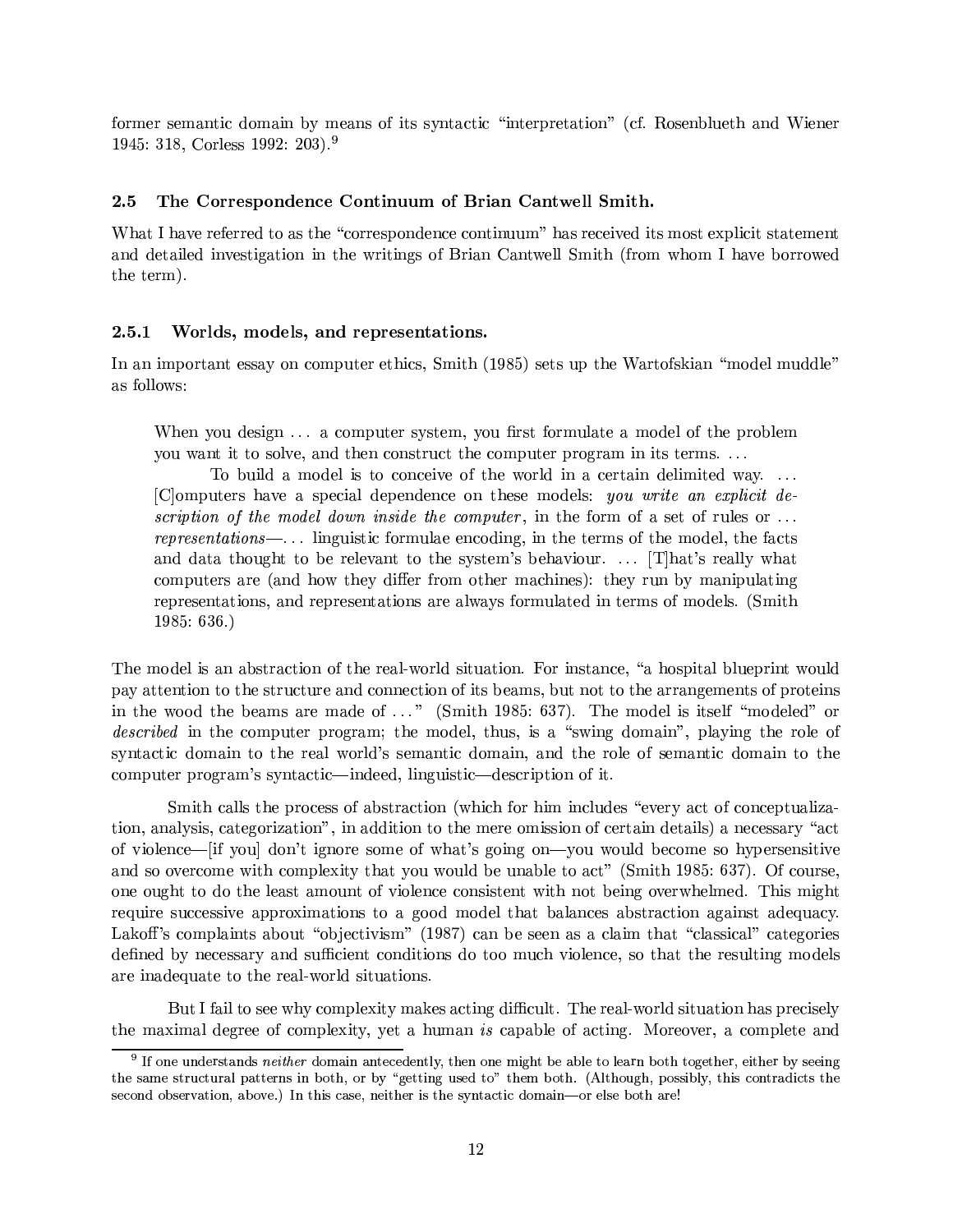complex model of some real-world situation might be so complex that a mere human trying to understand it might "drown" in its "infinite richness" (Smith 1985: 637), much as a human can't typically hand-trace a very long and complex computer program. Yet a computer can execute that program without "drowning" in its complexity.

Nevertheless, for Smith, "models are inherently *partial*. All thinking, and all computation, ... similarly have to be partial: that's how they are able to work" (Smith 1985: 637). Note that some of the partiality of thinking and computation is inherited from the partiality of the model and then compounded: To the extent that thinking and computation use partial descriptions of partial models of the world, they are doubly partial. Much inevitably gets lost in translation, so to speak. Models certainly need to be partial, at least to the extent that the omitted "implementation" details are irrelevant, and certainly to the extent that they (or their descriptions) are discrete whereas the world is continuous. But does thinking "have to be partial" in order to be "able to work"? A real thinking thing isn't partial—it is, after all, part of the real world—though its descriptions of models of the world might be partial. And that's really Smith's point—thinking things (and computing things) work with partial models. They "represent the world as being a certain way", "as being one way as opposed to another" (Smith 1987: 4, 51n.1): They present a fragmentary point of view, a facet of a complete, complex real-world situation—they are objects under a (partial) description  $(cf. Castañeda 1972).$ 

So we have the following situation. On one side is the real world in all its fullness and complexity. On the other side are partial models of the world and—embedded in computer programs partial descriptions of the models. But there is a gap between full reality, on the one hand, and partial models and descriptions, on the other, insofar as the latter fail to capture the richness of the former, which they are intended to interact with: Action "is not partial  $\dots$ . When you reach out your hand and grasp a plow, it is the real field you are digging up, not your model of it ... [Computers, like us, participate in the real world: they take real actions" (Smith 1985: 637– 638). This holds for programs with natural-language competence, too. Their actions are speech acts, and they affect the real world to the extent that communication between them and other natural-language-using agents is successful.

To see how the "reaching out" can fail to cross the gap, consider a blocks-world robot I once saw, programmed with a version of an AI program (Winston 1977) for picking up and putting down small objects at various locations in a confined area. This robot really dealt with the actual world it was not a simulation. But it did so successfully only by accident. If the blocks were *perfectly* arranged in the blocks-world area, all went well. But if they were slightly out of place—as they were on the day I saw the demo—the robot blindly and blithely executed its program and behaved as if it were picking up, moving, and putting down the blocks. More often, it failed to pick them up, knocked others down as it rotated, and dropped those it hadn't grasped correctly. It was humorous, even pathetic. The robot was doing what it was "supposed" to do, what it was programmed to do, but its partial model was inadequate. Its *successful* runs were, thus, accidental—they worked only if the real world was properly aligned to allow the robot to affect it in the "intended" manner. Clearly, a robot with a more complete model would do better. The Rochester checkers-playing robot, for example, has a binocular vision system that enables it to "see" what it's doing and to bring its motions into alignment with a changing world (Marsh et al. 1992).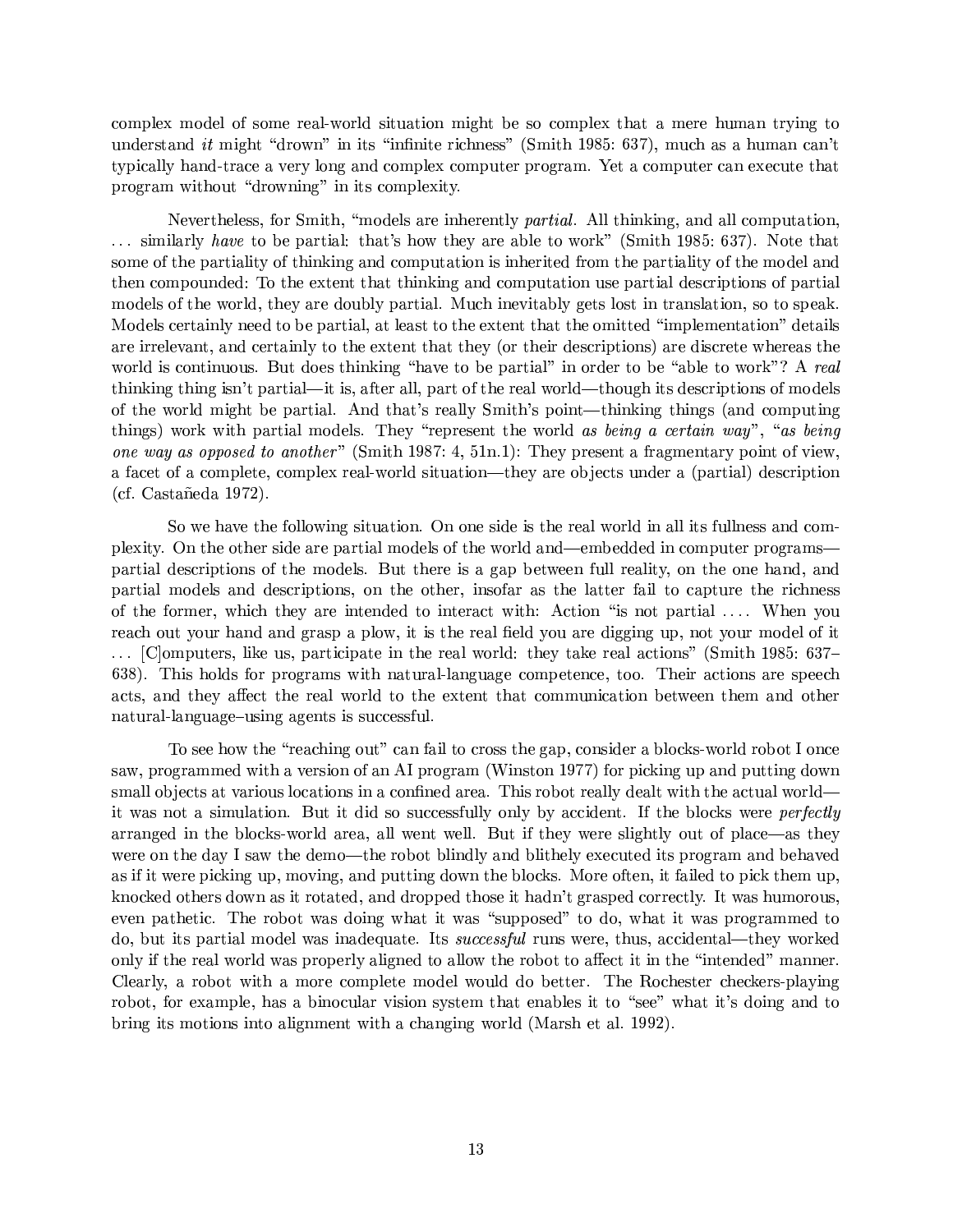So, computers participate in the real world without interpretations of their behavior by humans and without the willing participation of humans.<sup>10</sup> Does a computer with natural-language competence really "use language" or "communicate" without a human interpreter? There are two answers: 'yes' and 'no, but so what?':

Yes: As long as the computer is using the vocabulary of some natural language according to its rules of grammar, it is thereby using that language, even if there is no other language-using entity around, including a human. This is true for humans, too: Even if I talk to myself without uttering a sound, I mean things by my silent use of language; sound or other external signs of language-use are not essential to language (Cho 1992). And, therefore, neither is a hearer or other interlocutor.<sup>11</sup>

No; but so what?: A human might interpret the computer's natural-language output differently from how the computer "intended" it. Or one might prefer to say that the computer's output is meaningless until a human interprets it. The output would be mere syntax; its semantics would have to be provided by the human, although it could be provided by another natural-language-using *computer.* However, interpretation problems can arise in human-to-human communication, too. Nicolaas de Bruijn once told me roughly the following anecdote: Some chemists were talking about a certain molecular structure, expressing difficulty in understanding it. De Bruijn, overhearing them, thought they were talking about mathematical lattice theory, since everything they said could be—and was—interpreted by him as being about the mathematical, rather than the chemical, domain. He told them the solution of their problem in terms of lattice theory. They, of course, understood it in terms of chemistry. Were de Bruijn and the chemists talking about the same thing? No; but so what? They were communicating!

It is also important to note that when a natural-language-competent computer interacts with a human or another natural-language-competent computer, both need to be able to reach a more-or-less stable state of mutual comprehension. If the computer uses an expression in an odd way (perhaps merely because it was poorly programmed or did not adequately learn how to use that expression), the human (or other interlocutor) must be able to correct the computer—not by reprogramming it—but by *telling* it, in natural language, what it should have said. Similarly, if the human uses an expression in a way that the computer does not recognize, the computer must be able to figure out what the human meant. (Cf. Rapaport 1988b and  $\S$ 2.6.2, 3, below.)

#### 2.5.2 The model-world gap and the third-person point of view.

The gap between model and world is difficult, perhaps impossible, to bridge:

... we in general have no guarantee that the models are right—indeed we have no *quarantee* about much of anything about the relationship between model and world.  $\ldots$ 

... [T]here is a very precise mathematical theory called "model theory." You might think that it would be a theory about what models are, what they are good for, how they correspond to the worlds they are models of .... Unfortunately, ... model theory doesn't address the model-world relationship at all. Rather, what model theory

<sup>&</sup>lt;sup>10</sup>This has *moral* implications, too, as Smith emphasizes in his essay.

<sup>&</sup>lt;sup>11</sup>Though without an interlocutor, it could not pass the Turing Test; cf.  $\S 1.1.2.1$ .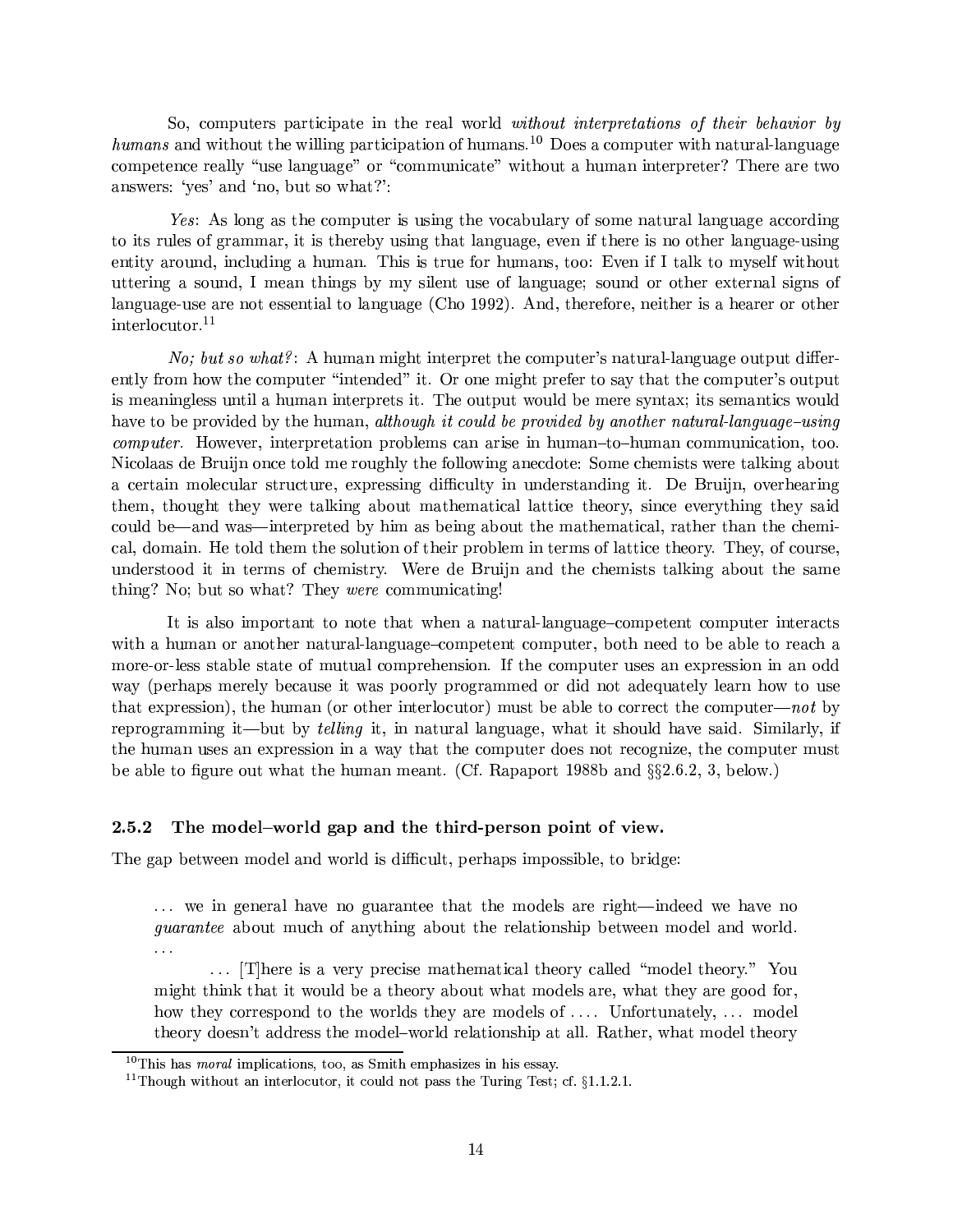does is to tell you how your descriptions, representations, and programs *correspond to your model.* (Smith 1985: 638.)

To "address the model-world relationship" requires a language capable of dealing with both the model and the world. This would, at best, be a "Russellian" language that allowed sentences or propositions to be constructed out of real-world objects (Russell 1903, Moore 1988). It would have to have sentences that explicitly and directly linked parts of the model with parts of the world (recall Helen Keller at the well house). How can such model-world links be made? The only way, short of a Russellian language, is by having *another* language that describes the world, and then provide links between *that* language and the model. (That would have to be done in a meta-language. I am also assuming, here, that the model is a language—a description of the world. If it is a non-linguistic model, we would need yet another language to describe  $it$ .) But this leads to a Bradleyan regress, for how will we be able to address the relationship between the world and the language that describes it? This parallels the case of the mind, which, insofar as it has no direct access to the external world, has no access to the reference relation.

According to Smith, model theory discusses only the relation (call it  $R_1$ ) between a model and its description. It does not deal with the relation (call it  $R_2$ ) between the model and the realworld situation. But if semantics is correspondence, the two cases should be parallel; one ought to be able to deal with both  $R_1$  and  $R_2$ , or with neither. Yet we have just seen that  $R_2$  cannot be dealt with except indirectly. Consider  $R_1$ . Is it the case that the relation between the computer and the model is dealt with by model theory? No: as Smith says, it deals with the relation between a *description* of the model and the model. After all, the computer is part of the real world (cf. Rapaport 1985/1986: 68). So the argument about the model-world relationship also holds here. for, in the actual computer, there is a physical (real-world) implementation of the model.

Thus, a relation between a syntactic domain and a semantic domain can be understood only by taking an independent, external, third-person point of view. There must be a standpoint-a language, if you will—capable of having equal access to *both* domains. A semantic relation can obtain between two domains, but neither domain can describe that relation by itself. From the point of view of the model, nothing can be said about the world. Only from the point of view of some agent or system capable of taking *both* points of view simultaneously can comparisons be made and correspondences established.

#### 2.5.3 Assymetry.

Smith begins "The Correspondence Continuum" by considering such core semantic or intentional relations as representation and knowledge, "asymmetric" relations that "characterise phenomena that are about something, that refer to the world, that have meaning or content" (Smith 1987: 2). What kind of asymmetry is this? Wartofsky has argued that any domain can be used to represent another (cf. our data in §2.3) and that the modeling relation (cognitive agent S takes domain x as a model of domain y) is asymmetric. Yet Wartofsky says that it is not merely that x and y cannot be switched, but rather that in order for S to take x as a model of y, x must (be believed by S to) have fewer relevant properties than  $y$ , because if it were "equally rich in the same properties ... it would be identical with its object", and if it were "richer in properties, ... these would then not be ones relevant to its object; it [the object] wouldn't possess them, and so the model couldn't be taken to represent them in any way" (Wartofsky 1979:  $5-7$ ).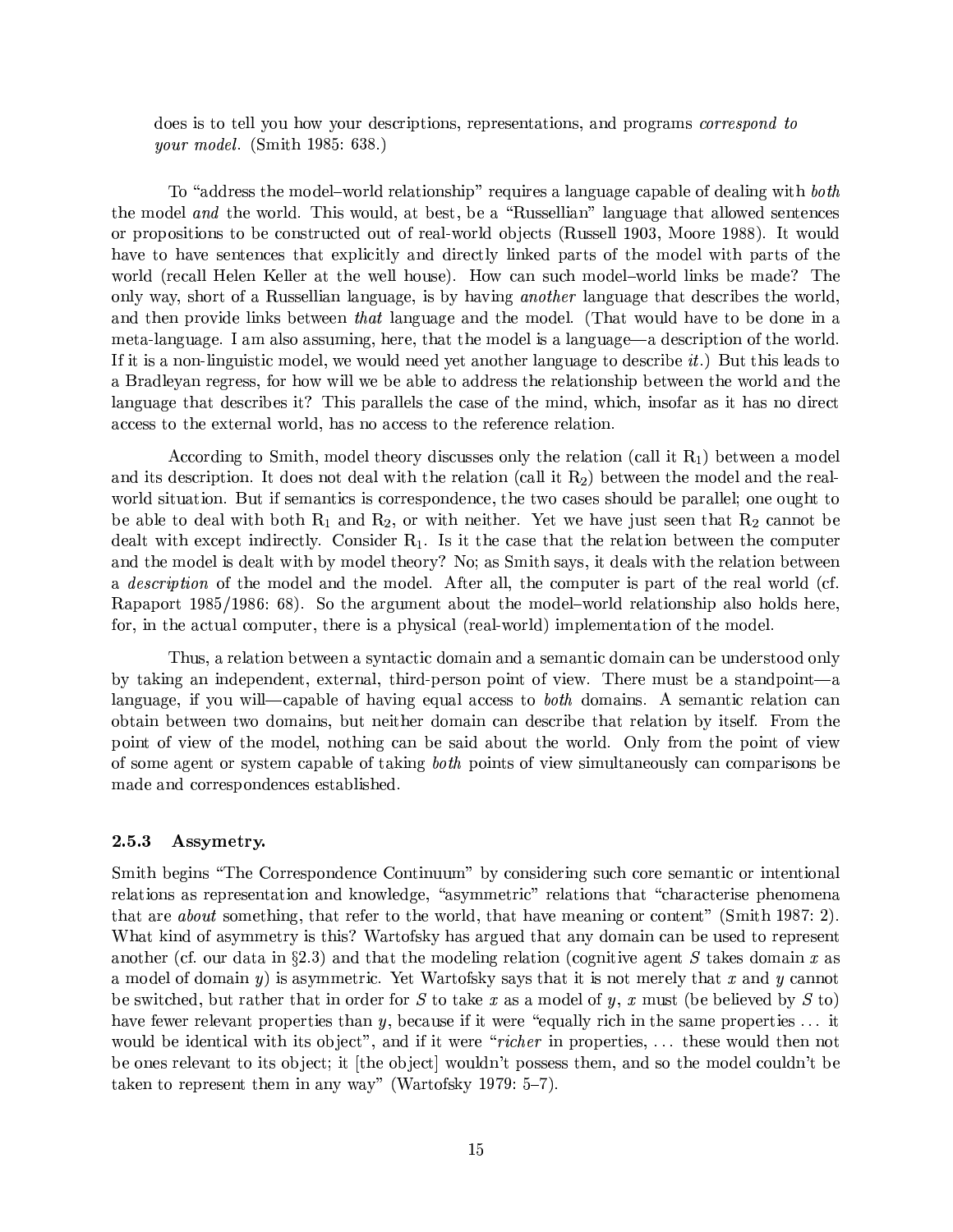But it is more appropriate to locate the asymmetry in the fact that the model must be antecedently understood: Suppose an antecedently understood model M of some state of affairs or object O has fewer properties than O, the case that Wartofsky takes to be the norm. Here, the asymmetry between M and O could be ascribed either to M's having fewer properties (as Wartofsky would have it) or to M's being antecedently understood (as I would have it). Suppose, next, that M and O have the same properties. On Wartofsky's view, the asymmetry is lost, but if I antecedently understood M, I could still use M as a model of O: This is the situation of Dennett's Ballad of Shakey's Pizza Parlor (1982: 53–60): Since all Shakey Pizza Parlors are indistinguishable, I can use my knowledge of one to understand the others (e.g., to locate the rest rooms). Finally, suppose that M has more (or perhaps merely different) properties than  $O$ . For example, one could use (the liquidity of) milk as a model of (the liquidity of) mercury (at least, for certain purposes),  $^{12}$ even though milk has more (certainly, different) properties. These extra (or different) properties are "implementation details"; but they are *merely* that—hence, to be ignored. As long as I antecedently understand M, I can use it as a model of O, no matter how many properties it has. But if I don't antecedently understand M, then I can't use it as a model (cf. n. 9). And how do I antecedently understand  $M$ ? By getting used to it.

#### 2.5.4 The continuum.

Smith sees the classical semantic enterprise as a special case of a general theory of correspondence. I see *all* cases of correspondence as being semantic.

Smith distinguishes various types of correspondences. Some semantic relations, e.g., are transitive; others aren't (Smith 1987, e.g., p. 27). Consider, as he suggests, a photo  $(P_2)$  of a photo  $(P_1)$  of a ship (S). Smith observes that  $P_2$  is not, on pain of use-mention confusion, a photo of S, but that this is "pedantic". Clearly, there are differences between  $P_1$  and  $P_2$ : Properties of  $P_1$  per se (say, a scratch on the negative) might appear in  $P_2$  and be mistakenly attributed to S. But consider a photo of a map of the world; I could use the photo as a map to locate, say, Vichy, France. As Smith points out, the photo of the map isn't a map (just as  $P_2$  isn't a photo of S). Yet *information* is preserved, so the photo can be used as a map (or: to the extent that information is preserved, it can be so used).

Another of Smith's examples is a document-image-understanding system, which has a knowledge representation of a digital image of a photo (cf. example 3, above). Does the knowledge representation represent the digitized image, or does it represent the photo? The practical value of such a system lies in the knowledge representation representing the photo, not the (intermediate) digitized image. But perhaps, to be pedantic about it, we should say that the knowledge representation does represent the digitized image even though we take it as representing the photo. After all, the digitized image is internal to the document-image-understanding system, which has no direct access to the photo. Of course, neither do we. Smith seems to agree:

The true situation ... is this: a given intentional structure—language, process, impression, model—is set in correspondence with one or more other structures, each of which is in turn set in correspondence with still others, at some point reaching (we hope) the states of affairs in the world that the original structures were genuinely about.

 $^{12}$ Not for understanding its meniscus; the example is due to Kripa Sundar.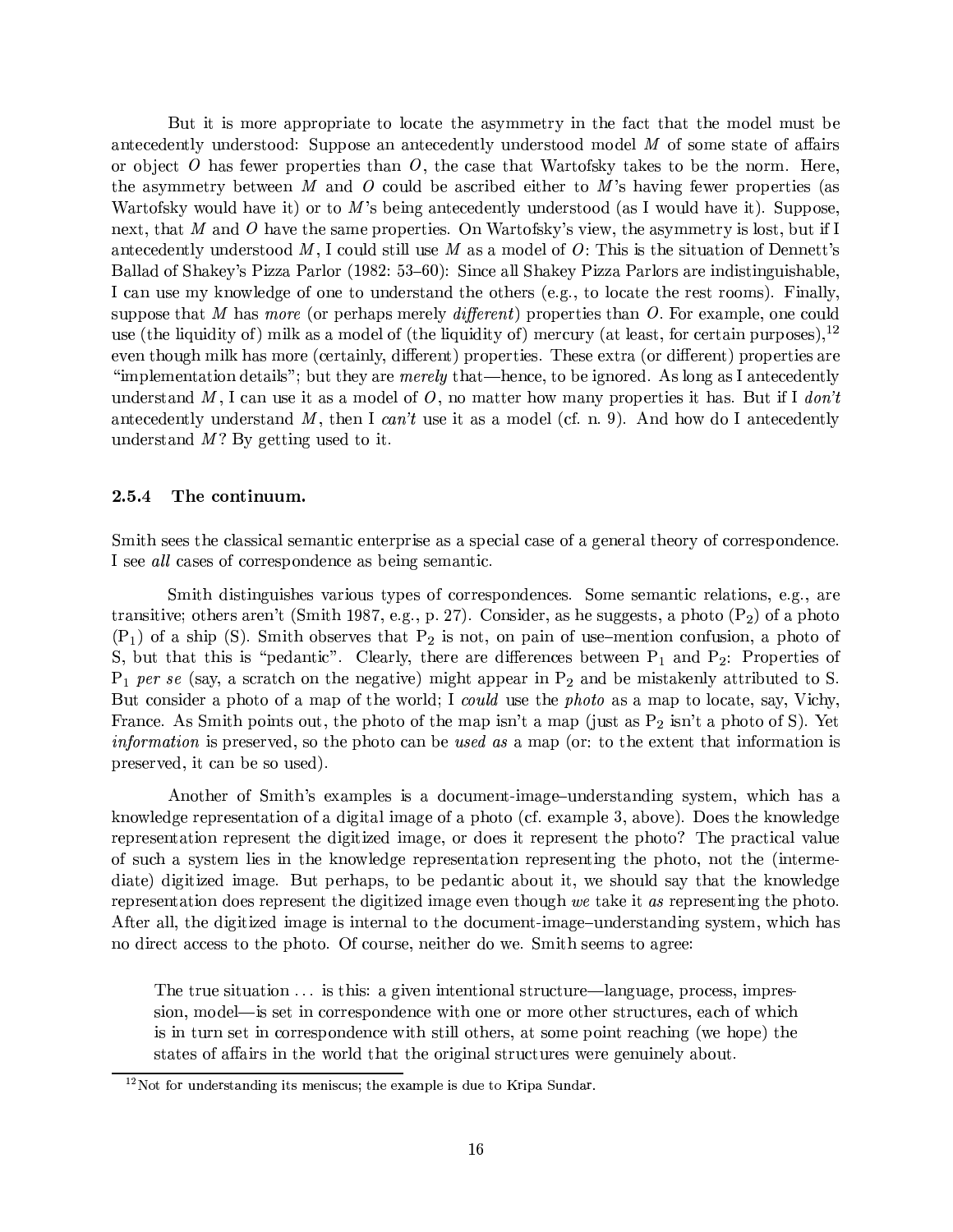It is this structure that I call the 'correspondence continuum'—a semantic soup in which to locate transitive and non-transitive linguistic relations, relations of modelling and encoding, implementation and realisation  $\ldots$  (Smith 1987: 29.)

But can one distinguish among this variety of relations? What makes modeling different from implementation, say? Perhaps one can distinguish between transitive and non-transitive semantic relations,<sup>13</sup> but within those two categories, useful distinctions cannot really be drawn, say, between modeling, encoding, implementation, etc. Perhaps one can say that there are "intended" distinctions, but these cannot be pinned down. Perhaps one can say that it is the person doing the relating who decides, but is that any more than giving different names or offering external purposes? Indeed, Smith suggests (p. 29) that the only differences are individual ones.

He thinks, though, that not all "of these correspondence relations should be counted as genuinely semantic, intentional, representational" (p. 30), citing as an example the correspondences between  $(1a)$  an optic-nerve signal and  $(1b)$  a retinal intensity pattern, between  $(2a)$  the retinal intensity pattern and (2b) light-wave structures, between (3a) light-wave structures and (3c) "surface shape on which sunlight falls", and between  $(4a)$  that sunlit surface shape and  $(4b)$  a cat. He observes that "it is the cat that I see, not any of these intermediary structures" (p. 30). But so what? Some correspondence relations are not present to consciousness. Nonetheless, they can be treated as semantic.

Not so, says Smith: "correspondence is a far more general phenomenon than representation or interpretation" (p. 30). Perhaps to be "genuinely semantic" (p. 30) is to be *about* something. But why can't we say that the retinal intensity pattern is "about" the light-wave structures? Or that the light-wave structures are "about" the sunlit surface shape? The relation between two of these purely physical processes is one of information transfer, so it is surely semantic. Note that it seems to be precisely when phenomena are information-theoretic that models of them are the phenomena themselves: Photos of maps are maps; models of minds are minds.

In any case, what is important for my purposes is Smith's claim that

the correspondence continuum challenges the clear difference between "syntactic" and "semantic" analyses of representational formalisms ... ... [N] o simple "syntactic/semantic" distinction gets at a natural joint in the underlying subject matter. (Smith 1987: 38.)

Although he might be making the point that there can be no "pure" syntactic (or semantic) analyses—that each involves the other—his discussion suggests that the "challenge" is the existence of swing domains.

 $13\frac{13}{10}$  a case where the elements of syntactic domain S correspond to elements of semantic domain D<sub>1</sub>, and the elements of  $D_1$  are themselves linguistic, bearing their own interpretation relation to another semantic domain  $D_2$ , then the elements of the original domain S are called *metalinguistic*. Furthermore, the semantic relation is taken to be non-transitive, thereby embodying the idea of a strict use-mention distinction, and engendering the familiar hierarchy of metalanguages" (Smith 1987: 9). However, it's not clear that S really is linguistic (although  $D_1$  is), for S will typically consist of names of items in  $D_1$ , but names are not linguistic in Smith's sense. Second, suppose that S = French,  $D_1$  = English, and  $D_2$  = the actual world. Then the semantic relation is transitive, and there is no use-mention issue. Here, I am thinking of a machine-translation system, not of the case of a French-language textbook written in English (i.e., a textbook whose object language is French and whose metalanguage is English). Clearly, though, there are systems of the sort described in this assumption.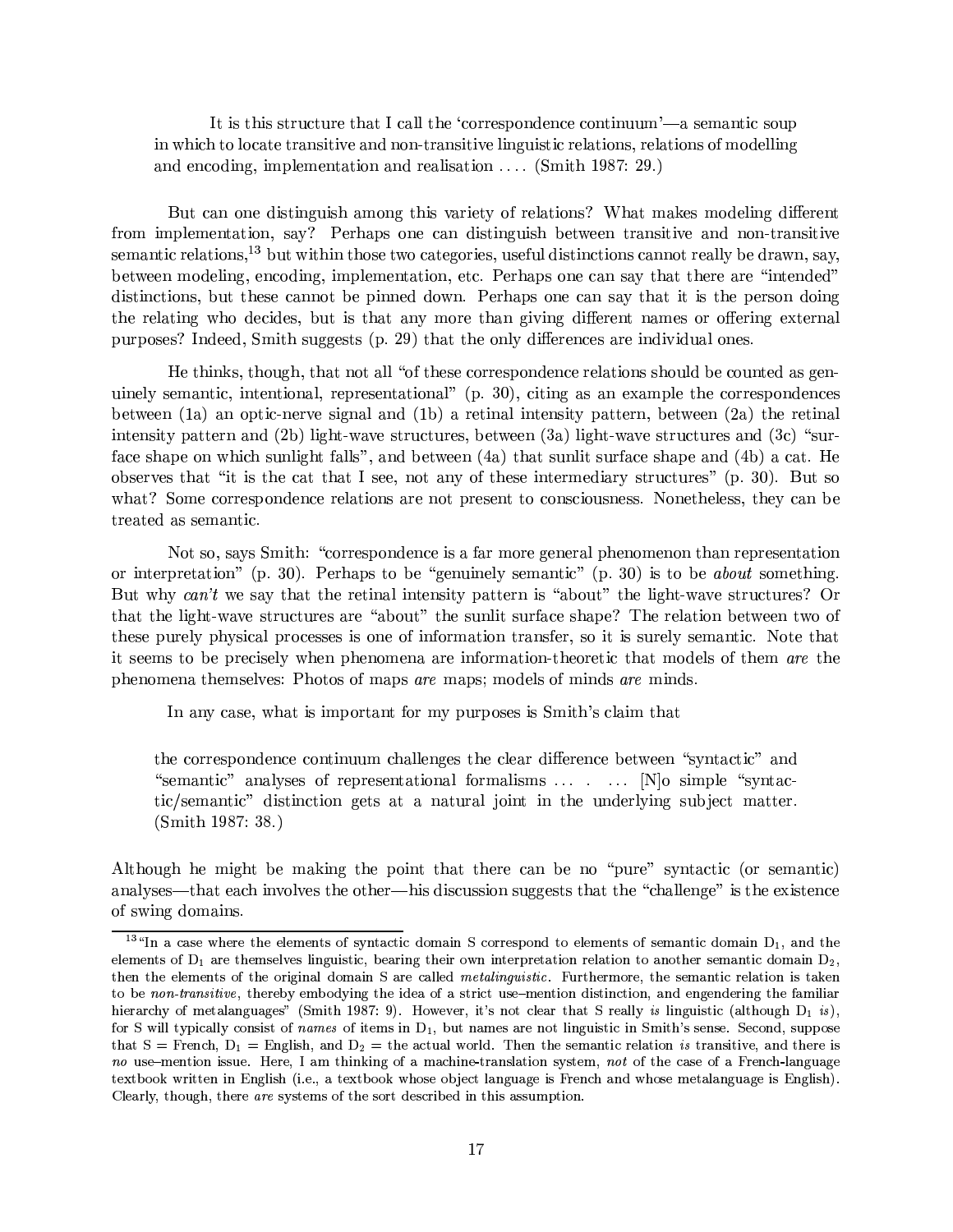#### Smith's Gap, revisited. 2.5.5

So we have a continuum, or at least a chain, of domains that correspond to one another, each (except the last) understandable in terms of the next. Yet where the last domain is the actual world. Smith's Gap separates it from any model of it. Nonetheless, if that model of the world is in the mind of a cognitive agent—if it is *Cassic's* mental model of the world—then it was constructed (or it developed) by means of perception, communication, and other direct experience or direct contact with the actual world. In terms of Smith's three-link chain  $(\S 2.5.1)$  consisting of a part of the actual world (W), a set-theoretic model of it  $(M_W)$ , and a linguistic description (in some program) of the model  $(D_{M_W})$ , what we have in Cassie's case is that her mental model of the world is simultaneously  $M_W$  and  $D_{M_W}$ . It is produced by causal links with the external world. Thus, the gap is, in fact, bridged (in this case, at least). Bridged, but not comprehended. In formalizing something that is essentially *informal*, one can't *prove* (formally, of course) that the formalization is correct; one can only discuss it with other formalizers and come to some (perhaps tentative, perhaps conventional) agreement about it. Thus, Cassie can never check to see if her formal  $M_W$  really does match the informal, messy W. Thus, the gap remains. But, once bridged,  $M_W$  is independent of W, except when Cassie interacts with W by conversing, asking a question. or acting. That is the lesson of methodological solipsism. Let us turn to Cassie's construction of  $M_W$ .

#### 2.6 Cassie's Mental Model.

How does Cassie (or any (computational) cognitive agent) construct her mental model of the world. and what does that model look like? I will focus on her language-understanding abilities—her mental model of a conversation or narrative. (For visual perception, cf. example 3, above.) Details of Cassie's language-understanding abilities have been discussed in a series of earlier papers.<sup>14</sup> Here. I will concentrate on a broad picture of how she processes linguistic input, and a consideration of the kind of world model she constructs as a result.

#### 2.6.1 Fregean semantics.

Frege wanted to divorce logic and semantics from psychology. He told us that terms and expressions (signs, or symbols) of a language "express" a "sense" and that to some—but not all—senses there "corresponds" a "referent". So expressions indirectly "designate" or "refer" (or fail to designate or refer) to a referent. Further, the sense is the "way" in which the referent is presented by the expression. Except for the mentalistic notion of an "associated idea", which he does not take very seriously, all of this is very objective or non-cognitive (Frege 1892).

Something exactly like this goes on in cognition, when Cassie—or any natural-languageunderstanding cognitive agent—understands language:

- 1. Cassie perceives (hears or reads) a sentence.
- 2. By various computational processes (namely, an augmented-transition-network parser with lexical and morphological modules, plus various modules for dealing with anaphora resolution.

 $^{14}$ See, e.g., Shapiro 1982, 1989; Rapaport 1986, 1988b, 1991; Rapaport, Shapiro, & Wiebe 1986; Wiebe & Rapaport 1986, 1988; Almeida 1987; Neal & Shapiro 1987; Shapiro & Rapaport 1987, 1991, 1995; Peters, Shapiro, & Rapaport 1988; Neal et al. 1989; Peters & Rapaport 1990; Wyatt 1990, 1993; Wiebe 1991, 1994; Rapaport & Shapiro 1995.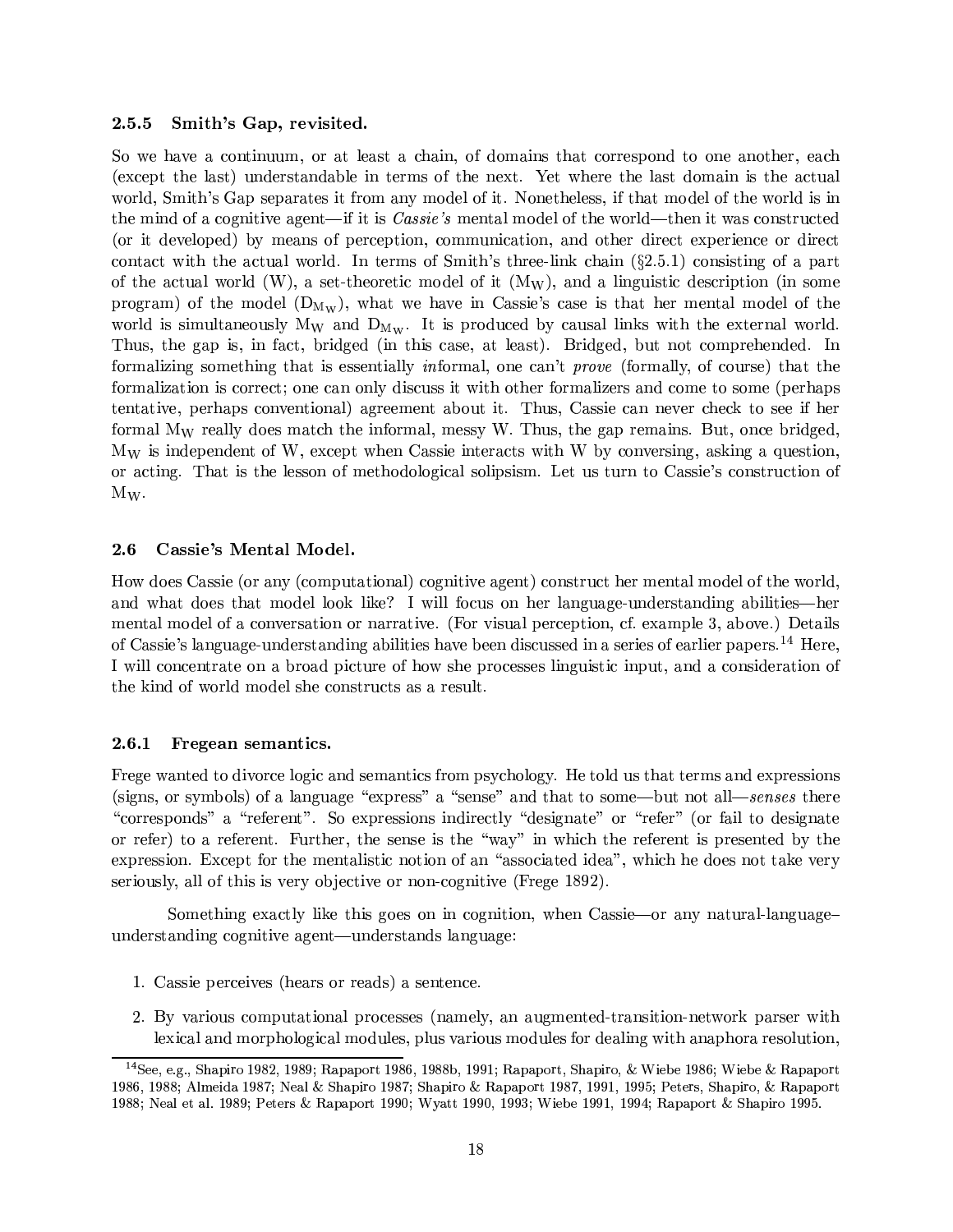computing belief spaces and subjective contexts, etc.), she constructs (or finds) a molecular node in the semantic network that is her mental model.

3. That node constitutes her understanding of the perceived sentence.

Now, the procedures that input pieces of language and output nodes are algorithms—*ways* in which the nodes are associated with the linguistic symbols. They are, thus, akin to senses, and the nodes are akin to referents (cf. Wilks 1972). Here, though, all symbols denote, even 'unicorn' and 'round square': If Cassie hears or reads about a unicorn, she constructs a node representing her concept (her understanding) of that unicorn. Her nodes represent the things she has thought about, whether or not they exist—they are part of her "epistemological ontology" (Rapaport 1985/1986).

A very different correspondence can also be set up between natural-language understanding and Frege's theory. According to this correspondence, it is the node in Cassie's mental model that is akin to a sense, and it is an object (if one exists) in the actual world to which that node corresponds that is akin to the referent. On this view, Cassie's unicorn-node represents (or perhaps is) the sense of what she read about, although (unfortunately) there is no corresponding referent in the external world. Modulo the subjectivity or psychologism of this correspondence (Frege would not have identified a sense with an expression of a language of thought), this is surely closer in spirit to Frege's enterprise.

Nonetheless, the first correspondence shows how senses can be interpreted as algorithms that yield referents (a kind of "procedural semantics"; see, e.g., Winograd 1975, Smith 1982). It also avoids the problem of non-denoting expressions: If no "referent" is found, one is just constructed, in a Meinongian spirit (cf. Rapaport 1981).

The various links between thought and language are direct and causal. Consider naturallanguage generation, the inverse of natural-language understanding. Cassie has certain thoughts; these are private to her.<sup>15</sup> By means of various natural-language-generation algorithms, she produces—directly and causally, from her private mental model—public language: utterances or inscriptions. I hear or read these; this begins the process of natural-language *understanding*. By means of  $my$  natural-language-understanding algorithms. I interpret her utterances, producingdirectly and causally—my private thoughts. Thus, I interpret another's private thoughts indirectly, by directly interpreting her public expressions of those thoughts, which public expressions are, in turn, her direct expressions of her private thoughts. (Cf. Gracia 1990: 495.)

The two direct links are both semantic interpretations. The public expression of Cassie's thoughts is a semantic interpretation (an "implementation" or physical "realization") of her thoughts. And my understanding of what she says is a semantic interpretation of her public utterances. Thus, the public communication language (Shapiro 1993) is a "swing domain".

#### 2.6.2 The nature of a mental model.

Cassie's mental model of the world (including utterances expressed in the public communication language) is expressed in her language of thought. That is, the world is modeled, or represented,

<sup>&</sup>lt;sup>15</sup> Except, of course, that I, as her programmer and a "computational neuroscientist" (so to speak), have direct access to her thoughts and can manipulate them "directly" in the sense of not having to manipulate them via language. That is, as her programmer, I can literally "read her mind" and "put thoughts into her head". But I ought, on methodological (if not moral!) grounds, to refrain from doing so (as much as possible). I should only "change her mind" via conversation.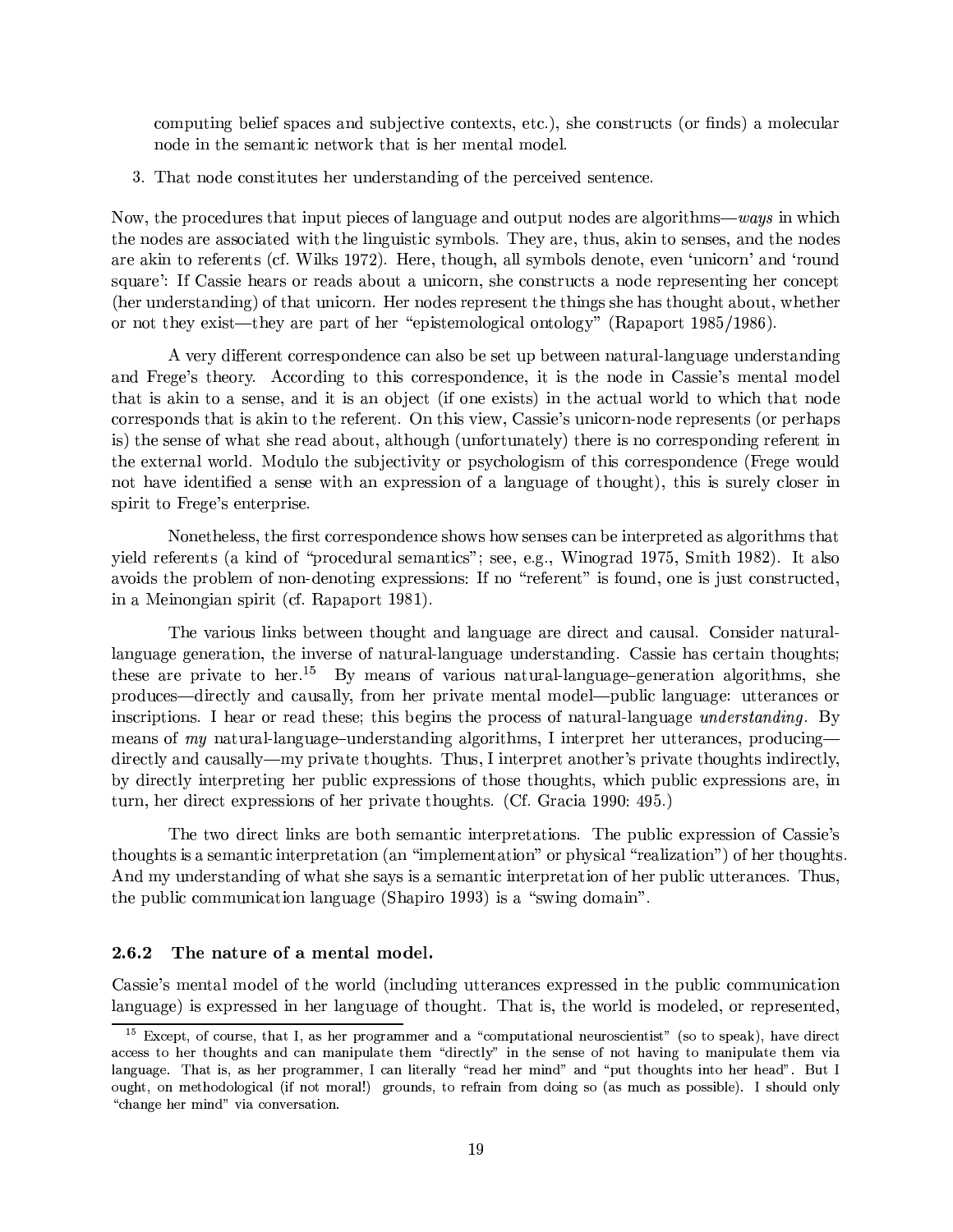by expressions—sentences—of her language of thought (which, for the sake of concreteness, I am taking to be SNePS). There may, of course, be more: e.g., mental imagery. But since Cassie can think and talk about images, they must be linked to the part of her mental model constructed via natural-language understanding (Srihari 1991ab). Hence, we may consider them part of an extended language of thought that allows such imagery among its terms. This extended language of thought, then, is propositional with direct connections to imagistic representations.

In Section 1, I asked how we understand language. This is the challenge of Searle's (1980) Chinese Room Argument: How could Searle-in-the-room come to know the semantics of the Chinese squiggles? One question left open in that debate is whether Searle-in-the-room even knows what their *syntax* is. He could not come to know the syntax (the grammar) just by having, as Searle suggests, a SAM-like program (i.e., a program for global understanding of a narrative using scripts; cf., e.g., Schank & Riesbeck 1981); a syntax-learning program is also needed (see, e.g., Berwick 1979; cf.  $\S1.1.2.2$ , above). So let us assume that Searle-in-the-room's instruction book includes this.

Given an understanding of the syntax, how can semantics be learned? The meaning of some terms is best learned ostensively, or perceptually: We must see (or hear, or otherwise experience) the term's referent. This ranges from terms for such archetypally medium-sized physical objects as 'cat' and 'cow', through 'red' (cf. Jackson 1986) and 'internal combustion engine', to such abstractions as 'love' and 'think' (cf. Keller 1905:  $40f$ , 300).

But the meaning of many, perhaps most, terms is learned "lexically", or linguistically. Such is dictionary learning. But equally there is the learning, on the fly, of the meaning of new words from the linguistic contexts in which they appear. If 'vase' is unknown, but one learns that Tommy broke a vase, then one can compute that a vase is that which Tommy broke. Initially, this may appear less than informative, though further inferences can be drawn: Vases, whatever they are, are breakable by humans, and all that that entails.<sup>16</sup> As more occurrences of the word are encountered, the "simultaneous equations" (Higginbotham 1989: 469) of the differing contexts, together with background knowledge and some guesswork, help constrain the meaning further, allowing us to revise our theory of the word's meaning. Sooner or later, a provisionally steady state is achieved (pending future occurrences). (See  $\S 3.2.2$ .)

Both methods are contextual. For ostension, the context is physical and external—the real world (or, at least, our perception of it); for the lexical, the context is linguistic (Rapaport 1981). Ultimately, however, the context is mental and internal: The meaning of a term represented by a node in a semantic network is dependent on its location in—i.e., the surrounding context of—the rest of the network (cf. Quine 1951, Quillian 1967, Hill 1994). Such holism has a long and distinguished history, and its share of skeptics (most recently, Fodor and Lepore (1992)). It certainly appears susceptible to charges of circularity (cf., e.g., Harnad 1990), but a chronological theory of how the network is constructed can help to obviate that: Granted that the meaning of 'vase' (for me) may depend on the meaning of 'breakable' and vice versa, nonetheless if I learned the meaning of the latter first, it can be used to ground the meaning of the former (for me). Holism. though, has benefits: The meanings of terms get enriched, over time, the more they—or their closest-linked terms in the network—are encountered. For instance, in the research for this essay, certain themes reappeared in various contexts, each appearance enriching the others. In writing, however, one must begin somewhere—writing is a more or less sequential, not a parallel or even

<sup>&</sup>lt;sup>16</sup> Example due to Karen Ehrlich.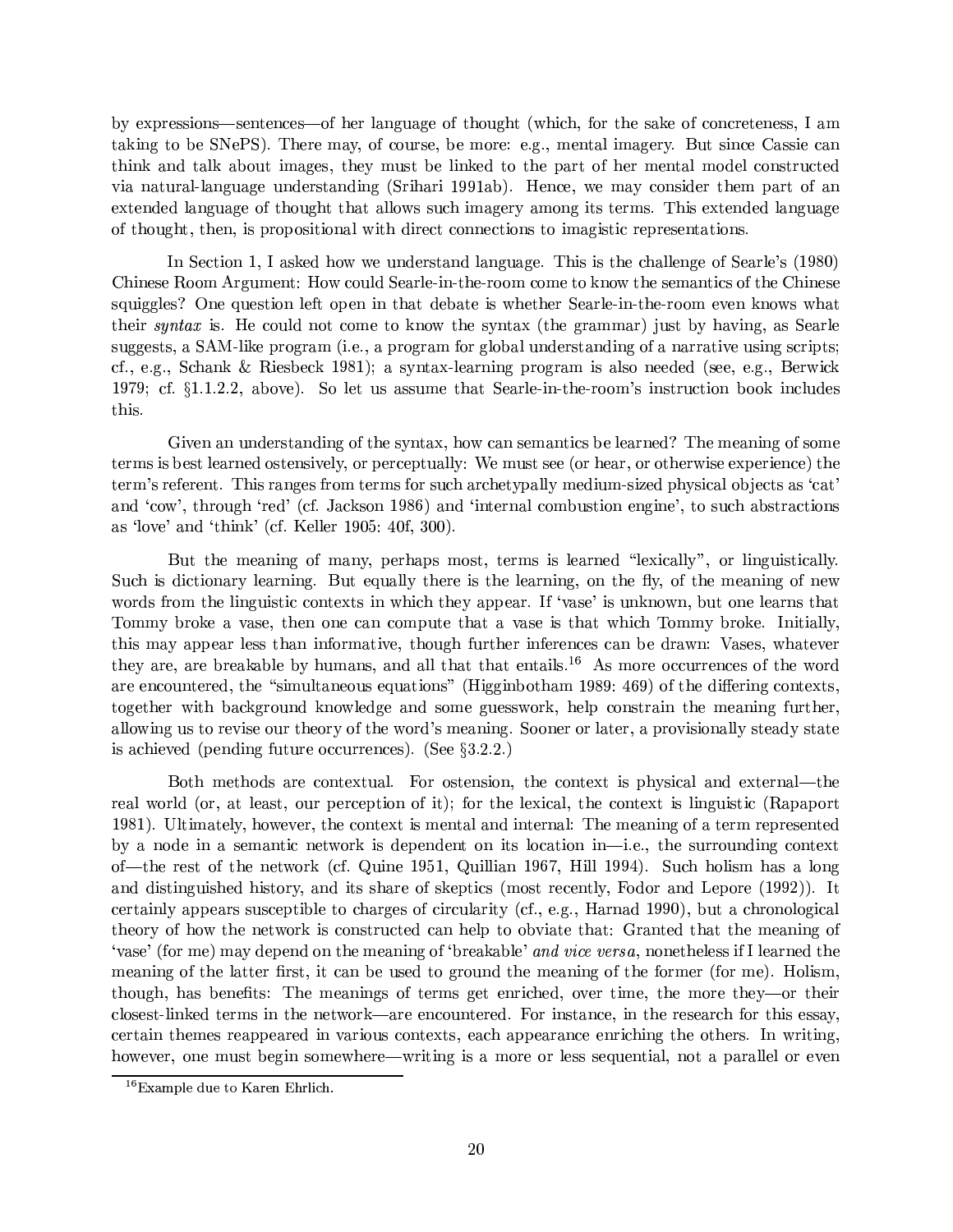holistic, task. Though this is the first mention of holism in the essay, it was not the first in my research, nor will it be the only one.

Understanding, we see again, is recursive. Each time we understand something, we understand it in terms of all that has come before. Each of those things, earlier understood, were understood in terms of what preceded them. The base case is, retroactively, understandable in terms of all that has come later:

There should therefore be a time in adult life devoted to revisiting the most important books of our youth. Even if the books have remained the same (though they do change, in the light of an altered historical perspective), we have most certainly changed, and our encounter will be an entirely new thing. (Calvino 1986: 19.)

But initially, the base case was understandable solely in terms of itself (or in terms of "innate ideas" or some other mechanism; see Hill 1994 on the semantics of base nodes in SNePS).

But is "knowledge of the semantics" (Barwise & Etchemendy 1989: 209) achieved by speakers? If this means knowledge of the relations between word and thing in such a way that it requires knowledge of *both* the words (syntactic knowledge) and the things, then: No. For we can't have (direct) knowledge of the things. This is Smith's Gap. It also means, by the way, that ostensive learning is really mental and internal, too: I learn what 'cat' means by seeing one, but really what's happening is that I have a mental representation of that which is before my eyes, and what constitutes the ostensive meaning is a (semantic) link that is established between my internal node associated with 'cat' and the *internal* node that represents what is before my eyes.

Thus, "knowledge of the semantics" means (1) knowledge of the relations between our linguistic concepts and our "purely conceptual" concepts (i.e., that correspond to, or are caused by, external input) and (2) knowledge of the relations among our purely linguistic concepts. The former  $(1)$  is "semantic", the latter  $(2)$  "syntactic", as classically construed. Yet, since the former concerns relations among our internal concepts (cf. Srihari 1991ab), it, too, is syntactic.<sup>17</sup>

Barwise and Etchemendy (1989) conflate such an internal semantic theory with a kind of external one, identifying "content of a speaker's knowledge of the truth conditions of the sentences of his or her language" with "the relationship between sentences and non-linguistic facts about the world that would support the truth of a claim made with the sentence" (p. 220, my italics). I take "the content of a speaker's knowledge of ... truth conditions" to involve knowing the relations between linguistic and non-linguistic *internal* concepts. This is the internal, Cassie-approach to semantics. In contrast, giving an "account of the relationship between sentences and non-linguistic facts" (p. 220) is an *external* endeavor, one that I can give concerning Cassie, but not one that *she* can give about herself. This is because I can take a "God's-eye", "third-person" point of view and see both Cassie's mind and the world external to it, thus being able to relate them, whereas she can only take the "first-person" point of view.

However, a "third person" cannot, in fact, have direct access to either the external world or Cassie's concepts (except as in n. 15). So what the third person is *really* comparing (or finding correspondences between) is the third person's representations of Cassie's concepts and the third person's own concepts representing the external world. That is, the third person can establish a

 $17$ The first time you read this, you either found it incomprehensible or insane. By now, it should be less of the former, if not the latter, since its role in the web of my theory should be becoming clearer.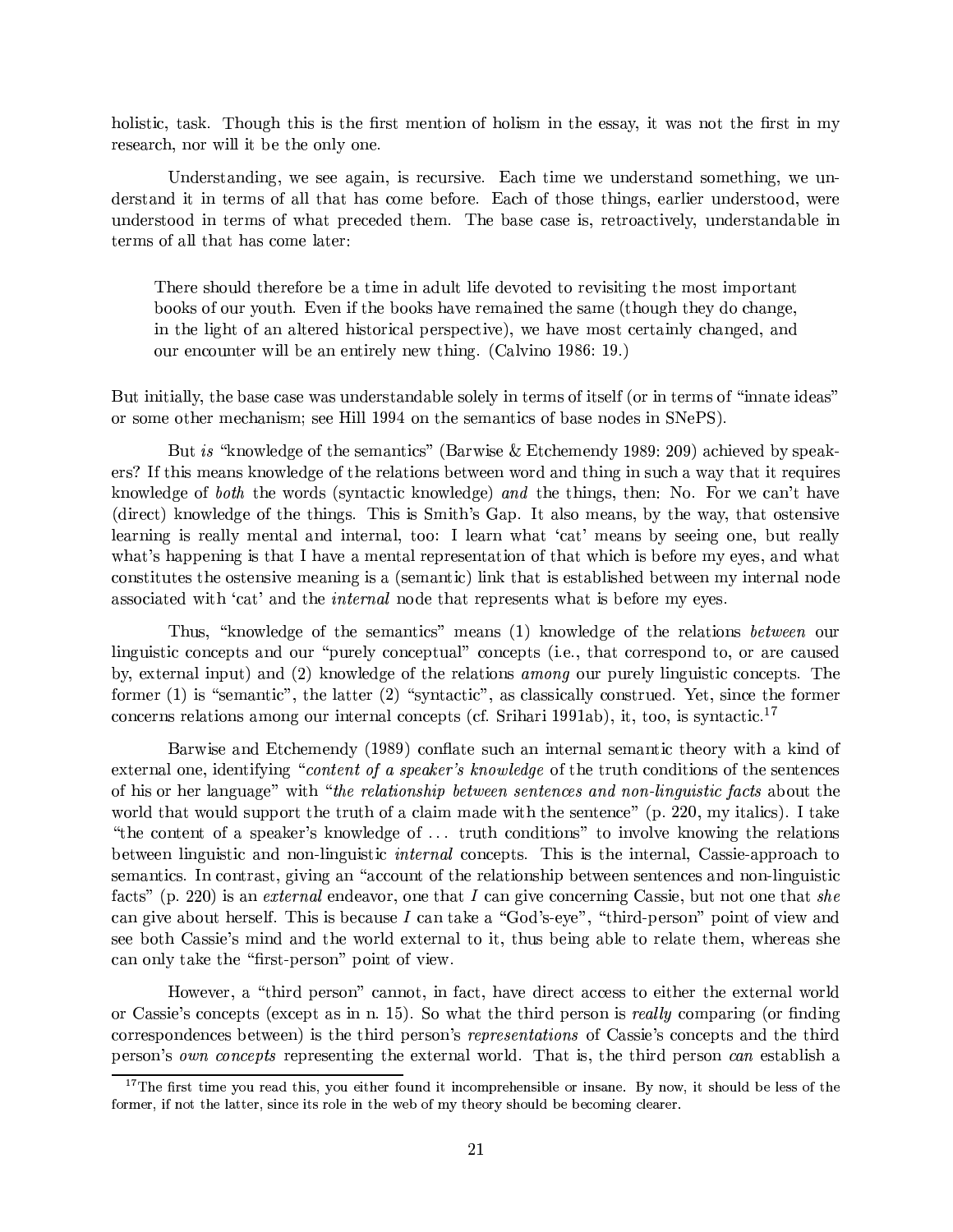

Figure 1: Cassie's belief that Lucy is rich. (Linearly abbreviated :  $M4 = B1$  is rich;  $M2 = B1$  is named 'Lucy'. Node labels with '!' appended are "asserted", i.e., believed by Cassie.)

semantic correspondence (in the classic sense) between two domains. From the third person's point of view, the two domains are the syntactic domain of Cassie's concepts and the semantic domain of the external world. But, in fact, the two domains are the third person's representations of Cassie's concepts and the third person's representations of the external world. These are both internal to the third person's mind! And internal relations, even though structurally semantic-i.e., even though they are correspondences between two domains—are fundamentally *syntactic* in the classic sense: They are relations *among* (two classes of) symbols in the third person's language of thought.

What holds for the third person holds also for Cassie. Since she doesn't have direct access to the external world either, she can't have knowledge of "real" semantic correspondences. The best she can do is to have a correspondence between certain of her concepts and her representations of the external world. What might her "knowledge of truth conditions" look like? Here is one possibility: When she learns that Lucy is rich, she builds the network shown in Figure 1. Thus, Cassie might think to herself something like: "My thought that [Figure 1] is true iff  $(\exists x \in$  external world)  $[x = \text{Lucy} \& x \text{ is rich}]$ . This would require, for its full development, (1) an internal truth predicate (cf. Maida & Shapiro 1982, Neal & Shapiro 1987), (2) an existence predicate (cf. Hirst 1991), (3) a duplication of the network, and  $(4)$  a biconditional rule asserting the equivalence (see Figure 2 for a possible version).

The picture we have of Cassie's mental model of the world (including utterances) is, in part, this: If Cassie hears or reads a sentence, she constructs a mental representation of that sentence qua linguistic entity, and she constructs a mental representation of the state of affairs expressed by that sentence. These will be linked by a Tarski-like truth-biconditional (M8) asserting that the representation of the sentence  $(M7)$  is true  $(M6)$  iff the representation of the state of affairs  $(M7)$ is believed (M7!). If Cassie sees something, she constructs a mental representation of it, and she constructs a mental propositional representation of the state of affairs she sees. These will be linked in ways extrapolatable from  $\S 2.3$ , example 3, above. These networks, of course, are not isolated, but embedded in the entire network that has been constructed so far. What is newly perceived is understood in terms of all that has gone before. This is purely syntactic, since both sides of the biconditional are expressed in Cassie's language of thought. Thus, the best Cassie can do is to have a theory of truth as coherence among her own concepts.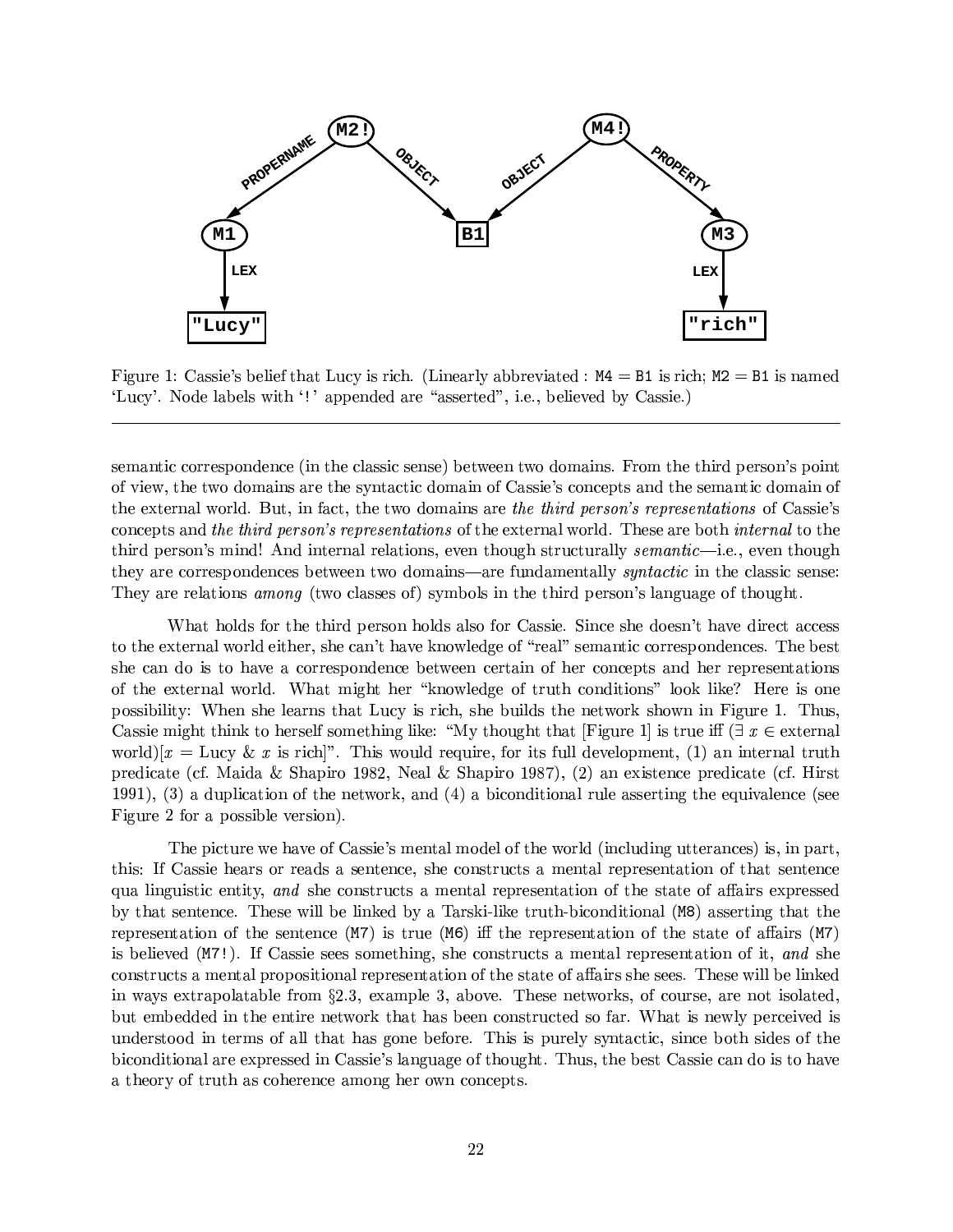

Figure 2: A biconditional rule (M8) asserting the equivalence of  $M6 = \text{that Lucy}$  is rich is true, and  $\texttt{M7} =$  something in the external world is Lucy and is rich. (See Shapiro 1979, Shapiro & Rapaport 1987 for the semantics of thresh. The truth condition for M2 is not shown.)

#### SEMANTICS AS SYNTAX. 3

#### The Story So Far.  $3.1$

To understand language is to construct a semantic interpretation—a model—of the language. In fact, we normally understand something by modeling it and then determining correspondences between the two domains. In some cases, we are lucky: We can, as it were, keep an eye on each domain, merging the images in our mind's eye. In other cases, notably when one of the domains is the external world, we are not so lucky—Smith's Gap cannot be crossed—and so we can understand that domain *only* in terms of the model. Lucky or not, we understand one thing in terms of another by modeling that which is to be understood (the syntactic domain) in that which we antecedently understand (the semantic domain). But how is the antecedently understood domain antecedently understood? In the base case of our recursive understanding of understanding, a domain must be understood in terms of *itself*, i.e., syntactically.

#### 3.2 Syntactic Understanding.

#### 3.2.1 Familiarity breeds comprehension.

What is type-2, syntactic understanding? What does it mean to "get used to" something? In some sense, it should be obvious:

In today's chess, only the familiarly shaped Staunton pieces are used.... [One] reason is the unfamiliarity, to chess players, of other than Staunton pieces. ... [In Reykjavik, in 1973, two grandmasters started to play with a non-Staunton set, and the conversation ran something like: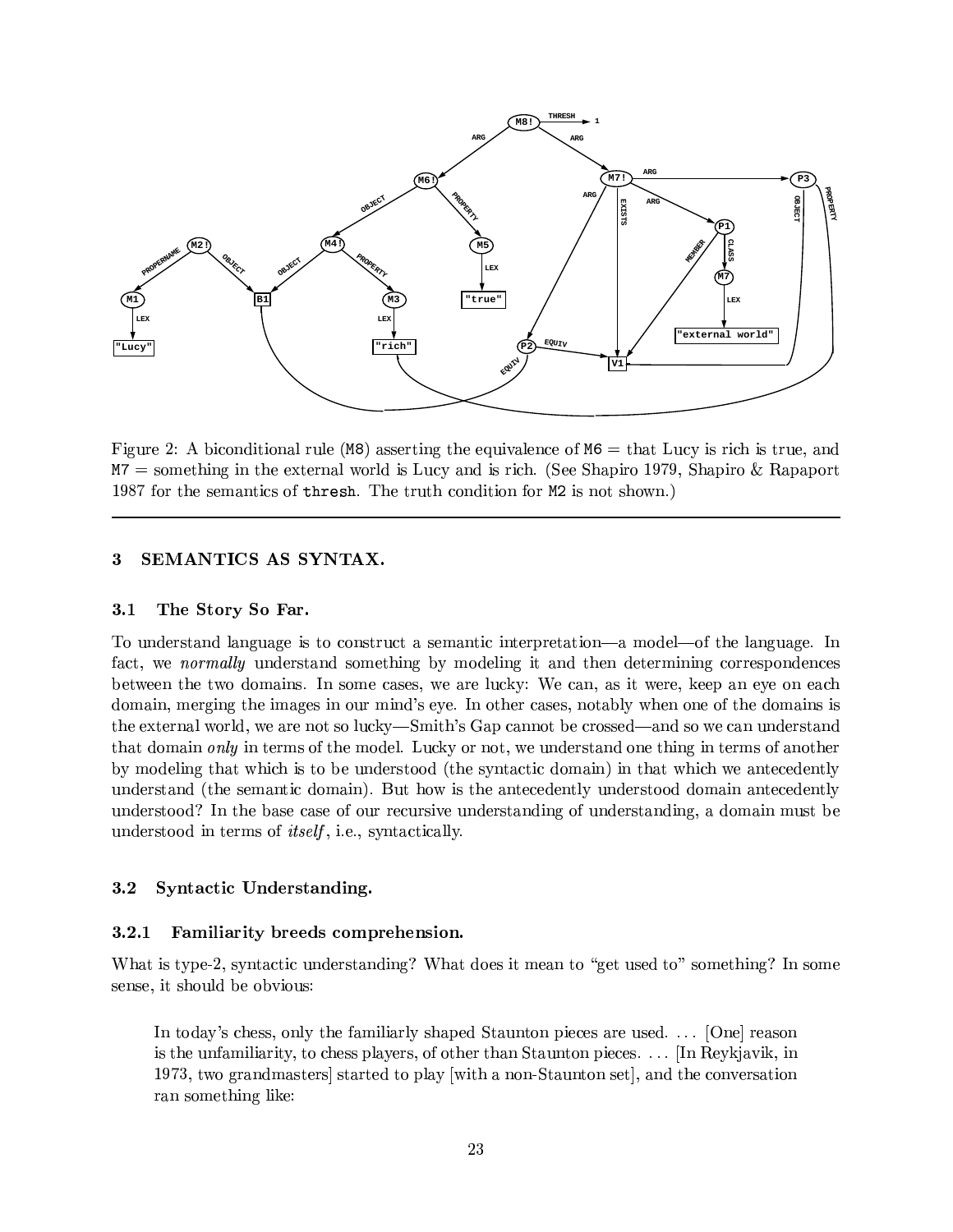"What are you doing? That's a pawn." "Oh. I thought it was a bishop." "Wait! Maybe it is a bishop." "No, maybe it really is a pawn."

Whereupon the two grandmasters decided to play without the board. They looked at each other and this time the conversation ran:

"D5" "C4" "E6" "Oh, you're trying that on me, are you? Knight C3."

And they went along that way until they finished their game. (Schonberg 1990: 38–39.)

In a game played with Staunton pieces, the players are "used to" the pieces. Even in a game played with no physical pieces at all, the players are "used to" the symbolic notation for the pieces. But in a game played with non-Staunton pieces, clearly they are not.

Suppose that the semantic relation is (merely) a correspondence relation. Suppose, further, that it is a homomorphism mapping the syntactic domain into the semantic domain. To understand something in terms of itself would then be to take the syntactic domain as its own semantic domain, treating the homomorphism as an *automorphism*. Such an automorphism would be a relation among the symbols of the syntactic domain, hence a classically syntactic relation. Yet it would also be a *semantic* relation, because it is a correspondence between "two" domains (better: between two roles played by the same domain). Indeed, the very first example of a semantic model in Chang  $\&$ Keisler 1973 is such a mapping. The syntactic domain, now considered as its own *semantic* domain, is syntactic twice over: once by way of its own, purely syntactic, features, and once by way of the semantic automorphism. (Recall the way some linguists do semantics; cf.  $\S 2.1$ .)

Now, the automorphism is either the identity mapping, or it isn't. If it is, then the symbol manipulations (the syntax) that constitute the semantics are just those of the syntactic domain itself. This is the core meaning of understanding by "getting used to" the system (as in the syntactic way of understanding  $\S2.2.2$ 's L') We do the same thing when we learn how to solve algebraic equations by manipulating symbols (Rapaport 1986).

If the automorphism is *not* the identity mapping, then it must map some elements onto others (or sets of others). So some parts of the syntactic domain will be understood in terms of others. (There may be "fixed points"—symbols that are mapped into themselves; see  $\S 3.2.3$ .) Let's see what this means for our central case—natural-language understanding.

#### 3.2.2 Dictionary definitions and algebra.

Dictionary-like definitions are an obvious example of this sort of automorphism. Indeed, this is probably what most people mean by "meaning", as opposed to philosophers, logicians, and cognitive scientists—though *some* cognitive scientists are sympathetic: "meanings are, if anything, only other symbols" (Wilks & Fass 1992: 205; cf. Wilks 1971, 1972: 86).

And, as noted earlier  $(\S2.6.2)$ , we learn the meaning of many (if not most) new words in linguistic contexts—either in explicit definitions or "on the fly" in ordinary conversational or literary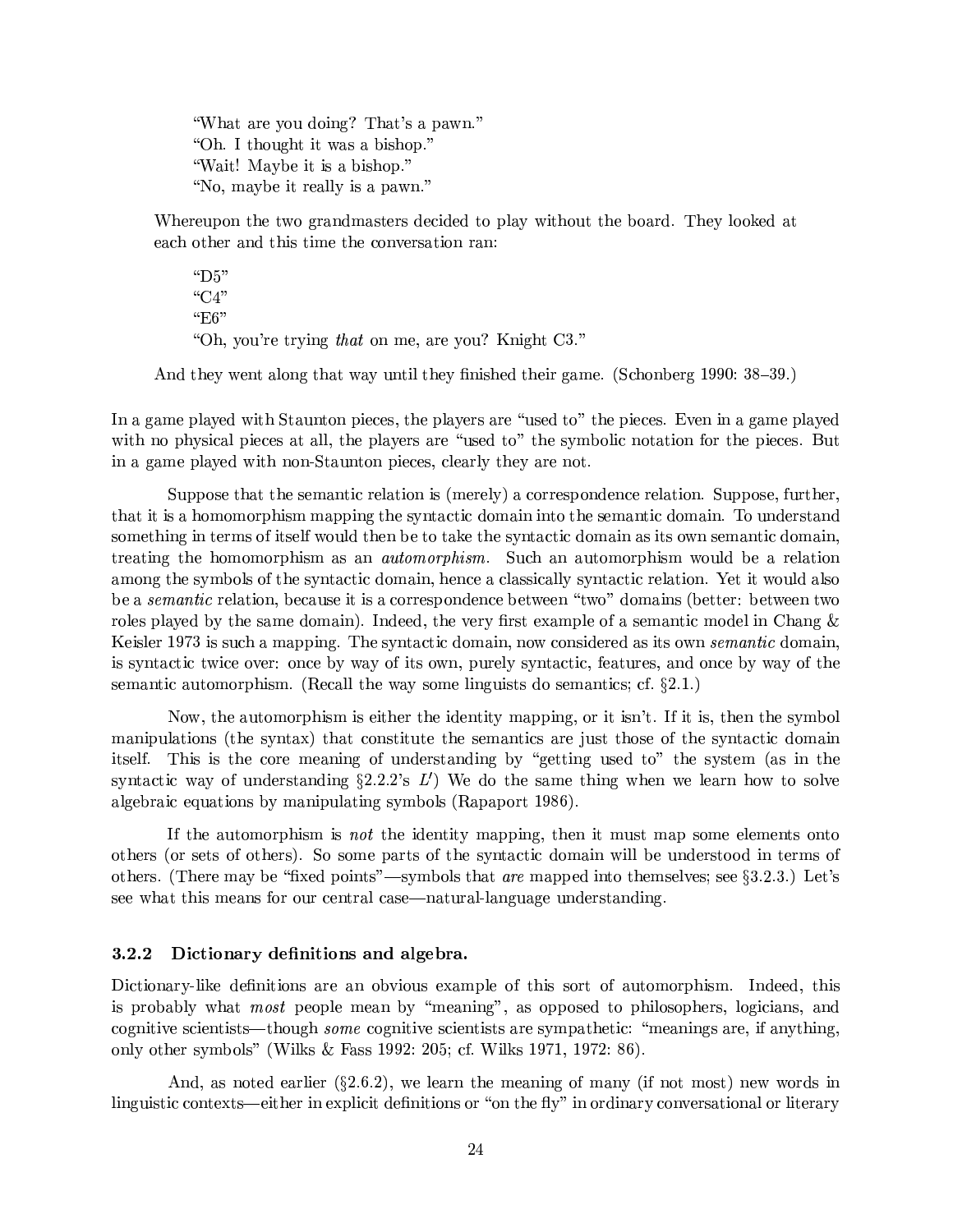discourse. The unknown word, like the algebraic unknown, simply means whatever is necessary to give meaning to the entire context in which it appears. The meaning of the unknown word is (the meaning of) the surrounding context—the context "minus" the word. Finding the meaning is, thus, "solving" the context for the unknown: "The appearance of a word in a restricted number of settings suffices to determine its position in the language as a whole" (Higginbotham 1985: 2; cf. Wilks 1971: 519–520). As Wilks 1971 notes, the context must be suitably large to get the "correct" or at least "intended" meaning. But, as the 'vase' example shows  $(\S2.6.2)$ , any context will do for starters. One's understanding of the meaning of the word will *change* as one comes across more contexts in which it is used (or: as the total context becomes larger); ultimately, one's understanding of the meaning will reach a stable state (at least temporarily—everything is subject to revision). Thus, learning a word is theory construction: One's understanding of the word's meaning is a *theory*, subject to revision.

The first time I read the word 'brachet', I did not know what it meant (do you?). Here is the context of that first occurrence:

There came a white hart running into the hall with a white brachet next to him, and thirty couples of black hounds came running after them with a great cry. (Malory  $1470:66.$ 

My first hypothesis (believe it or not) was that a brachet was a buckle on a harness worn by the hart. Although this hypothesis goes beyond the algebraic picture I've been painting, the algebraic metaphor is still reasonable if we extend the notion of context to include the background knowledge ("world knowledge" or "commonsense knowledge") that I bring to bear on my understanding of the narrative (cf. Rapaport 1991, Rapaport & Shapiro 1995). Nor does it matter whether this hypothesis is good, bad, indifferent, or just plain silly; if I never see the word again, it won't matter, but, if I do, I will have ample opportunity to revise my beliefs about its meaning. Indeed, after 18 more occurrences of the term,<sup>18</sup> I stabilized on the following theory of its meaning: A brachet is a hound or hunting dog, perhaps a lead hound. Not bad, considering that the  $Oxford$ *English Dictionary* defines it as "A kind of hound which hunts by scent". (For details and further references, see Rapaport 1981; Ehrlich & Rapaport 1992; Ehrlich, forthcoming.)

This is purely syntactic: First, there is no external semantic domain: I did not see a brachet (or a picture of one). Second, when I read the word (or when Cassie does), I build a mental representation of that word embedded in a mental representation of its context. These mental representations are part of the entire network of mental representations in my mind. Thus, the background knowledge I contribute is part and parcel of the mental representation of the new word in context. It is that system of mental representations that constitutes the syntactic domain in which is located "the meaning" of-i.e., my understanding of-the word.

Representing meaning in such a dictionary-like network goes back at least to Quillian 1967, though he was more concerned with merely representing the information in a dictionary, whereas I am concerned with representing meaning as part of a cognitive agent's entire complex network of beliefs. This is a brand of holistic, conceptual-role semantics, since I take the meaning of a word to be, algebraically, the role it plays in its context.

 $18$ The protocols appear in Ehrlich, forthcoming.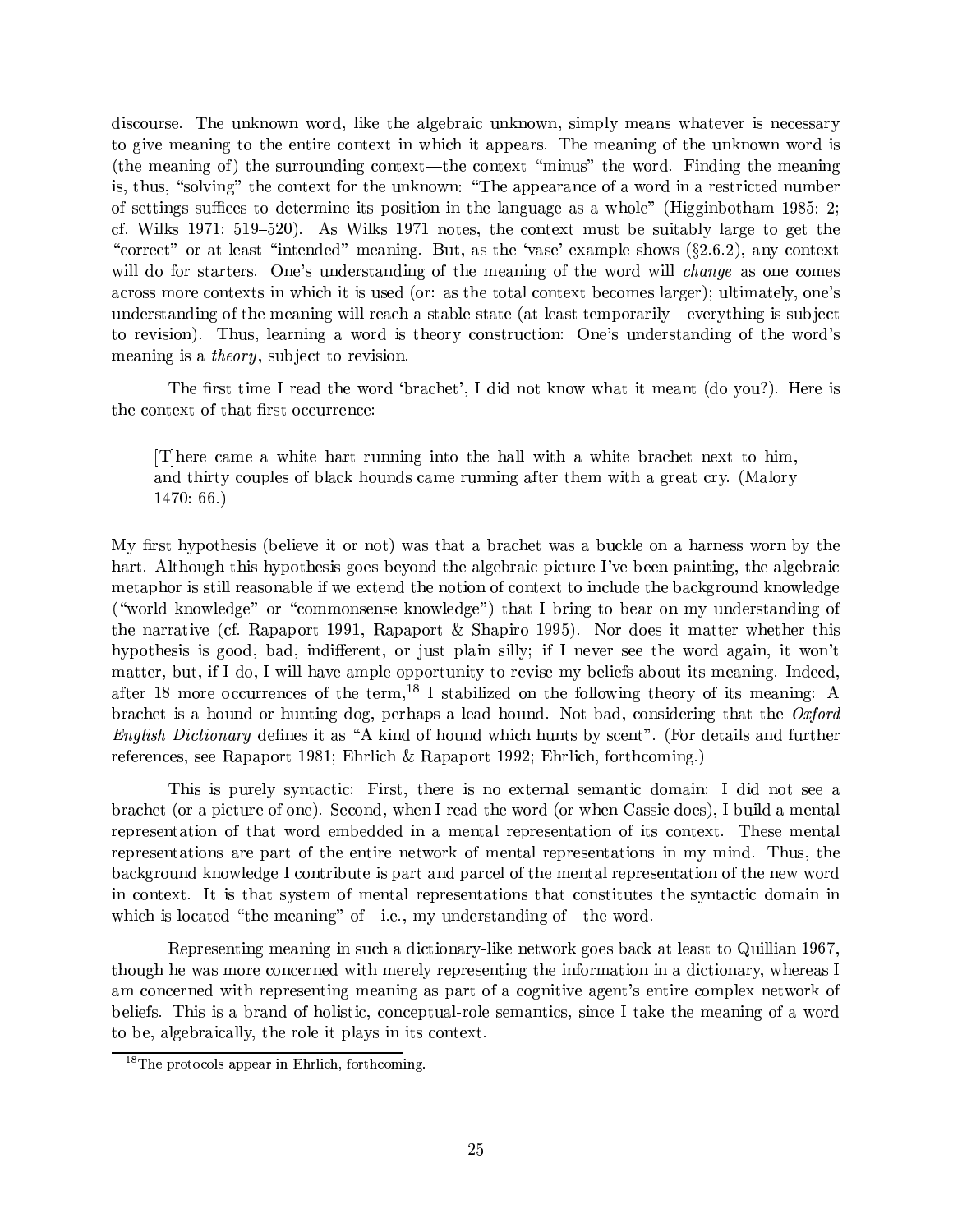#### Understanding the parts. 3.2.3

Another thing that using parts of the syntactic domain to understand the rest of it might mean is that those parts are primitives. How are they understood? What do they mean?

They might be "markers" with no intrinsic meaning. But such markers *qet* meaning the more they are used—the more roles they play in providing meaning to *other* nodes. A helpful analogy comes from Wartofsky:

'[M] ental' objects, or 'internal representations' are derivative, and have their genesis in our primary activity of representing, in which we take external things,—most typically, what we also designate as physical objects—as representations. Moreover, I take our *making* of representations to be, in the first place, the actual praxis of creating concrete objects-in-the-world, as representations; or of taking the made objects as representational.  $(1979: xxi-xxii.)$ 

In this *primary* activity, what do we take the external physical object to be a representation of? Its use and history? What does that have to do with the common properties in terms of which one thing can represent another? More likely, it is that, once made, it can remind us of its use or of its manufacture and therefore represent those things for us. The first time we see an unfamiliar object, it is a meaningless thing (except insofar as it shares any properties with anything familiar, allowing us to form hypotheses about it and to place it in our semantic network). The second time we see it, it can remind us of something, if only of itself on its first appearance. Subsequent encounters produce familiarity, which entrench it in our network, and allow newer objects to be understood in terms of *it*. This is how holism works.

Alternatively, the fixed points or the markers (or-for that matter-any of the nodes) are somehow "grounded" in another domain. This, of course, is just to say that they have meaning in the correspondence sense of semantics, and ultimately we will be led to question the way in which we understand that other domain.

#### 3.2.4 The symbol-grounding problem.

The symbol-grounding problem, according to Harnad (1990), is that without grounding, a hermetically sealed circle of nodes can only have circular meaning. And, presumably, circles are vicious and to be avoided.

It is well known that a dictionary is a closed circle of meanings: Each word is defined in terms of other words. Assuming that all words used in the definitions are themselves defined, we have a circle (in fact, several of them). Now, before agreeing with Harnad that such circles cannot yield meaning or understanding, consider that we do use dictionaries fairly successfully to learn meanings. How can this be? A very small circle may indeed not be informative, especially if we don't antecedently know the meaning of the definiens (e.g., 'being' is defined as "existence", and 'exist' as "have being" in Webster's Vest Pocket Dictionary). However, the larger the circumference of the circle, so to speak, the more likely it is that it will be informative, on the assumption that the definition of the word whose meaning we seek, and the definitions of the words in that definition, and so on, will contain lots of words that we antecedently understand. So, we can easily "solve" the "equation" for the unknown word—i.e., dictionary definitions are most useful to the extent that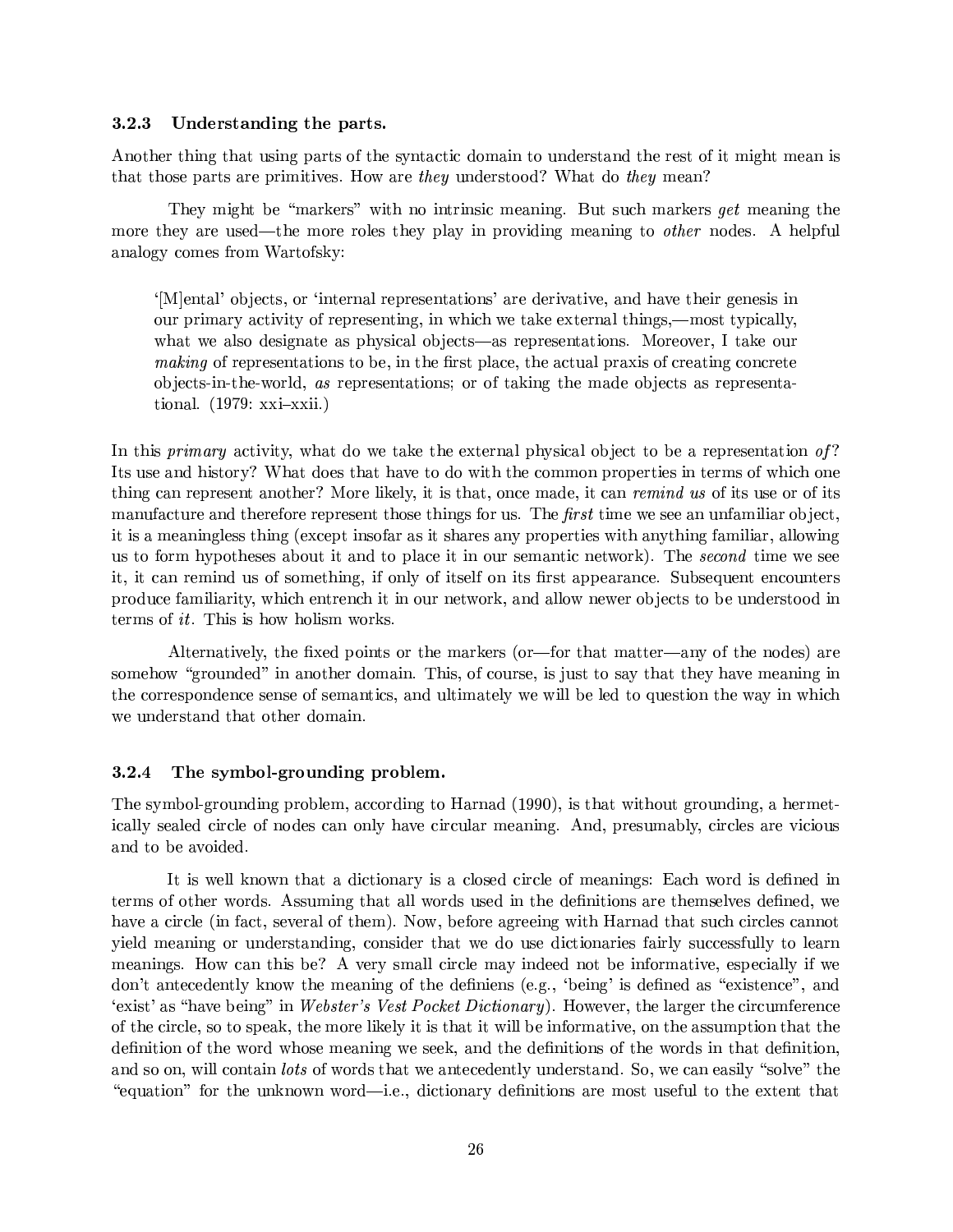they are like ' $x = (4-3)/2$ ', rather than like ' $x = (4y-3)/2$ ' (where there is a further unknown in the definiens).

Nonetheless, some words will still only be poorly defined in terms of other words, notably (but not exclusively) nouns like 'cat' or 'cow'. For these, seeing a cat or cow (or for 'love', experi*encing* love) is worth a thousand-word definition. Illustrated dictionaries handle this with a type distinction in the syntax of the definiens: Terms can be of the type word or the type picture. But although we now have grounding in an extra-linguistic system, it is still part of the dictionary. And, of course, the pictures could, with a suitable indexing scheme, themselves be definiendum entries: A picture of a cat could have as its "definiens" the word 'cat', as in a visual dictionary or a field guide to cats. This, of course, only widens the circle. We could widen it further, albeit at some expense and inconvenience: Let every dictionary come with a real cat; ditto for all other better-ostensively-defined terms. We still have a circle, but now, I think, Harnad would have to agree that we've also got grounding—we've merely incorporated the groundings into the dictionary.

The same holds for the mind. Harnad says a link is needed between (some) mental nodes (say, our "cat" node) and items in the external world (say, a cat). Although we can't import such items directly into our minds, we can have mental representations of them. And it is the relation between our "cat" node and a node representing a perceived cat that grounds the former. We saw how in §2.6.2: What we (or Harnad) think is the relation between word and world is really a connection between an internal representation of a perceived *word* and an internal representation of the perceived *world*.

Do not misunderstand me: Experience certainly enriches our understanding. Consider "immersion" learning of a foreign language. "Thinking in French" is understanding French holistically, without any correspondences to one's native language (say, English). It is helped immeasurably by living in a francophone community. When we ask "What does the French word 'chat' mean?", and we give the answer ("cat") in English words, we are doing pure *syntax* (here, relating symbols from one system to those of another) that is also semantic (understanding one system in terms of another). This is no different than answering the question in French ("un chat est un petit animal domestique, dont il existe aussi plusieurs espèces sauvages<sup>"19</sup>)—except for choice of language for the definiens. Giving the definition in English is just as much symbol grounding as pointing to a cat would be. Symbol grounding, thus, does not necessarily get us out of the circle of words—at best, it widens the circle. That is my point: Syntactic understanding—the base case of understanding—is just a *very* wide circle.

Suprisingly, Harnad's own examples of grounding are internal in just the ways we have been considering. He distinguishes between "symbolic" and "non-symbolic" representations (Harnad 1990: 335, Abstract). But both are internal representations. Harnad says that non-symbolic "iconic representations ... are internal analog transforms of the projections of distal objects on our sensory surfaces" (p. 342; Harnad's italics, my boldface). Such a projection could be a retinal image, say. So an iconic representation is some "analog transform" of that, stored (or created) somewhere further along the optic pathway. Thus, it could be part of our semantic network (cf. Srihari 1991ab). Furthermore, the symbolic and non-symbolic representational systems must be linked; hence, because of Smith's Gap, they must all be internal.

One would *expect* internal items to be "grounded" in *external* ones. But in Harnad's hier-

<sup>&</sup>lt;sup>19</sup> Dictionnaire de Français (Paris: Larousse, 1989): 187. Translation: A cat is a small domestic animal of which there also exist many wild species. Hardly an adequate definition!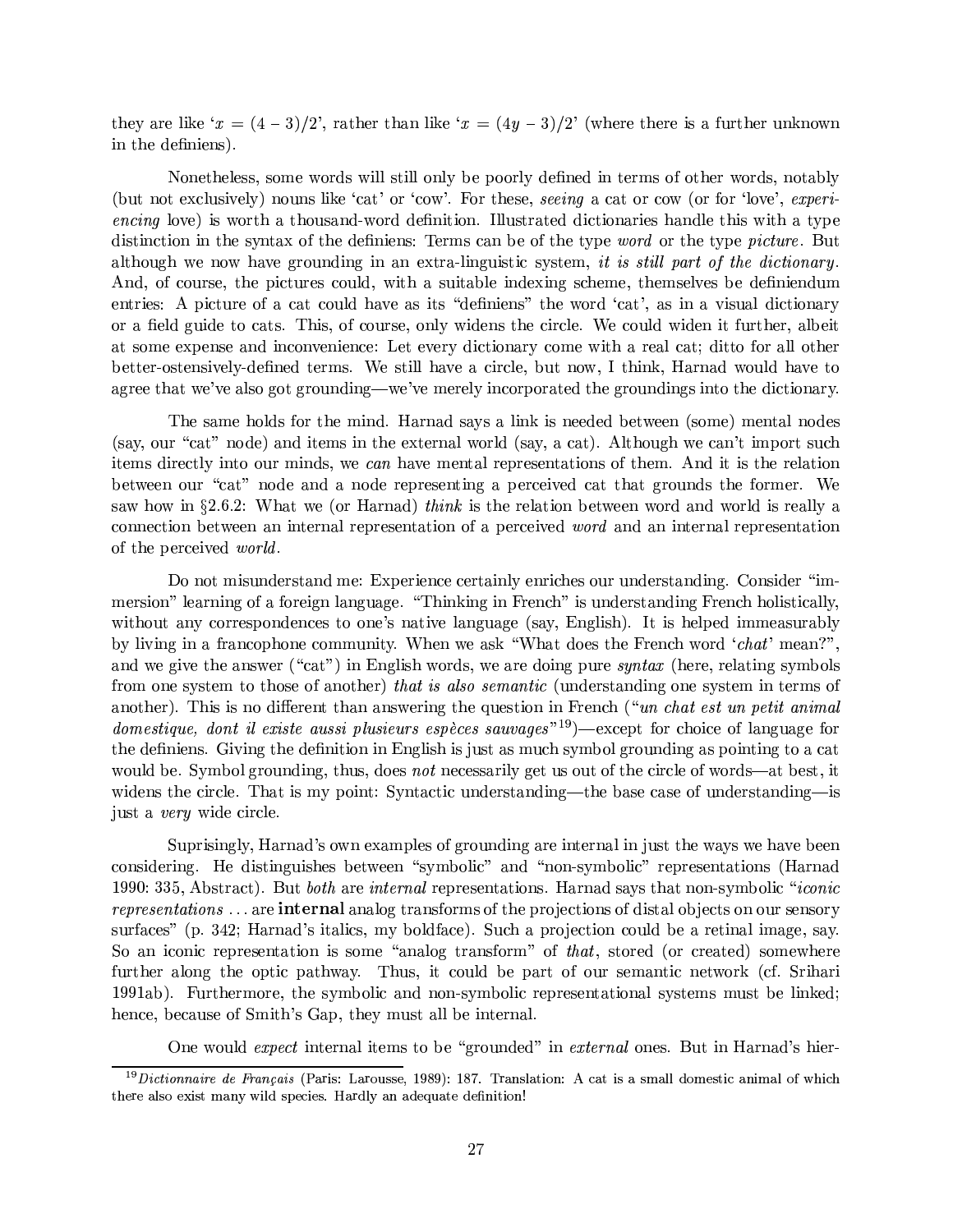archy (p. 335, Abstract), symbolic representations are "grounded" in "elementary symbols", which are "names" of "categories", which categories are "assigned on the basis of" categorial representations, which representations are "derived" from sensory projections; and iconic representations are "analogs" of those sensory projections. In fact, the only actual use of the term 'grounding' is between symbolic representations and elementary symbols, both of which are internal. Indeed, all the items on this hierarchy are internal!

Curiously, Harnad only mentions "grounding in the world" in a footnote:

If a candidate model [for a cognitive system] were to exhibit all ... behavioral capacities, both *linguistic* ["produce" and "respond to descriptions of ... objects, events, and states of affairs"  $\left| \ldots \right|$  and *robotic* ["discriminate, ... manipulate, ... [and] identify ... the objects, events and states of affairs in the world they live in  $\dots$ , it would pass the "total Turing test"....... A model that could pass the total Turing test, however, would be grounded in the world. (Harnad 1990: 341fn13; Harnad's italics, my boldface.)

Recall the blocks-world and checkers-playing robots  $(\S 2.5.1)$ . The former is blind and methodologically solipsistic. The latter can see. But is it grounded? Could it be fooled as the blind robot was? Possibly: by Cartesianly deceiving its eyes. It would then "live in" a world in which to be was to be perceived. Of course, such a Berkeleyan robot would be grounded in the world that it lives in, which happens not to be the actual world, but a purely intensional one. (In this case, note that the grounding system and the grounded one are *both* internal, hence part of a single network.) What would such a robot's symbols mean to it? Here, internal semantic interpretation would be done by internal links only.

Even more curious is the fact that grounding for Harnad—even grounding in the external world—does not seem to serve a semantic function:

Iconic representations no more "mean" the objects of which they are the projections than the image in a camera does. Both icons and camera images can of course be *interpreted* as meaning or standing for something, but the interpretation would clearly be derivative rather than intrinsic.  $(p. 343.)$ 

Harnad seems to be saying here that the causal connection of the iconic representations with its real-world counterpart is irrelevant to its intrinsic meaning. In that case, Harnad owes us answers to two questions: (1) what does such a causal grounding do in his theory, and (2) what is the intrinsic meaning of an iconic representation? Harnad may have identified an interesting problem, but he doesn't seem to have solved it.

My position is this: The mind-world gap cannot be bridged by the mind. There are causal links between them, but the only role these links play in semantics is this: The mind's internal representations of external objects (which internal representations are caused by the external objects) can serve as "referents" of other internal symbols, but, since they are all internal, meaning is in the head and is syntactic.

A purely syntactic system is ungrounded, up in the air, self-contained. But there are arbitrarily many ways to ground it; that is, there are infinitely many possible interpretations for any syntactic system. By "communicational negotiation", we (agree to) ground our language of thought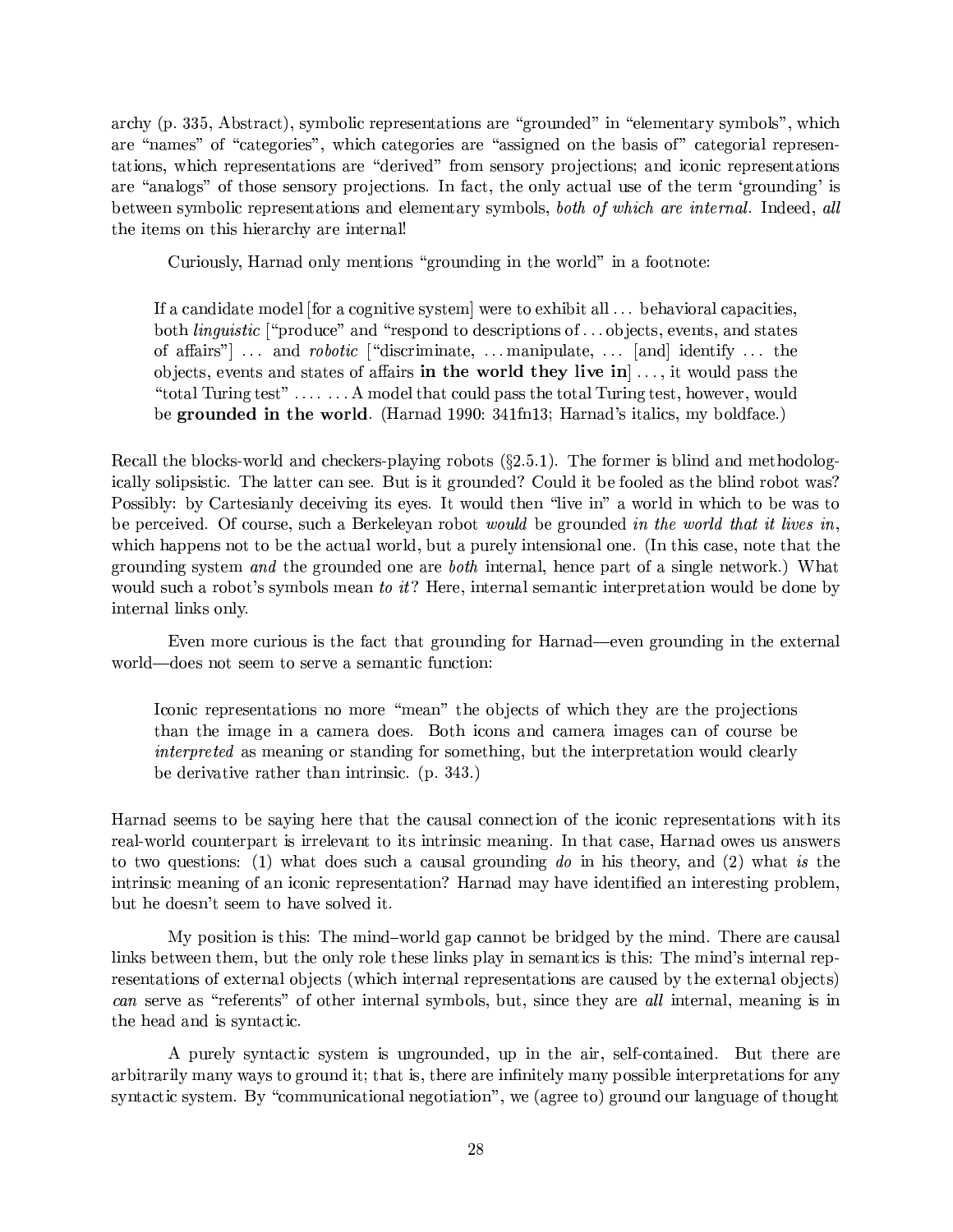in equivalent ways for all practical purposes (cf. Bruner 1983). Harnad seeks a natural grounding (cf. "intended interpretation"). Some candidates, such as the (human) body, are convenient.<sup>20</sup> But such natural groundings are merely one or two among many. The only one that is non-arbitrary is the "null" grounding, the "self" grounding: the purely syntactic, "internal" mode of understanding. "Explanations come to a stop' as ... Wittgenstein would put it; 'there is a last house in the lane'" (Leiber 1991: 54; cf. Wittgenstein 1958: §1, p. 3e, and §29, p. 14e). The last semantic domain in a correspondence continuum is the "last house in the lane". It can only be understood syntactically. Hence, all understanding rests on syntactic understanding.

This is one of the flaws in Searle's Chinese-Room Argument. Part of his argument is that computers can never understand natural language because (1) understanding natural language requires (knowledge of) semantics, (2) computers can only do syntax, and (3) syntax is insufficient for semantics. I take  $my$  argument to have shown that (3) is false (and that, therefore, (2) is misleading, since the kind of syntax that computers do *ipso facto* allows them to do semantics).

#### SUMMARY.  $\overline{\mathbf{4}}$

We understand one domain recursively in terms of an antecedently understood one. The "base" case is the case in which a domain is understood in terms of itself. When a syntactic domain is its own semantic domain, the semantic interpretation function either maps the symbols to themselves or else to other symbols. In the former case, we understand the domain by "getting used to" its syntax. In the latter case, if there are no fixed points—if each symbol is mapped to a different one—then we have the situation we face when using a dictionary. The difference is that since all external items are also mapped into internal ones, the symbol-grounding problem can be avoided. If there are fixed points, then they come to be understood either retroactively in terms of the role they play in the understanding of other terms, or else by "grounding" them to "non-linguistic"—albeit  $internal$ -symbols.

In any case, we have a closed network of meaning—a holistic, "conceptual-role semantics". And that is how semantics can arise from syntax.

#### REFERENCES. 5

- 1. Almeida, Michael J. (1987), "Reasoning about the Temporal Structure of Narratives," Technical Report 87-10 (Buffalo: SUNY Buffalo Department of Computer Science).
- 2. Barwise, Jon, & Etchemendy, John (1989), "Model-Theoretic Semantics," in M. I. Posner (ed.), Foundations of Cognitive Science (Cambridge, MA: MIT Press): 207-243.
- 3. Berwick, Robert C. (1979), "Learning Structural Descriptions of Grammar Rules from Examples," Proceedings of the Sixth International Joint Conference on Artificial Intelligence  $(IJCAI-79, Tokyo)$  (Los Altos, CA: William Kaufmann): 56-58.
- 4. Brachman, Ronald J., & Schmolze, James G. (1985), "An Overview of the KL-ONE Knowledge Representation System," Cognitive Science 9: 171-216.

 $^{20}$ For discussion of various aspects of this, see Leiber 1980, Johnson 1987, Lakoff 1987, Turner 1987, Kirsh 1991, Perlis 1991, Dreyfus 1992.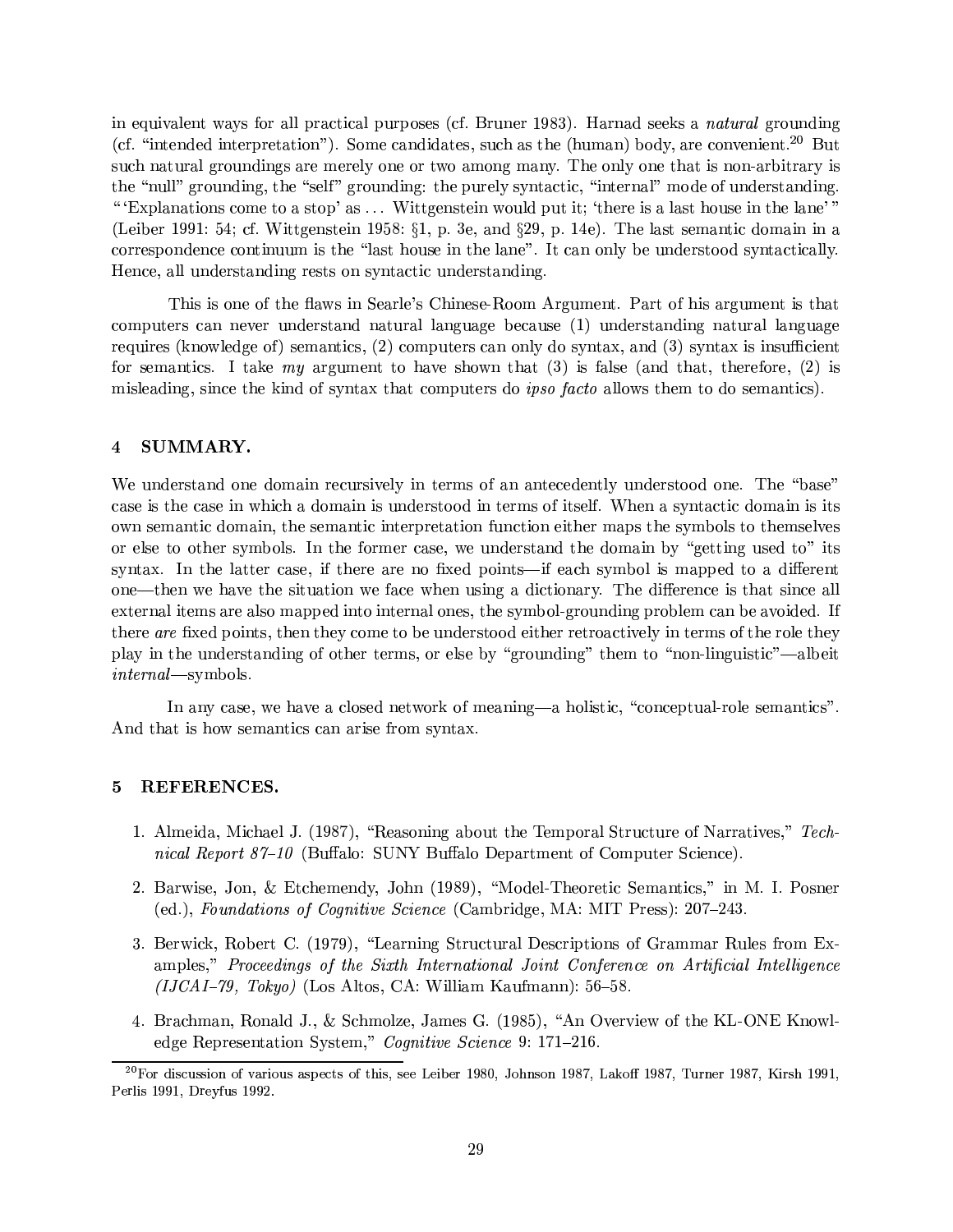- 5. Bruder, Gail A.; Duchan, Judith F.; Rapaport, William J.; Segal, Erwin M.; Shapiro, Stuart C.; & Zubin, David A. (1986), "Deictic Centers in Narrative: An Interdisciplinary Cognitive-Science Project," Technical Report 86-20 (Buffalo: SUNY Buffalo Department of Computer Science).
- 6. Bruner, Jerome (1983), Child's Talk: Learning to Use Language (New York: W. W. Norton).
- 7. Calvino, Italo (1986), "Why Read the Classics?" The New York Review of Books (9 October  $1986$ :  $19-20$ .
- 8. Castañeda, Hector-Neri (1972), "Thinking and the Structure of the World," *Philosophia 4*  $(1974)$  3-40; reprinted in 1975 in *Critica* 6 (1972) 43-86.
- 9. Chang, C. C., & Keisler, H. J. (1973), *Model Theory* (Amsterdam: North-Holland).
- 10. Cho, Kah–Kyung (1992), "Re-thinking Intentionality" (in Japanese), in Y. Nitta (ed.), Tashano Genshogaku (Phenomenology of the Other) (Hokuto Publishing Co.).
- 11. Corless, R. M. (1992), "Continued Fractions and Chaos," American Mathematical Monthly 99: 203-215.
- 12. Dennett, Daniel C. (1982), "Beyond Belief," in A. Woodfield (ed.), Thought and Object (Oxford: Clarendon Press): xvi-95.
- 13. Dreyfus, Hubert L. (1992), What Computers Still Can't Do: A Critique of Artificial Reason (Cambridge, MA: MIT Press).
- 14. Duchan, Judith F.; Bruder, Gail A.; & Hewitt, Lynne (eds.) (1995), Deixis in Narrative: A Cognitive Science Perspective (Hillsdale, NJ: Lawrence Erlbaum Associates).
- 15. Ehrlich, Karen (forthcoming), "Automatic Vocabulary Expansion through Natural-Language Contexts," Technical Report (Buffalo: SUNY Buffalo Department of Computer Science).
- 16. Ehrlich, Karen, & Rapaport, William J. (1992), "Automatic Acquisition of Word Meanings from Natural-Language Contexts," Technical Report 92-03 (Buffalo: SUNY Buffalo Center for Cognitive Science, July 1992). Fodor, Jerry A. (1975), The Language of Thought (New York: Thomas Y. Crowell Co.).
- 17. Fodor, Jerry, & Lepore, Ernest (1992), *Holism: A Shopper's Guide* (Cambridge, MA: Basil Blackwell).
- 18. Frege, Gottlob (1892), "On Sense and Reference," M. Black (trans.), in P. Geach & M. Black (eds.), Translations from the Philosophical Writings of Gottlob Frege (Oxford: Basil Blackwell,  $1970$ : 56-78.
- 19. Gracia, Jorge J. E. (1990), "Texts and Their Interpretation," Review of Metaphysics 43: 495– 542.
- 20. Hardt, Shoshana L. (1992), "Conceptual Dependency," in S. C. Shapiro (ed.), *Encyclopedia* of Artificial Intelligence, 2nd edition (New York: John Wiley & Sons): 259–265.
- 21. Harnad, Stevan (1990), "The Symbol Grounding Problem," Physica D 42: 335–346.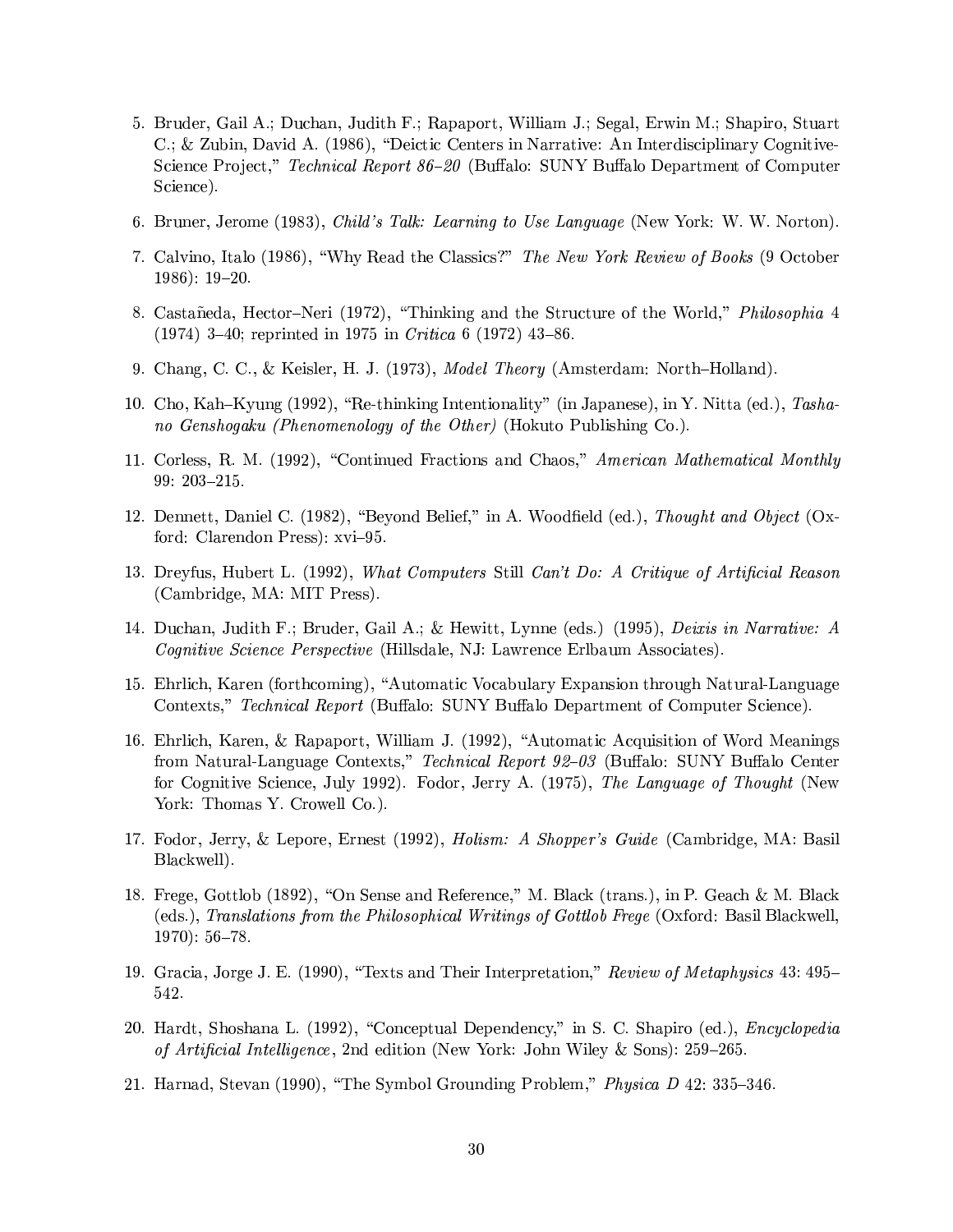- 22. Higginbotham, James (1985), "On Semantics," reprinted in E. LePore (ed.), New Directions *in Semantics* (London: Academic Press, 1987): 1-54.
- 23. Higginbotham, James (1989), "Elucidations of Meaning," Linguistics and Philosophy 12: 465– 517.
- 24. Hill, Robin (1994), "Issues of Semantics in a Semantic-Network Representation of Belief," Technical Report No. 94-11 (Buffalo: SUNY Buffalo Department of Computer Science).
- 25. Hirst, Graeme (1991), "Existence Assumptions in Knowledge Representation," Artificial In $tellingence 49: 199-242.$
- 26. Jackson, Frank (1986), "What Mary Didn't Know," Journal of Philosophy 83: 291–295.
- 27. Johnson, Mark (1987), The Body in the Mind: The Bodily Basis of Meaning, Imagination, and Reason (Chicago: University of Chicago Press).
- 28. Kamp, Hans (1984), "A Theory of Truth and Semantic Representation," in J. Groenendijk, T. M. V. Janssen, & M. Stokhof (eds.), Truth, Interpretation, and Information (Dordrecht: Foris):  $1-41$ .
- 29. Kamp, Hans, & Reyle, Uwe (1993), From Discourse to Logic: Introduction to Modeltheoretic Semantics of Natural Language. Formal Logic and Discourse Representation Theory (Dordrecht, Holland: Kluwer Academic Publishers).
- 30. Keller, Helen (1905), The Story of My Life (Garden City, NY: Doubleday, 1954).
- 31. Kirsh, David (1991), "Foundations of AI: The Big Issues," Artificial Intelligence 47: 3-30.
- 32. Lakoff, George (1987), Women, Fire, and Dangerous Things: What Categories Reveal about the Mind (Chicago: University of Chicago Press).
- 33. Leiber, Justin (1980), *Beyond Rejection* (New York: Ballantine Books).
- 34. Leiber, Justin (1991), An Invitation to Cognitive Science (Cambridge, MA: Basil Blackwell).
- 35. Lytinen, Steven L. (1992), "Conceptual Dependency and Its Descendants," Computers and Mathematics with Applications 23:  $51-73$ .
- 36. Maida, Anthony S., & Shapiro, Stuart C. (1982), "Intensional Concepts in Propositional Semantic Networks," Cognitive Science 6: 291-330.
- 37. Malory, Sir Thomas (1470), Le Morte Darthur, ed. and trans. by R. M. Lumiansky (New York: Collier Books, 1982).
- 38. Marsh, Brian; Brown, Chris; LeBlanc, Thomas; Scott, Michael; Becker, Tim; Quiroz, Cesar; Das, Prakash; & Karlsson, Jonas (1992), "The Rochester Checkers Player: Multimodal Parallel Programming for Animate Vision," Computer, Vol. 25 No. 2 (February 1992) 12-19.
- 39. Mayes, A. R. (1991), Review of [inter alia] H. Damasio & A. R. Damasio, Lesion Analysis in Neuropsychology, in British Journal of Psychology 82: 109-112.
- 40. Minsky, Marvin (1975), "A Framework for Representing Knowledge," in P. H. Winston (ed.), The Psychology of Computer Vision (New York: McGraw-Hill).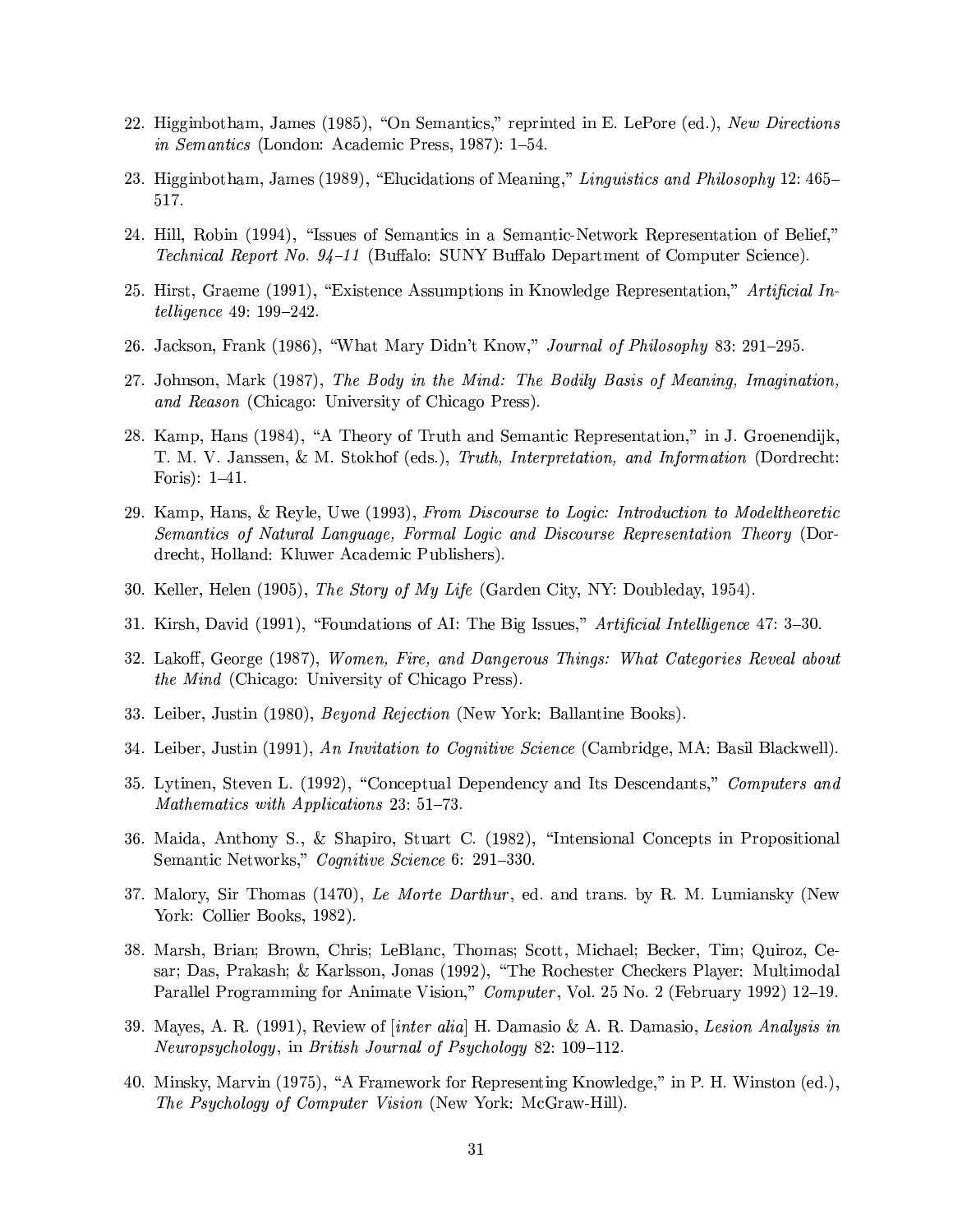- 41. Moore, Robert C. (1988), "Propositional Attitudes and Russellian Propositions," Report No. CSLI-88-119 (Stanford, CA: Center for the Study of Language and Information).
- 42. Morris, Charles (1938), Foundations of the Theory of Signs (Chicago: University of Chicago Press).
- 43. Neal, Jeannette G., & Shapiro, Stuart C. (1987), "Knowledge Based Parsing," in L. Bolc (ed.), Natural Language Parsing Systems (Berlin: Springer-Verlag).
- 44. Neal, Jeannette G.; Thielman, C. Y.; Dobes, Zuzanna; Haller, Susan M.; & Shapiro, Stuart C. (1989), "Natural Language with Integrated Deictic and Graphic Gestures," *Proceedings of the* DARPA Speech and Natural Language Workshop (Morgan Kaufmann): 14.
- 45. Perlis, Donald (1991), "Putting One's Foot in One's Head—Part I: Why," Noûs 25: 435–455.
- 46. Peters, Sandra L., & Rapaport, William J. (1990), "Superordinate and Basic Level Categories in Discourse: Memory and Context," Proceedings of the 12th Annual Conference of *the Cognitive Science Society (Cambridge, MA)* (Hillsdale, NJ: Lawrence Erlbaum Associates):  $157-165$ .
- 47. Peters, Sandra L.; Shapiro, Stuart C.; & Rapaport, William J. (1988), "Flexible Natural Language Processing and Roschian Category Theory," Proceedings of the 10th Annual Conference of the Cognitive Science Society (Montreal) (Hillsdale, NJ: Lawrence Erlbaum Associates): 125-131.
- 48. Pincus, Andrew L. (1990), "The Art of Trnascription Sheds New Light on Old Work," The *New York Times*, Arts and Leisure (Sect. 2) (23 September 1990).
- 49. Potts, Timothy C. (1973), "Model Theory and Linguistics," in E. L. Keenan (ed.), Formal *Semantics of Natural Language* (Cambridge, Eng.: Cambridge University Press, 1975): 241– 250.
- 50. Quillian, M. Ross (1967), "Word Concepts: A Theory and Simulation of Some Basic Semantic Capabilities," *Behavioral Science* 12: 410–430.
- 51. Quine, Willard Van Orman (1951), "Two Dogmas of Empiricism," reprinted in W. V. Quine, From a Logical Point of View (Cambridge, MA: Harvard University Press, 2nd ed., revised,  $1980$ : 20-46.
- 52. Rapaport, William J. (1978), "Meinongian Theories and a Russellian Paradox," Noûs 12: 153-180; errata,  $No\hat{u}s$  13 (1979) 125.
- 53. Rapaport, William J. (1981), "How to Make the World Fit Our Language: An Essay in Meinongian Semantics," Grazer Philosophische Studien 14: 1–21.
- 54. Rapaport, William J. (1985/1986), "Non-Existent Objects and Epistemological Ontology," Grazer Philosophische Studien 25/26: 61-95.
- 55. Rapaport, William J. (1986), "Logical Foundations for Belief Representation," Cognitive *Science* 10: 371-422.
- 56. Rapaport, William J. (1988a), "To Think or Not to Think," Nous 22: 585–609.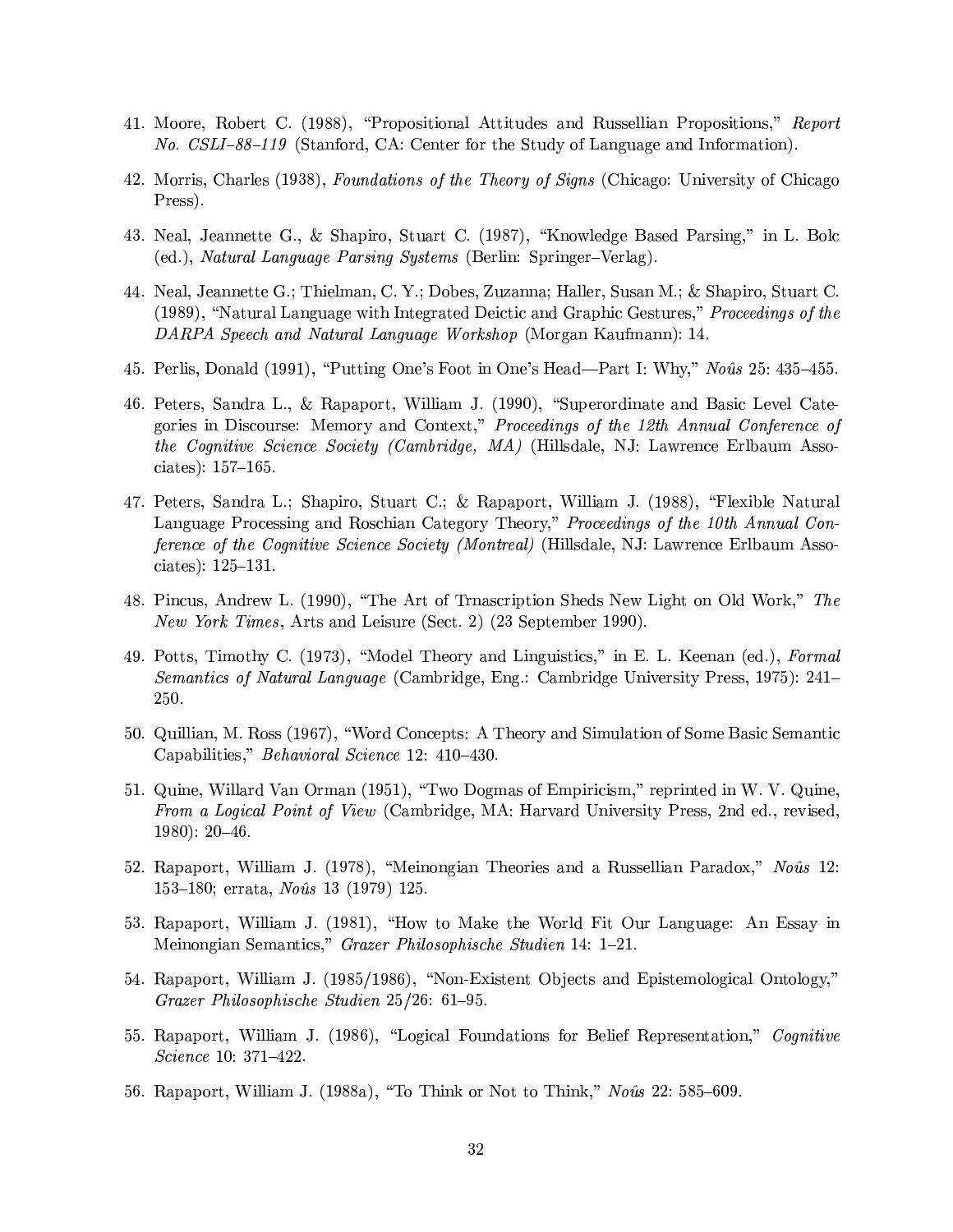- 57. Rapaport, William J. (1988b), "Syntactic Semantics: Foundations of Computational Natural-Language Understanding," in J. H. Fetzer (ed.), Aspects of Artificial Intelligence (Dordrecht, Holland: Kluwer Academic Publishers): 81–131.
- 58. Rapaport, William J. (1991), "Predication, Fiction, and Artificial Intelligence," Topoi 10:  $79 - 111.$
- 59. Rapaport, William J. (1992a), "Logic, Predicate," in S. C. Shapiro (ed.), *Encyclopedia of Artificial Intelligence*, 2nd edition (New York: John Wiley): 866–873.
- 60. Rapaport, William J. (1992b), "Logic, Propositional," in S. C. Shapiro (ed.), *Encyclopedia of* Artificial Intelligence, 2nd edition (New York: John Wiley): 891-897.
- 61. Rapaport, William J. (1993), "Cognitive Science," in A. Ralston & E. D. Reilly (eds.),  $En$ cyclopedia of Computer Science, 3rd edition (New York: Van Nostrand Reinhold): 185–189.
- 62. Rapaport, William J., & Shapiro, Stuart C. (1995), "Cognition and Fiction," in J. F. Duchan, G. A. Bruder, & L. Hewitt (eds.), *Deixis in Narrative: A Cognitive Science Perspective* (Hillsdale, NJ: Lawrence Erlbaum Associates).
- 63. Rapaport, William J.; Shapiro, Stuart C.; & Wiebe, Janyce M. (1986), "Quasi-Indicators, Knowledge Reports, and Discourse," Technical Report 86-15 (Buffalo: SUNY Buffalo Department of Computer Science.
- 64. Rosenblueth, Arturo, & Wiener, Norbert (1945), "The Role of Models in Science," Philosophy of Science 12: 316-321.
- 65. Russell, Bertrand (1903), The Principles of Mathematics (New York: W. W. Norton, 1937).
- 66. Schank, Roger C., & Rieger, Charles J. (1974), "Inference and the Computer Understanding of Natural Language," Artificial Intelligence 5: 373-412.
- 67. Schank, Roger C., & Riesbeck, Christopher K. (eds.) (1981), Inside Computer Understanding: *Five Programs Plus Miniatures* (Hillsdale, NJ. Lawrence Erlbaum).
- 68. Schneiderman, Ben (1993), "Data Type," in A. Ralston & E. D. Reilly (eds.), *Encyclopedia* of Computer Science, 3rd edition (New York: Van Nostrand Reinhold): 411–412.
- 69. Schonberg, Harold C. (1990), "Some Chessmen Don't Make a Move," New York Times (15 April 1990), Sect. 2, pp. 38-39.
- 70. Searle, John R. (1980), "Minds, Brains, and Programs," Behavioral and Brain Sciences  $3:417 - 457.$
- 71. Searle, John R. (1993), "The Failures of Computationalism," Think (Tilburg, The Netherlands: Tilburg University Institute for Language Technology and Artificial Intelligence) 2 (June 1993) 68-71.
- 72. Segal, Erwin M. (1995), "Stories, Story Worlds, and Narrative Discourse," in J. F. Duchan, G. A. Bruder, & L. Hewitt (eds.), *Deixis in Narrative: A Cognitive Science Perspective* (Hillsdale, NJ: Lawrence Erlbaum Associates).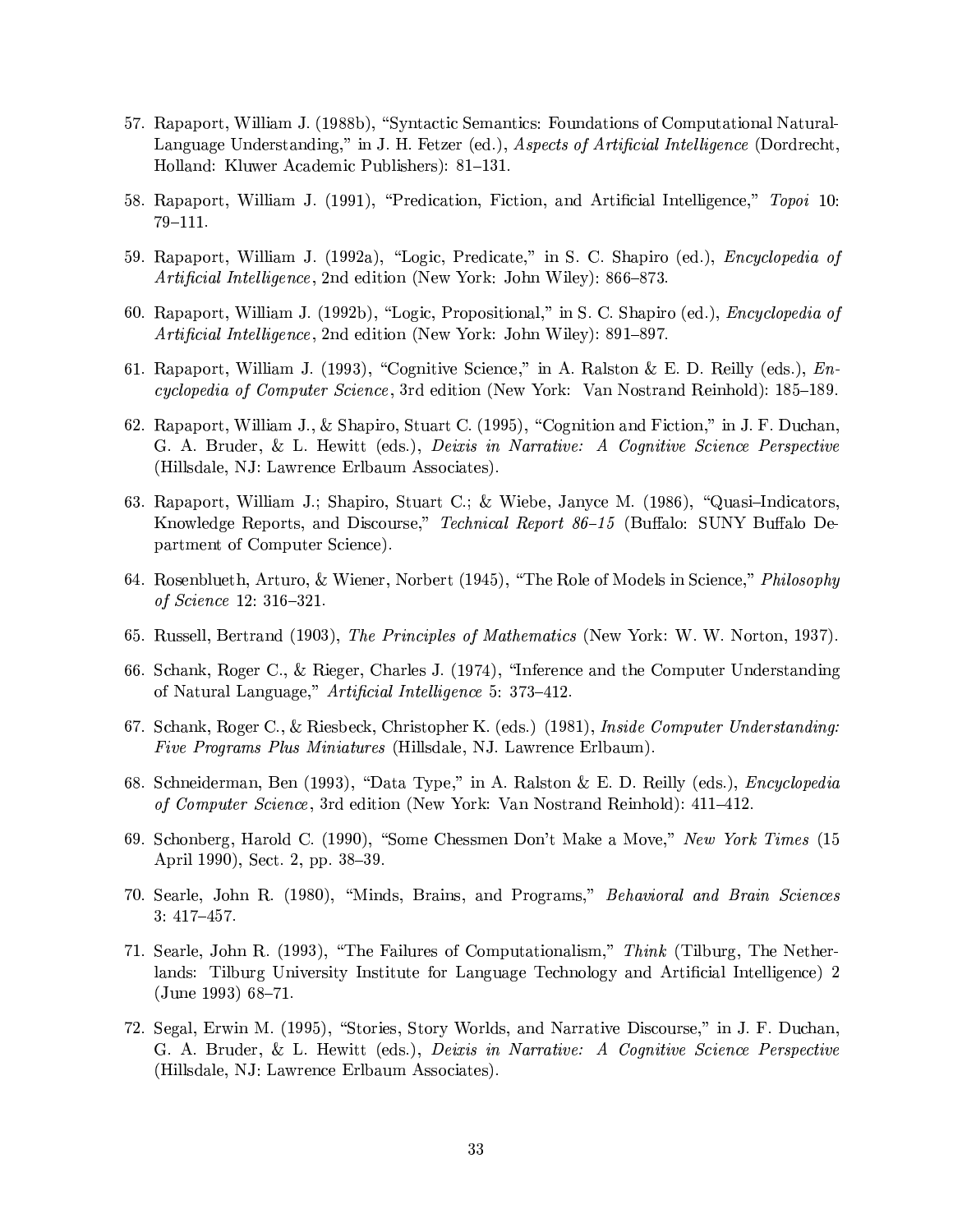- 73. Segal, Erwin M.; Duchan, Judith F.; & Scott, Paula J. (1991), "The Role of Interclausal Connectives in Narrative Structuring: Evidence from Adults' Interpretations of Simple Stories," Discourse Processes 14: 27-54.
- 74. Shapiro, Stuart C. (1979), "The SNePS Semantic Network Processing System," in N. Findler (ed.), Associative Networks (New York: Academic Press): 179–203.
- 75. Shapiro, Stuart C. (1982), "Generalized Augmented Transition Network Grammars for Generation from Semantic Networks," American Journal of Computational Linguistics 8: 12–25.
- 76. Shapiro, Stuart C. (1989), "The CASSIE Projects: An Approach to Natural Language Competence," Proceedings of the 4th Portugese Conference on Artificial Intelligence (Lisbon)  $(Springer-Verlag): 362-380.$
- 77. Shapiro, Stuart C. (1993), "Belief Spaces as Sets of Propositions," Journal of Experimental and Theoretical Artificial Intelligence 5: 225-235.
- 78. Shapiro, Stuart C., & Rapaport, William J. (1987), "SNePS Considered as a Fully Intensional Propositional Semantic Network," in N. Cercone & G. McCalla (eds.), The Knowledge Frontier: Essays in the Representation of Knowledge (New York: Springer-Verlag): 262–315.
- 79. Shapiro, Stuart C., & Rapaport, William J. (1991), "Models and Minds: Knowledge Representation for Natural-Language Competence," in R. Cummins & J. Pollock (eds.), *Philosophy* and AI: Essays at the Interface (Cambridge, MA: MIT Press): 215–259.
- 80. Shapiro, Stuart C., & Rapaport, William J. (1992), "The SNePS Family," Computers and Mathematics with Applications 23: 243-275.
- 81. Shapiro, Stuart C., & Rapaport, William J. (1995), "An Introduction to a Computational Reader of Narrative," in J. F. Duchan, G. A. Bruder, & L. Hewitt (eds.), *Deixis in Narrative: A Cognitive Science Perspective* (Hillsdale, NJ: Lawrence Erlbaum Associates).
- 82. Smith, Brian Cantwell (1982), "Linguistic and Computational Semantics," Proceedings of the 20th Annual Meeting of the Association for Computational Linguistics (University of Toronto) (Morristown, NJ: Association for Computational Linguistics): 9–15.
- 83. Smith, Brian Cantwell (1985), "Limits of Correctness in Computers," in C. Dunlop & R. Kling (eds.), *Computerization and Controversy* (San Diego: Academic Press, 1991):  $632-646$ .
- 84. Smith, Brian Cantwell (1987), "The Correspondence Continuum," Report No. CSLI-87-71 (Stanford, CA: Center for the Study of Language and Information).
- 85. Sowa, John F. (1984), Conceptual Structures: Information Processing in Mind and Machine (Reading, MA: Addison-Wesley).
- 86. Sowa, John F. (1992), "Conceptual Graphs as a Universal Knowledge Representation," Computers and Mathematics with Applications 23: 75-93.
- 87. Srihari, Rohini K. (1991a), "PICTION: A System that Uses Captions to Label Human Faces in Newspaper Photographs," Proceedings of the 9th National Conference on Artificial Intelligence (AAAI-91, Anaheim) (Cambridge, MA: AAAI/MIT Press): 80-85.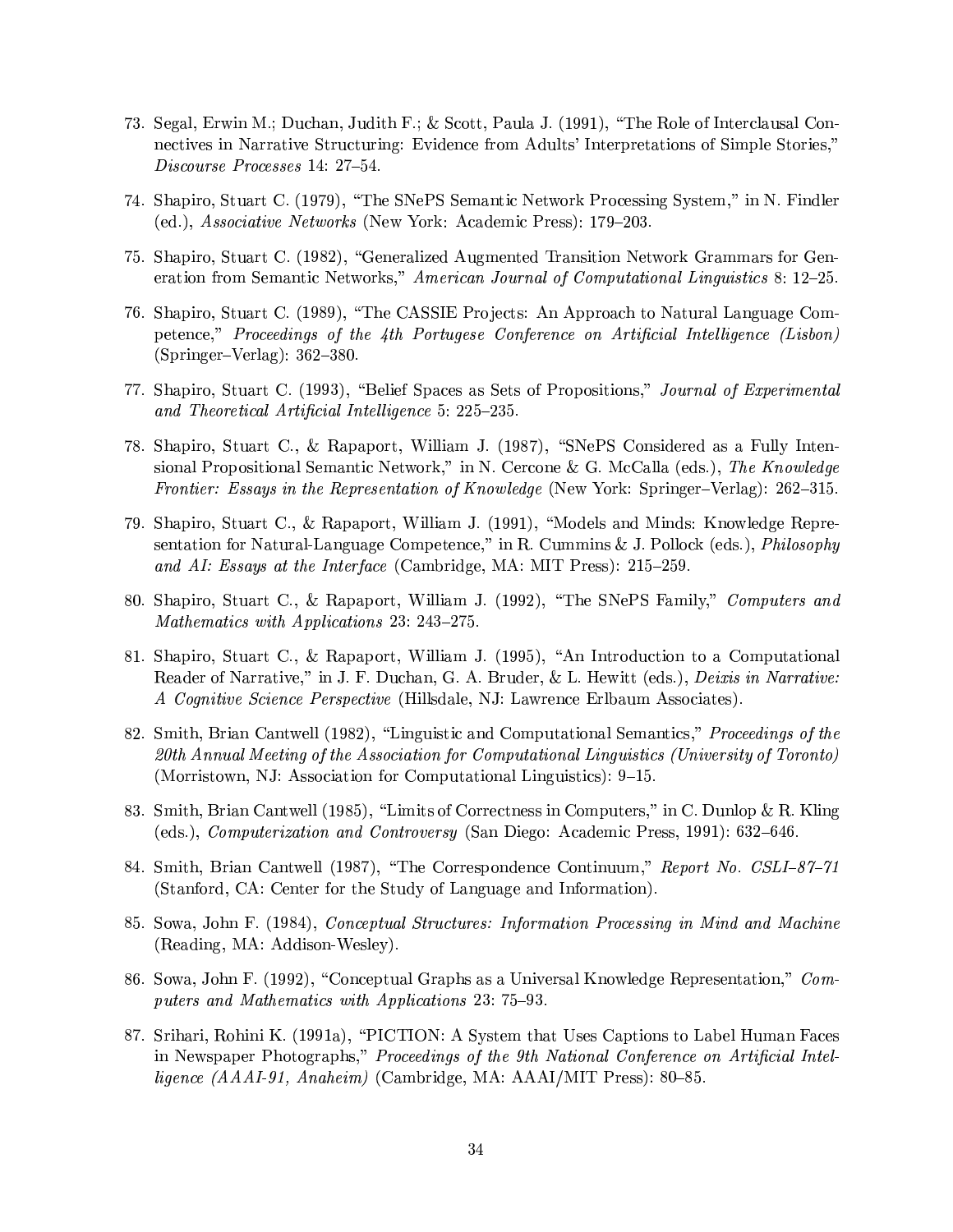- 88. Rohini K. Srihari (1991b), "Extracting Visual Information from Text: Using Captions to Label Faces in Newspaper Photographs," Technical Report 91-17 (Buffalo: SUNY Buffalo Department of Computer Science.
- 89. Srihari, Rohini K., & Rapaport, William J. (1989), "Extracting Visual Information From Text: Using Captions to Label Human Faces in Newspaper Photographs," Proceedings of the 11th Annual Conference of the Cognitive Science Society (Ann Arbor, MI) (Hillsdale, NJ: Lawrence Erlbaum Associates): 364-371.
- 90. Srihari, Rohini K., & Rapaport, William J. (1990), "Combining Linguistic and Pictorial Information: Using Captions to Interpret Newspaper Photographs," in D. Kumar (ed.), Current Trends in SNePS-Semantic Network Processing System, Lecture Notes in Artificial Intelligence, No. 437 (Berlin: Springer-Verlag): 85–96.
- 91. Tanenbaum, Andrew S. (1976), *Structured Computer Organization* (Englewood Cliffs, NJ: Prentice-Hall).
- 92. Tenenbaum, Aaron M., & Augenstein, Moshe J. (1981), Data Structures using Pascal (Englewood Cliffs, NJ: Prentice-Hall).
- 93. Turner, Michael (1987), Death Is the Mother of Beauty (Chicago: University of Chicago Press).
- 94. Wartofsky, Marx W. (1979), Models: Representation and the Scientific Understanding (Dordrecht: D. Reidel).
- 95. Wiebe, Janyce M. (1991), "References in Narrative Text", Noûs, 25: 457–486.
- 96. Wiebe, Janyce M. (1994), "Tracking Point of View in Narrative," Computational Linguistics 20.
- 97. Wiebe, Janyce M., & Rapaport, William J. (1986), "Representing De Re and De Dicto Belief Reports in Discourse and Narrative," Proceedings of the IEEE 74: 1405-1413.
- 98. Wiebe, Janyce M., & Rapaport, William J. (1988), "A Computational Theory of Perspective and Reference in Narrative" Proceedings of the 26th Annual Meeting of the Association for *Computational Linguistics (SUNY Buffalo)* (Morristown, NJ. Association for Computational Linguistics):  $131-138$ .
- 99. Wilkins, David P. (1992), "Interjections as Deictics," Journal of Pragmatics 18: 119–158.
- 100. Wilks, Yorick (1971), "Decidability and Natural Language," Mind 80: 497-520.
- 101. Wilks, Yorick (1972), Grammar, Meaning and the Machine Analysis of Language (London: Routledge & Kegan Paul).
- 102. Wilks, Yorick, & Fass, Dan (1992), "The Preference Semantics Family," Computers and Mathematics with Applications 23: 205-221.
- 103. Winograd, Terry (1975), "Frame Representations and the Declarative/Procedural Controversy," in D. G. Bobrow & A. M. Collins (eds.), Representation and Understanding (New York: Academic Press): 185–210.